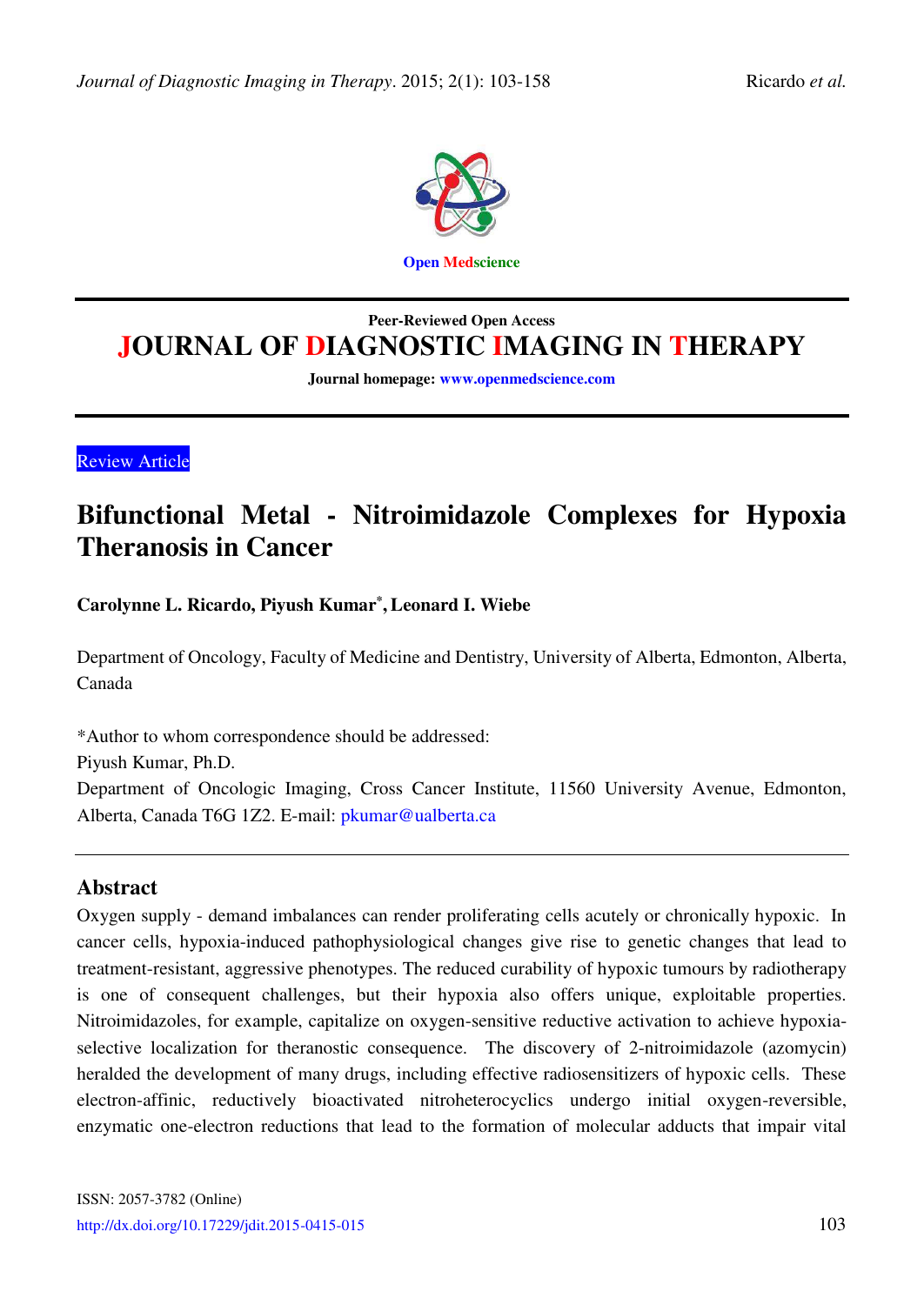molecular processes. Accumulation of radiolabelled adducts within hypoxic cells creates localized, imageable signals and/or radiotherapeutic (MRT) concentrations of the radiopharmaceutical.

The theranostic potential of hypoxia-targeted organometalic nitroimidazole derivatives is imparted by the radioisotope of the selected metal - main group metals (Al, Ga, In, Zn), transition metals (Cu, Tc, Re, Zn) or lanthanides ( Gd, Lu). Of these, the transition element complexes of Cu and Tc have received the most attention. Selected ligands comprise a broad range of mono- or poly-dentate, linear or cyclic chelators, which have been modified with hypoxia-selective nitroimidazoles or nitrotriazoles tethered by a variety of linker moieties.

These metal-nitroimidazole complexes have one or more reducible centres (i.e., nitroimidazole; transition metal core), each of which has characteristic redox properties and consequently, unique interactions inside target (hypoxic) and normoxic tissues. In theory, complexes with reducible metal cores (i.e., transition metals) and reducible targeting vectors (i.e., nitroimidazole) potentially offer greater selectivity and sensitivity for hypoxic tissues than either reducible metal-complexes alone or the nitroimidazole without the reducible metal centre.

The current review focuses on the design, radiolabelling chemistry and hypoxia-selective properties of those organometallic complexes that include nitroimidazoles as their bioactive targeting moiety.

**Abbreviations: HSF** (hypoxia specific factor), the ratio of compound uptake by hypoxic cells *vs* uptake by normoxic cells in cell culture; **%ID/g**, concentration of radioactivity expressed as the percent of injected dose per g of tissue; **MN**, metronidazole; **NI**, nitroimidazole; **p.i.**, post injection; **SER**(**P**), single-electron reduction (potential); **T/B** and **T/M**, ratio of radioactivity concentrations between tumour and blood, and tumour and muscle, respectively.

**Keywords:** hypoxia, metal-nitroimidazole complexes, oxygen mimetics, bioreductive activation, molecular adducts, hypoxia-selective theranosis (**Thera**py+diag**nosis**)

# **1. Reductively bioactivated, oxygen mimetic, hypoxia-targeted radiosensitizers and theranostics**

Imbalances between oxygen supply and demand in proliferating cells can render them acutely or chronically hypoxic [\[1\]](#page-47-0). Hypoxia has more recently been acknowledged as a hallmark of many pathologies but has been of special interest in cancer for at least five decades. During this time, it has been shown that in oncological disease, hypoxia-induced pathophysiological changes give rise to genetic changes that lead to more aggressive phenotypes with increased metastatic potential, malignant progression and angiogenesis [\[2](#page-47-1)[-5\]](#page-47-2). Furthermore, hypoxia complicates prognosis because the low levels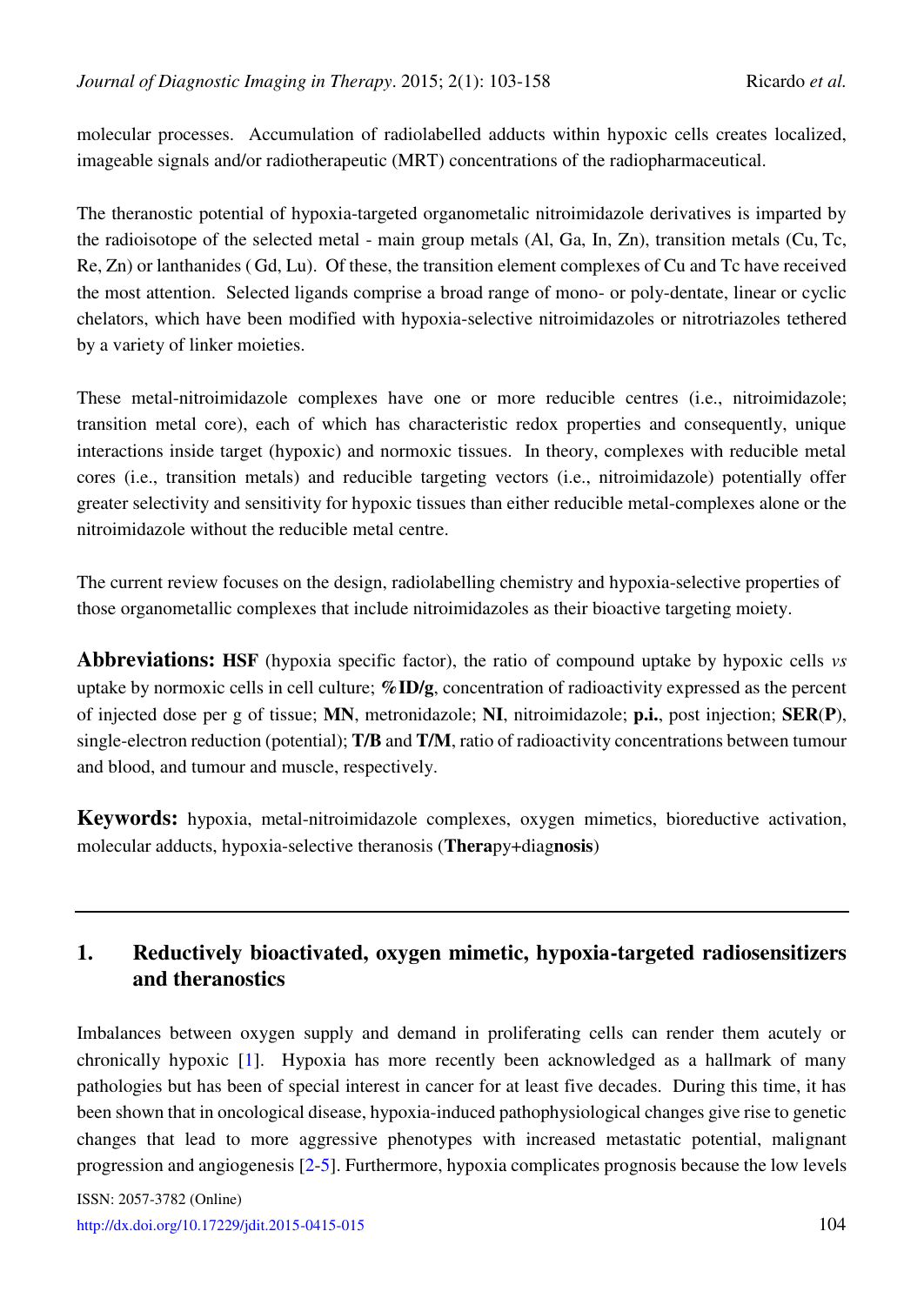of oxygen render biological systems more resistant to the cytotoxic effects of x-rays and gamma-rays, thereby limiting the curability of hypoxic tumours by radiotherapy [\[6-](#page-47-3)[7\]](#page-47-4).

Hypoxic cancer cells are also resistant to chemotherapy due to their abnormal blood vasculature, which reduces anticancer drug diffusion into tumour cells [\[7](#page-47-4)[-8\]](#page-47-5). New strategies for developing hypoxiaselective, efficacious diagnostic and anticancer drugs are therefore a continuing challenge. The discovery of 2-nitroimidazole (azomycin; [Figure 1\)](#page-2-0) [\[9\]](#page-48-0) led to the development of many synthetic nitroimidazole analogues [\[10](#page-48-1)[-11\]](#page-48-2) that are effective against bacteria and protozoa that thrive under anaerobic conditions.

<span id="page-2-0"></span>

**Figure 1.** 2-Nitroimidazole (azomycin); C<sub>3</sub>H<sub>3</sub>N<sub>3</sub>O<sub>2</sub>; mw 113.075 g/mol.

Azomycin and other electron-affinic, reductively-bioactivated nitroheterocyclics also act as hypoxic tissue radiosensitizers. The nitro  $(-NO<sub>2</sub>)$  group of these nitroimidazole  $(NI)$  containing compounds can undergo enzymatic single-electron reductions (SER) to a radical anion [\[11\]](#page-48-2), a process that is reversible in the presence of oxygen. These nitroimidazoles are not reductively activated in normoxic tissues, and this minimizes their toxicity to healthy proliferating cells. Under hypoxic conditions, however, they undergo further 1- and 2-electron reductions and rearrangements, forming reactive species that can covalently combine with cellular intermediates to form adducts that impair molecular processes and are only slowly cleared. The nitroso, nitrosamine and some rearrangement intermediates are among the most reactive species, whereas the introduction of a total of six electrons affords the amino analogue, which is not sensitive to further reduction. Molecular free radicals generated by ionizing radiation or by bioreductive processes mimic the action of molecular oxygen, forming adducts with nucleophilic cellular macromolecules, a process that causes radiosensitization and prevents or slows egress of the reductivelyactivated nitroimidazole.

In this scenario, a gradual accumulation of trapped radiolabelled adducts within hypoxic cells creates a localized, discernible signal and/or radiotherapeutic concentration of the radiopharmaceutical. The basic molecular mechanisms of reductively bioactivated nitroimidazoles for imaging and radiosensitization of hypoxic tumours have been extensively reviewed elsewhere [\[12](#page-48-3)[-14\]](#page-48-4). A number of radiohalogenated azomycin derivatives [\[15\]](#page-48-5),  $[18F]F MISO [16]$  $[18F]F MISO [16]$ ,  $[18F]FAZA [17]$  $[18F]FAZA [17]$  and  $[123]IJAZA [18]$  $[123]IJAZA [18]$ , have been used in clinical PET and SPECT diagnostic imaging, respectively. As radiotheranostic drugs (i.e., those with both diagnostic and therapeutic applications), however, the radiofluorinated compounds like [<sup>18</sup>F]FMISO and [<sup>18</sup>F]FAZA have no molecular radiotherapeutic (MRT) potential, and of the radioiodinated analogues, only [<sup>131</sup>I]IAZA has undergone preliminary investigation of its potential for MRT [\[19\]](#page-48-9).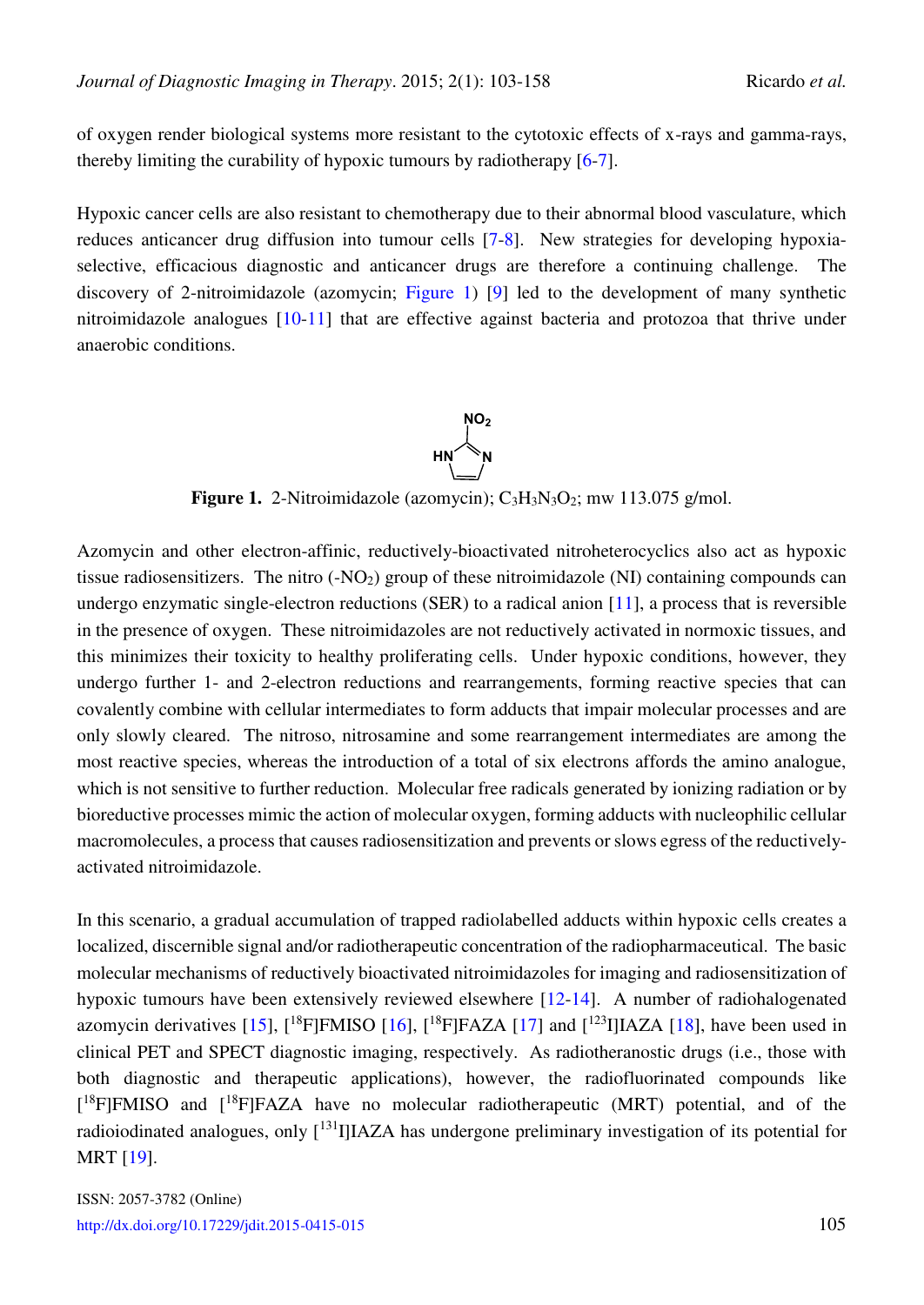### <span id="page-3-0"></span>**2. Hypoxia-selective bifunctional organometallic coordination complexes**

The radioisotopes of several metals have theranostically useful emission properties. Their complexation with appropriate ligands offers simple ('shake and shoot') labelling procedures. These bioactive complexes are made up of a bifunctional chelator, which is covalently attached to a targeting vector through a linker or spacer, and a coordinately-bound radiometallic nuclide [\[20\]](#page-48-10), as shown diagrammatically in [Figure 2.](#page-3-0) In order to facilitate complexation, the bifunctional ligand must possess a reactive functionality such as an aromatic isothiocyanate, an activated ester or an amine [\[21-](#page-48-11)[22\]](#page-48-12). The coordination moiety is attached to a drug or targeting moiety *via* a linker, usually a hydrocarbon, polyethylene glycol (PEG), triazole or polypeptide chain. This 'appendage' alters the pharmacokinetic properties and biodistribution of the metal-ligand unit by modulating the overall charge and hydrophilicity of the drug [\[21,](#page-48-11) [23-](#page-49-0)[25\]](#page-49-1). Since the diagnostic or therapeutic potential is imparted by the radioactive isotope of a metal, there is need for an efficient labelling procedure that will form a highly stable organometallic product. Ligands should therefore have inherent donor atoms (N, O, S) capable of coordinating with the metal ion [\[22,](#page-48-12) [26\]](#page-49-2). The (radio)chemistry of preferred metals and ligands have been the subject of several excellent reviews [\[27](#page-49-3)[-31\]](#page-49-4).



**Figure 2.** Schematic diagram of a bifunctional nitroimidazole-based radiometallic coordination complex.

The current review focuses on those organometallic complexes that include nitroimidazoles as their bioactive targeting moiety [\(Figure 2\)](#page-3-0). The reported nitroimidazole derivatives, which have been evaluated for their feasibility as hypoxia markers, include complexes of main group elements (Al, Ga, In, Zn), transition metals (Cu, Tc, Re, Zn) and lanthanides (Gd, Lu). Of these, the transition element complexes of Cu and Tc have received the most attention. The ligands span a wide range, from monoto polydentate and linear to cyclic chelators, and the bioreducible component includes 2-, 4-, or 5 nitroimidazoles, or nitrotriazoles. The metal nitroimidazole complexes may have one or more reducible centres, namely the nitroinidazole, and depending on the redox chemistry of the metal core, the metal itself. In theory, the complexes containing both a reducible metal core and a targeting vector (i.e., nitroimidazole) potentially offer greater selectivity for hypoxic tissues than either the reducible metalcomplex alone or the nitroimidazole without the reducible metal centre.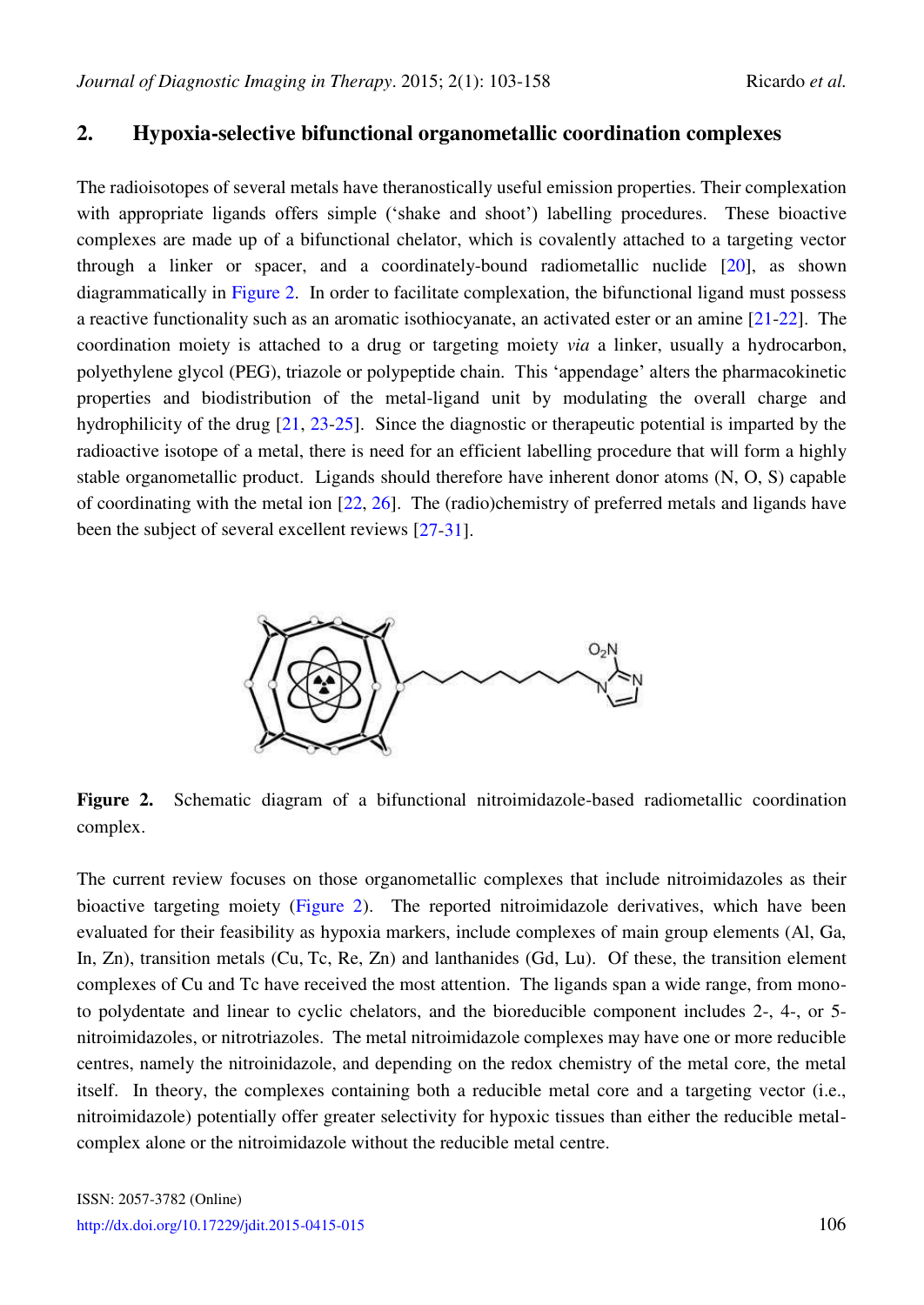However, this is not always the case. In the butyleneamine oxime (BnAO) series (see the section on 99mTc-complexes), for example, the nitroimidazole-containing member was the less effective of the HL-91 / HL-91-NI pair when evaluated in a murine *in vitro* cardiac perfusion model and *in vivo* in a canine cardiac stenosis models [\[32\]](#page-49-5).

On the other hand, for one bis(thiosemicarbazonato)Cu(II) / bis(thiosemicarbazonato)Cu(II)-NI pair (see the section on Cu-complexes) the nitroimidazole analogue was more promising [\[33\]](#page-49-6).

### **3. Nitroimidazole-based transition metal coordination complexes**

#### *3.1. Copper-based nitroimidazole complexes*

Copper has two main oxidation states, Cu(I)  $(Cu^{1+})$  and Cu(II)  $(Cu^{2+})$ , and a relatively rare Cu(III)  $(Cu^{3+})$ state [\[34\]](#page-49-7). Copper(I) has a  $d^{10}$  electronic configuration which yields complexes that are labile have low kinetic stability and are prone to oxidation. Copper(II), the more predominant species, is paramagnetic, with a  $d^9$  configuration providing crystal-field stabilization. This property enables the formation of complexes with square planar, trigonal pyramidal or distorted octahedral geometry. The single electron reductions of  $Cu^{2+}$  and  $Cu^{1+}$  are facile, and hence very useful in the development of agents to assess hypoxia [\[35\]](#page-49-8). Complementary to this feature is copper's wide range of potentially useful radionuclides including  ${}^{60}Cu$ ,  ${}^{61}Cu$ ,  ${}^{62}Cu$ ,  ${}^{64}Cu$  and  ${}^{67}Cu$  [\[36\]](#page-49-9). Among the copper isotopes,  ${}^{64}Cu$  is the most versatile and well-suited for PET imaging and targeted radiotherapy, owing to its decay *via* electron capture (41%),  $\beta$ <sup>-</sup> (40%),  $\beta$ <sup>+</sup> (19%), and an abundance of Auger electron emissions to supplement radiotherapeutic dosimetry. Copper-64 has a relatively long half-life  $(t_{1/2}$  12.7 h) that accommodates the time constraints of both radiopharmaceutical synthesis and the *in vivo* kinetics of its molecular carriers. The radiodosimetries of <sup>64</sup>Cu and <sup>67</sup>Cu (100%  $\beta$ <sup>-</sup> decay) appear to be suitable for effective MRT [\[36\]](#page-49-9).

#### <span id="page-4-0"></span>*3.1.1. Copper bis(thiosemicarbazone) nitroimidazoles*



Figure 3. General structure of copper(II)-bis(thiosemicarbazones).

Bis(thiosemicarbazone) ligands [\(Figure 3\)](#page-4-0) form stable complexes with Cu(II) [\[35,](#page-49-8) [37](#page-49-10)[-38\]](#page-50-0). Several such complexes have been identified as useful agents for the assessment of tumour hypoxia and blood flow [\[35](#page-49-8)[,38\]](#page-50-0). Nitroimidazole moieties have been conjugated to *4* methylthiosemicarbazonato)copper(II) on the premise that the redox trapping mechanisms (i.e., metal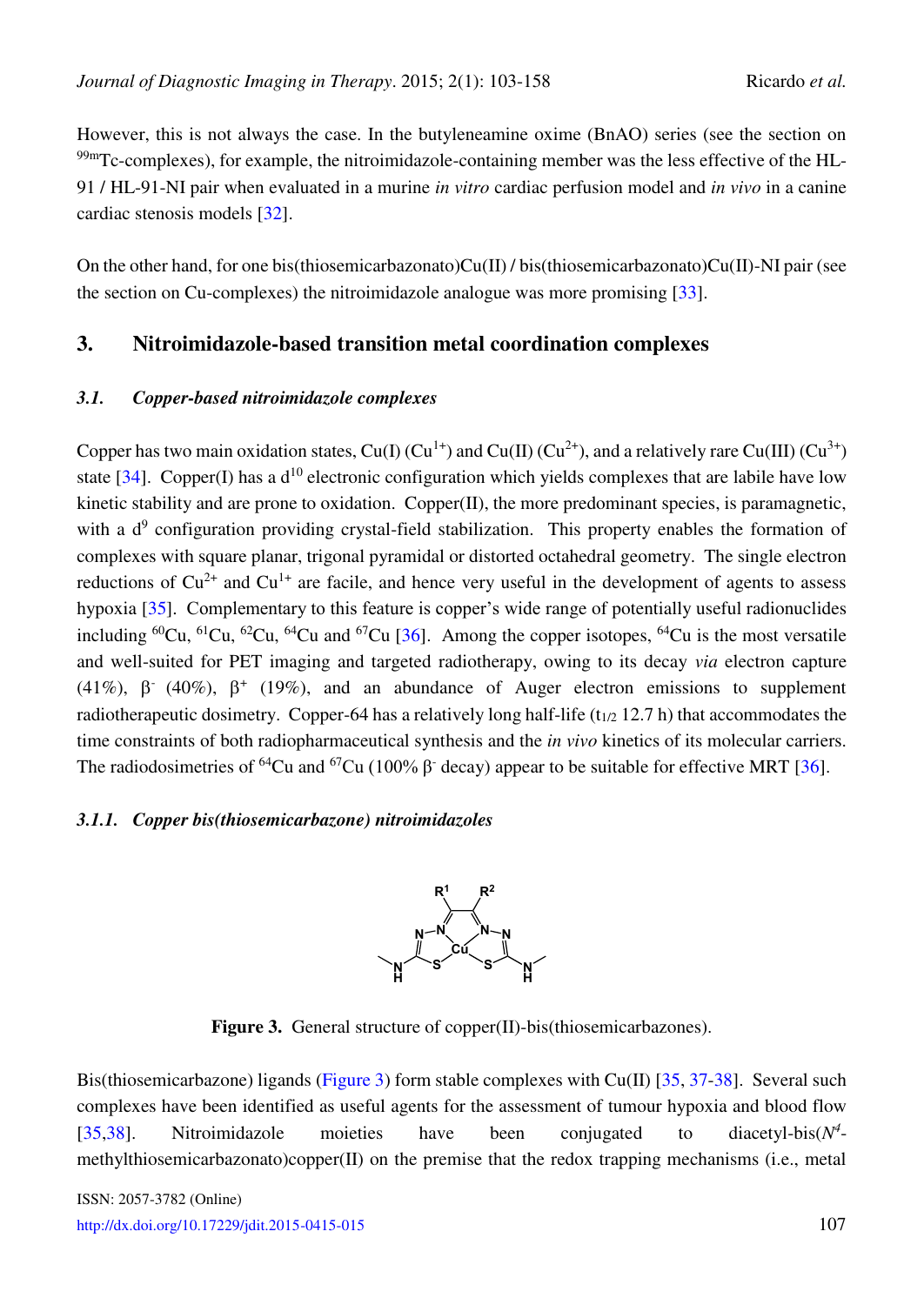reduction and nitroimidazole reduction) could lead to synergistic activity as compared to the individual components. This could result in faster hypoxia uptake or improved sensitivity towards low oxygen concentrations in various hypoxic tumour types. An example includes the nitroimidazole derivative (Cu-H<sub>2</sub>ATSM/A-4) (4, [Figure 4\)](#page-5-0). When compared to <sup>64</sup>Cu-ATSM, this compound is relatively more lipophilic due to the presence of the nitroimidazole group. *In vitro* studies showed rapid uptake of this compound by hypoxic cells, reaching a maximum at 5 min and remaining constant for up to 60 min [\[39\]](#page-50-1).

<span id="page-5-0"></span>

**Figure 4.** <sup>64</sup>Cu-bisthiosemicarbazone nitroimidazoles.

Related compounds include conjugates derived from the diacetyl-bis $(N^4$ -methylthiosemicarbazone) (H2ASTM/A) platform linked to 2- or 4-nitroimidazole, and diacetyl-2-(4-*N*-methyl-3 thiosemicarbazone)-3-(4-*N*-ethylamino-3-thiosemicarbazone) (H2ASTM/en; **3**, [Figure 4\)](#page-5-0) [\[33\]](#page-49-6). Cyclic voltammograms displayed quasi-reversible reduction waves centred at -0.60 V, which was attributed to the reduction of Cu<sup>II</sup> to Cu<sup>I</sup>. The most negative reduction potential (-0.63 V) was observed for Cu-H2ASTM/en-3 (**3**, [Figure 4\)](#page-5-0), which was comparable to Cu-ASTM (-0.64 V). Cu-H2ASTM/A-1 (**1**, [Figure 4\)](#page-5-0) and Cu- H2ASTM/A-2 (**2**, [Figure 4\)](#page-5-0) gave values of -0.57 V and -0.58 V, respectively.

In addition to reduction of the metal-centre, the nitroimidazole group displayed quasi-reversible reduction waves attributed to the reduction potentials of 4-nitroimidazole (-1.3 V) and 2-nitroimidazole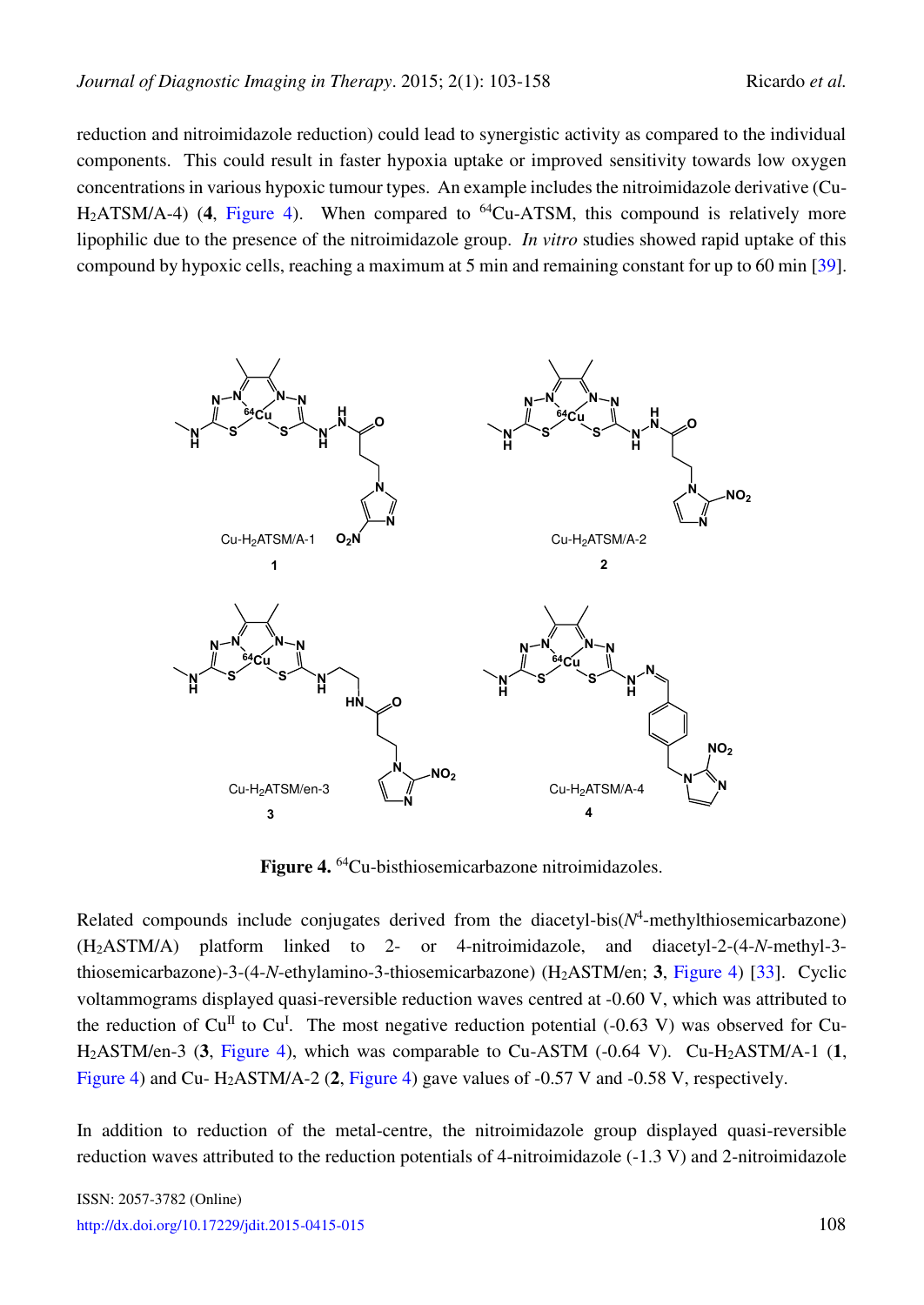(-1.0 V). Based on the logarithmic values of the partition coefficients (log*P*), which ranged from 1.13 to 1.45, these compounds were considered to be more hydrophilic than Cu-ASTM (log*P* 1.85). This reduced lipophilicity was attributed to the presence of the amide groups in the linking arms. *In vitro* studies in EMT6 cells showed that the combination of the nitroimidazole and the metal centre resulted in a gradual, hypoxia-sensitive uptake, but with lower final uptake values, compared to the greater and almost instantaneous uptake of the respective non-nitroimidazole Cu complex. Cellular uptake values at 0%, 0.1% and 0.5% of oxygen were 92.6%, 81.9% and 73.5%; respectively.

Among the nitroimidazole-containing tracers, complex **3** [\(Figure 4\)](#page-5-0) gave the highest hypoxia-selective factor (HSF, the ratio of uptake in hypoxic cells relative to aerobic cells; also referred to as the hypoxia selective index, HSI) of 0.84 and at the same time exhibited uptakes of 67.2, 66.1 and 64.3% at oxygen levels 0%, 0.1 and 0.5%, respectively. The other 2-nitroimidazole-containing complex (**4**) has an HSF of 0.74, with greater and more selective uptake than the 4-nitroimidazole (**1**) counterpart (HSF 0.64) (See [Table 1\)](#page-45-0). The promising results obtained from compound **3** were attributed to its reduced lipophilicity, the Cu(I/II) redox potential and the inclusion of a bioreducible nitroimidazole component. The increased hypoxia selectivity of complex **2** compared to **1** was attributed to the presence of the 2 nitroimidazole group, which has a less negative reduction potential than the corresponding 4 nitroimidazole group.

In biodistribution studies conducted in BALB/c mice bearing EMT6 tumours, complexes **2** and **3** showed blood levels (expressed as %ID/g; percent of the injected dose present per gram of tissue) that declined rapidly, from 4.03 and 3.00 %ID/g at 5 min, to 2.74 and 2.18 %ID/g at 60 min, respectively. Similar tumour uptakes were observed for **2** and **3**, with corresponding values of 2.97 %ID/g and 2.56 %ID/g at 60 min post-injection [\[33\]](#page-49-6). The tumour/blood (T/B) and tumour/muscle (T/M) ratios at 60 min for complex **2** were 1.08 and 2.14 while those of complex **3** were 1.17 and 1.87, respectively [\[33\]](#page-49-6).

#### *3.1.2. Copper polyazamacrocycle nitroimidazoles*

Efforts have also been directed to the design of copper radiopharmaceuticals based on bifunctional chelators derived from polyazamacrocycles, which exploit the high affinity of  $Cu(II)$  for N, O and S donor atoms and include 1,4,7,10-tetraazacyclododecane-1,4,7,10-tetraacetic acid (DOTA), 1,4,7 triazacyclononane-1,4,7-triacetic acid (NOTA), 1,4,8,11-tetraazacyclotetradecane-1,4,8,11-tetraacetic acid (TETA), 1,4,8,11-tetraazacylotetradecane (cyclam) and cross-bridged cyclam. Reasons given for this interest included the stability and kinetic inertness of these macrocyclic complexes [\[26,](#page-49-2) [40\]](#page-50-2).

Among the <sup>64</sup>Cu-labelled polyazamacrocyclic ligands reported  $[26, 40]$  $[26, 40]$  $[26, 40]$  only one type linked with nitroimidazoles, namely azomycin-cyclam conjugates (**5**-**9**, [Figure 5\)](#page-7-0), have been prepared and labelled with <sup>64</sup>Cu for the delineation of tumour hypoxia  $[41]$ . These ligands were prepared by condensation of 1,4,8,11-tetrazocyclotetradecane (cyclam) with the 1-(2,3-epoxypropyl)-2-nitroimidazole or 1-(3 bromopropyl)-2-nitroimidazole. Radiolabelling was performed by dissolving the corresponding cyclam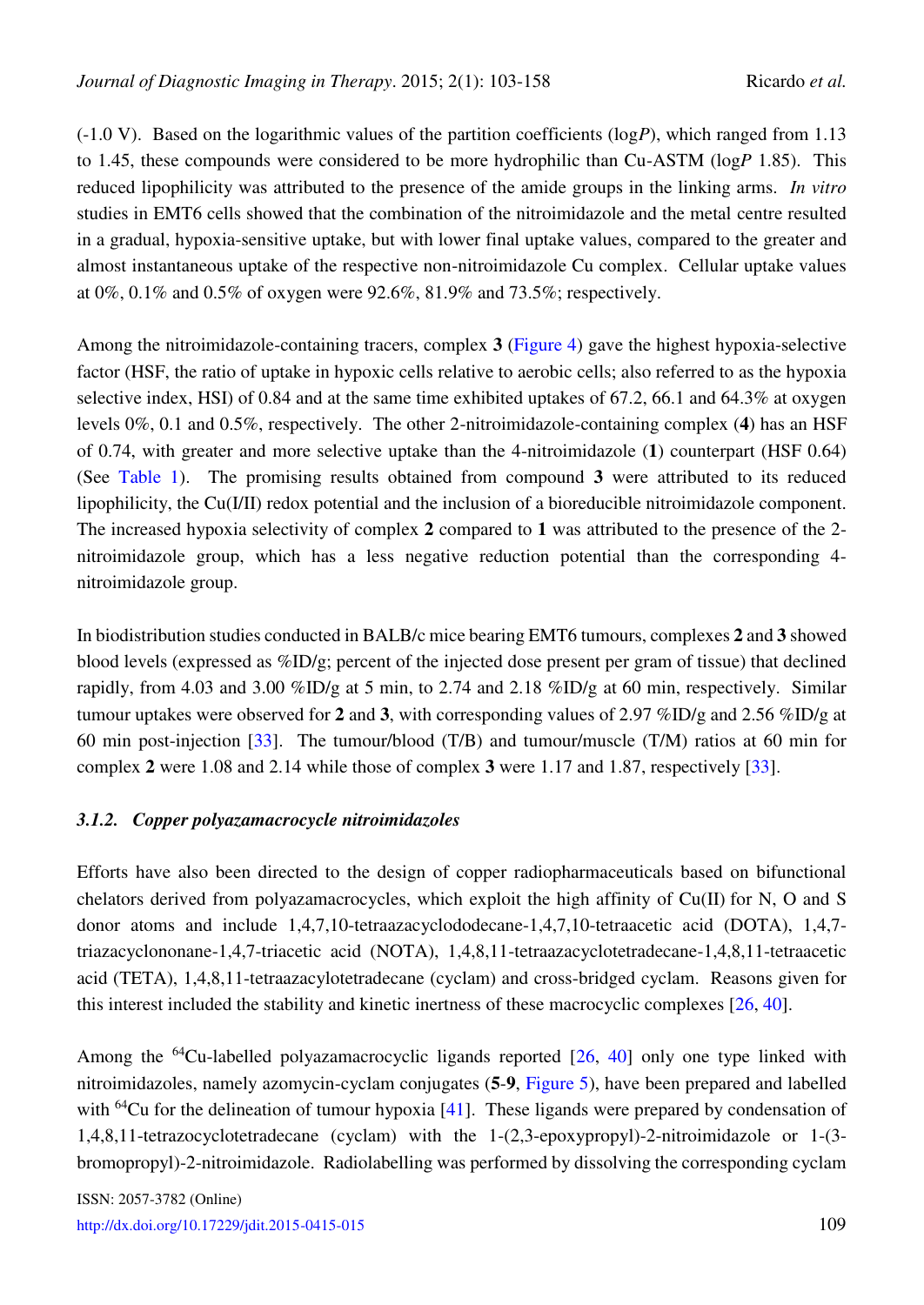derivative and  $^{64}CuCl<sub>2</sub>$  in distilled water at pH 6.0-7.0, followed by heating the resulting solution to yield **5 - 9.** CuCl<sub>2</sub> was added as carrier to improve the radiochemical yield and purity of the final products. Compounds **5** and **6** have corresponding log*P* values of -3.0 and -2.52, lower than those of **7**, **8** and **9** (- 1.3, -0.19 and -2.0; respectively), presumably due to the presence of the hydroxyl groups in the linking chain. The *in vitro* uptake and binding of these novel compounds and <sup>64</sup>Cu-ATSM were studied using DU-145 prostate tumour cells.

<span id="page-7-0"></span>

**Figure 5.** <sup>64</sup>Cu-cyclam nitroimidazole complexes.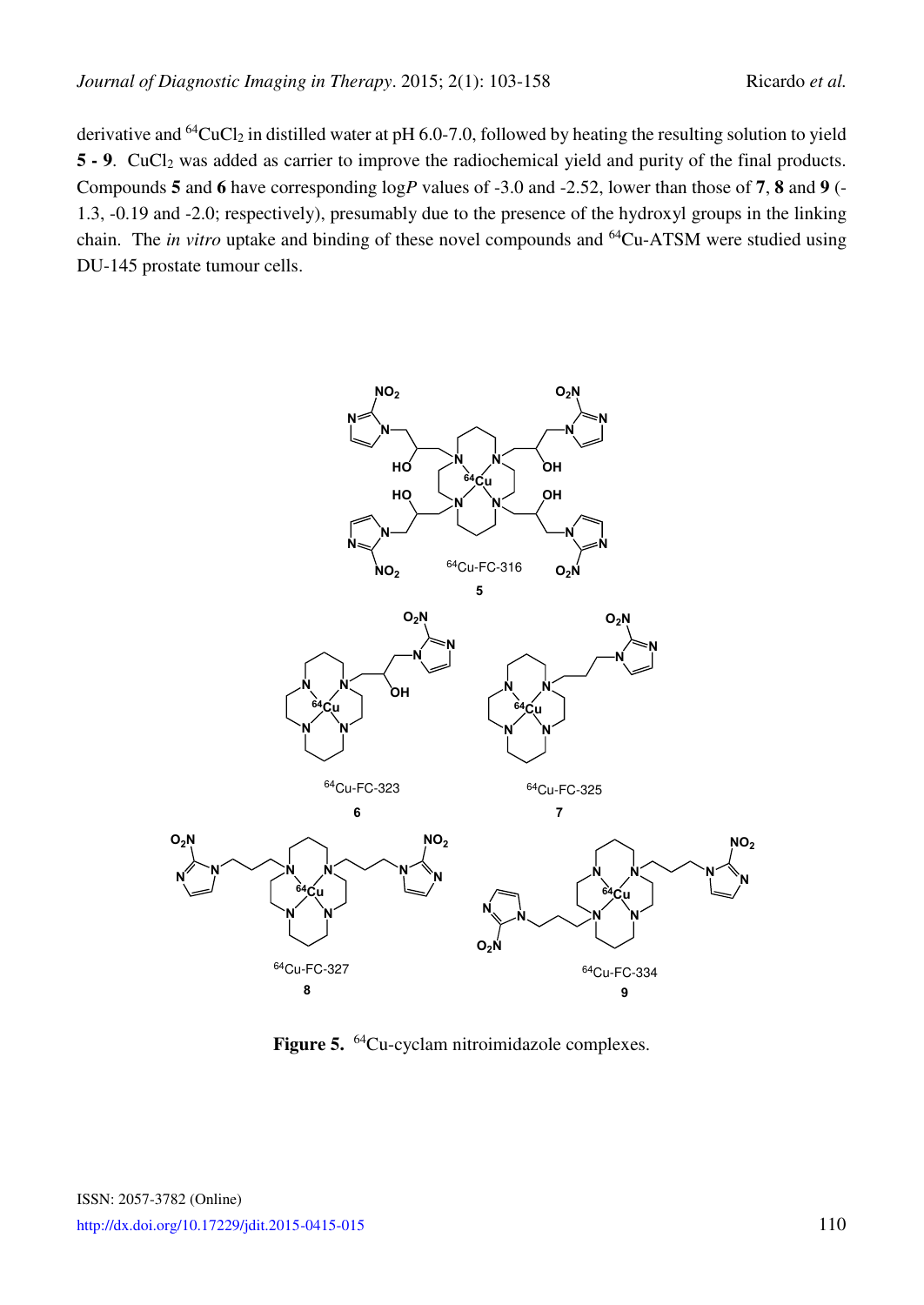The HSF values for the di-azomycin derivatives  $(8, 9)$  were  $\sim$ 7, while the HSF's of 5, 6, 7 and <sup>64</sup>Cu-ATSM were in the 3 – 5 range. Extensive studies of hypoxia marker avidity were performed in rat prostate R3327-AT and R3327-H carcinomas growing in Fisher X Copenhagen rats. <sup>64</sup>Cu-ATSM and **5**  were retained more in R3327-AT tumours, and the T/B and T/M ratios at 5-6 h post-injection were ~2-3 times higher than in R3327-H tumours.

The respective T/B and T/M ratios for **8** (3.3 and 20.1) and **9** (2.2, 13.6) were higher than those of **5** (1.6, 12.3) and **7** (1.5, 8.9) <sup>64</sup>Cu-ATSM (2.1, 10.9) and <sup>123</sup>I-IAZGP (3.4, 6.0) in animals bearing R3327-AT tumours. Planar images obtained using **5** showed highest tumour radioactivity relative to non-target organs (gastrointestinal and liver) when compared to other planar/SPECT markers (<sup>99m</sup>Tc-HL-91, <sup>99m</sup>Tc-FC-325 and <sup>123</sup>I-IAZGP), indicating that azomycin-cyclam based markers labelled with <sup>64</sup>Cu and <sup>67</sup>Cu could be used to image tumour hypoxia with PET and SPECT, respectively.

#### *3.2. Rhenium nitroimidazole compounds*

In nature, rhenium has one stable isotope ( $^{185}$ Re, 37%), one very long-lived radioactive isotope ( $^{187}$ Re;  $t_{1/2}$  >10<sup>10</sup> y) and two radioisotopes (<sup>186</sup>Re,  $t_{1/2}$  90 h; <sup>188</sup>Re  $t_{1/2}$  17 h) that have therapeutic and imaging emissions and are therefore of medical interest. Rhenium has five common oxidation states (-1, 2, 4, 6, 7), but also exists in 0 and +1 states. Interest in bifunctional Re complexes relates to the MRT potentials of <sup>186</sup>Re and <sup>188</sup>Re, and to the molecular modelling and crystallographic properties of stable Re compounds as models for analogous Tc-complexes that are often difficult to determine given the short half-life of <sup>99m</sup>Tc and the non-existence of stable Tc isotopes [\[28\]](#page-49-11). Re and Tc complexes with the same ligand have essentially the same coordination parameters since the ionic radii of both metals are about the same due to the 'lanthanide contraction' effect. However, their chemistries do differ, for example, the higher oxidation states of Re are more stable and therefore reduced Re radiopharmaceuticals display a greater tendency to undergo re-oxidation to perrhenate [\[42\]](#page-50-4).

5-Nitroimidazole-Re(CO)3 (**10**, [Figure 6\)](#page-9-0) is one of only a few Re-nitroimidazole complexes reported [\[43\]](#page-50-5). The HPLC profile of the Re analogue matched that of  $\frac{99 \text{m}}{\text{C}}$ -IDA-NI. Other examples include Re-Ntm-1(**11**) and Re-Ntm-2 (**12**) [\(Figure 6\)](#page-9-0), which were both prepared *via* ligand substitution on the precursor *fac*-[NEt<sub>4</sub>]<sub>2</sub>[Re(CO)<sub>3</sub>Br<sub>3</sub>] [\[44\]](#page-50-6). HPLC analyses and UV detection of the Re analogues showed main peaks with the same retention time as the corresponding  $\frac{99 \text{m}}{2}$ Tc complexes. The structural characterizations of **11** and **12** were also compatible with the proposed structures of the corresponding  $99<sup>99m</sup>$ Tc complexes, confirming the presence of one ligand coordinating to the  $9<sup>99m</sup>$ Tc-tricarbonyl core and one water molecule to complete the octahedral geometry of **11**.

In another study, the proposed structures of <sup>99m</sup>Tc-labelled monoamine-monoamide dithiol (MAMA) ligands containing one or two nitroimidazole moieties were characterized by comparing them with analogous ReO-MAMA compounds (**15**, **16**, **17** and **18**, [Figure 6\)](#page-9-0) [\[45\]](#page-50-7).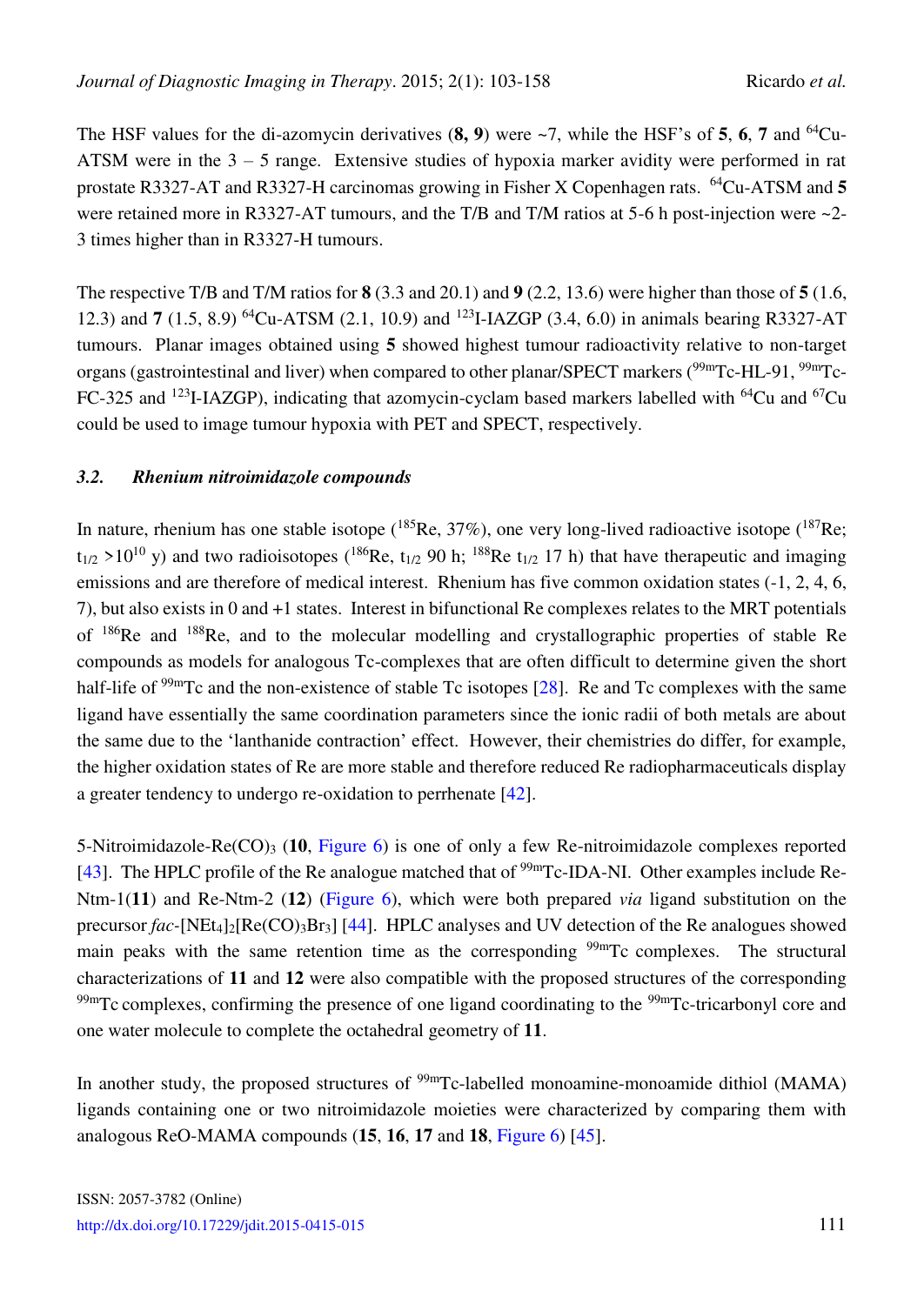<span id="page-9-0"></span>

**Figure 6.** Rhenium nitroimidazole complexes.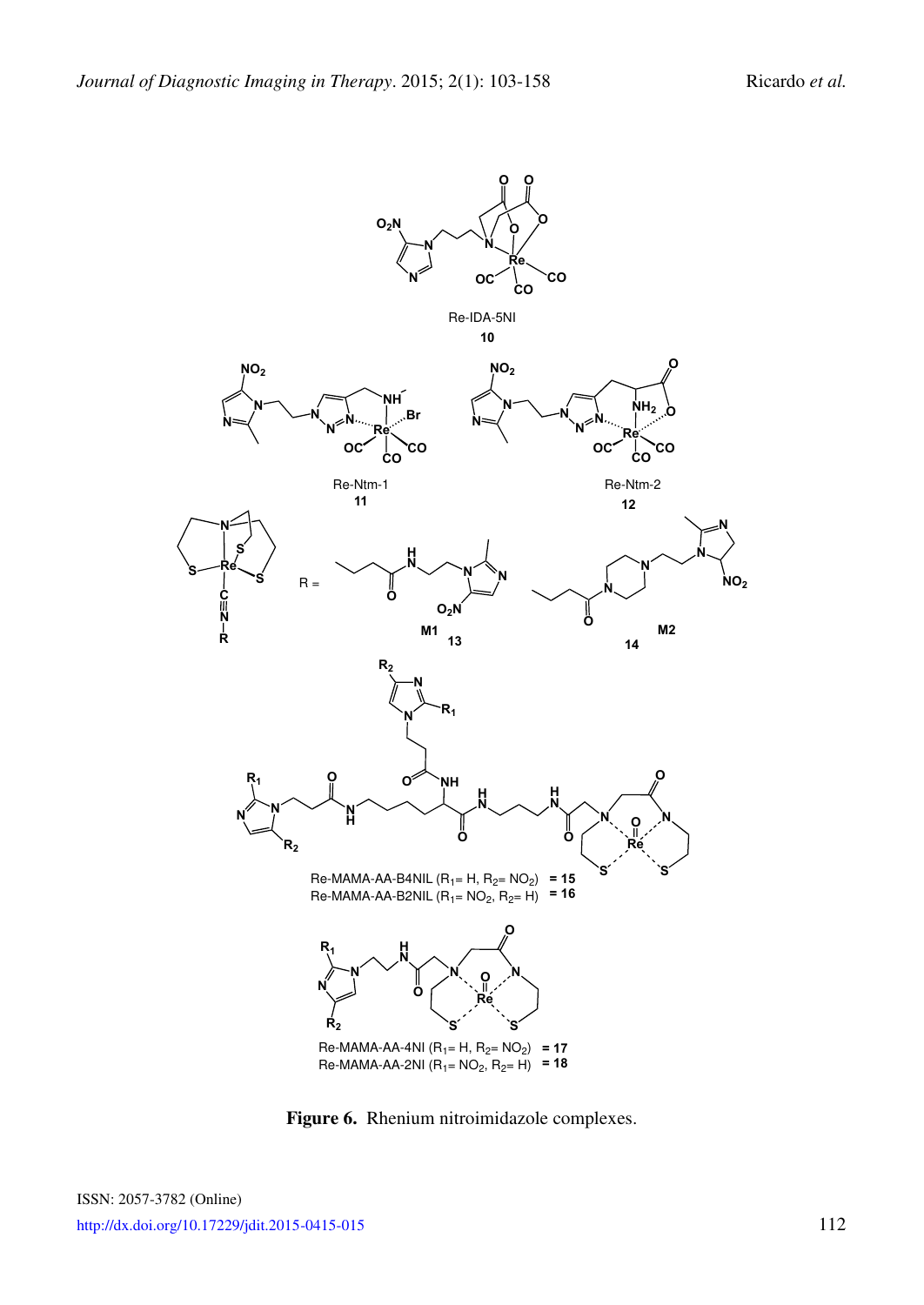IR spectra of the resulting complexes displayed the expected [Re=O] stretching band in the region of 950-960 cm<sup>-1</sup> together with intense bands corresponding to the nitro groups around 1340 and 1500 cm<sup>-1</sup>. The disappearance of the proton signals corresponding to the trityl groups at 7.20-7.40 ppm in <sup>1</sup>H NMR and the change of signals on the MAMA ligands confirmed the formation of ReO-MAMA complexes.

The signals on the skeleton were diastereotopic, indicating that the complexes assumed the square pyramidal configuration. Another characteristic of the ReO-MAMA complexes was the downfield shift of carbon atoms in the <sup>13</sup>C NMR spectrum. HPLC analysis for each Re analogue showed one major peak with a retention time similar to that of the corresponding  $99m$ Tc-labelled complex, suggesting identical structures for each of the complexes. In electrochemical studies, the ReO-MAMA complexes displayed 2 or 3 reduction waves, with reduction of the nitro groups occurring between -1.04 and -1.51 V. For the MAMA-mono-nitroimidazole complexes, reduction of the Re(V)-oxo core occurred between -1.84 and -2.01 V. All of the Re complexes showed more negative reduction potentials than the free mono- or bis-nitroimidazole-MAMA ligands (-1.04 to -1.45 V) indicating difficult reduction upon chelation with rhenium metal. Isocyanide-metronidazole derivatives such as 4-isocyano-*N*-[2-(2-methyl-5-nitro-1*H*-imidazol-1-yl)ethyl]butanamide (**13)** and 1-(4-isocyanobutanoyl)-4-[2-(2-methyl-5-nitro-1*H*-imidazol-1-yl)ethyl]piperazine (**14)** [\(Figure 6\)](#page-9-0) derivatives were synthesized and labelled with 99mTc to form the corresponding  $\frac{99 \text{m}}{2}$ C-(4+1) complexes  $\frac{99 \text{m}}{2}$ C-NS<sub>3</sub>-M<sub>1</sub> and  $\frac{99 \text{m}}{2}$ C-NS<sub>3</sub>-M<sub>2</sub>) [\[46\]](#page-50-8).

In order to corroborate the structure, the rhenium analogues were prepared by ligand substitution of the [Re(NS3)(PMe2Ph)] precursor (**13, 14)**. HPLC analysis of the reaction mixtures containing the Re-(4+1) complexes displayed similar retention times as those of the corresponding <sup>99m</sup>Tc complexes. Elemental microanalyses (C, H, N) of the peaks isolated from HPLC were consistent with the proposed structures. Furthermore, mass spectra indicated the presence of *m/z* fragments corresponding to the expected molecular ions with isotopic distribution of the two rhenium isotopes [\[46\]](#page-50-8).

#### *3.3. Technetium nitroimidazole complexes*

Technetium has no stable isotopes, but more than 35 radioisotopes; of these,  $99m$ Tc has become the workhorse of diagnostic nuclear medicine imaging. The development of  $\frac{99 \text{ m}}{\text{C}}$  radiopharmaceuticals continues because of its affordability, good availability, ideal half-life ( $t_{1/2}$  6 h) and ideal gamma emission energy (143 keV) properties which make it the most widely used radionuclide in clinical nuclear medicine. This transition element exists in several oxidation states including Tc(VII), Tc(VI),  $Tc(V)$ ,  $Tc(IV)$  and  $Tc(III)$  [\[47\]](#page-50-9). Of particular significance in radiopharmaceutical applications is  $Tc(VII)$ in pertechnetate  $(^{99m}TcO_4$ ), which gives access to the preparation of stable  $^{99m}Tc$  cores after reduction with  $Sn(II)$  or sodium boranocarbonate  $[48]$ .

The radiometallic cores in ligand chelation most often assume the Tc(V) oxidation state in the case of <sup>99m</sup>Tc-oxo ([<sup>99m</sup>Tc-O]<sup>3+</sup>), <sup>99m</sup>Tc-dioxo ([<sup>99m</sup>Tc-O<sub>2</sub>]<sup>+</sup>) and <sup>99m</sup>Tc-nitrido ([<sup>99m</sup>Tc-N]<sup>3+</sup>), or as Tc(I) in Tctricarbonyl  $([{}^{99m}Tc-(CO)_3]^+)$ . Structures of technetium complexes depend on the properties of the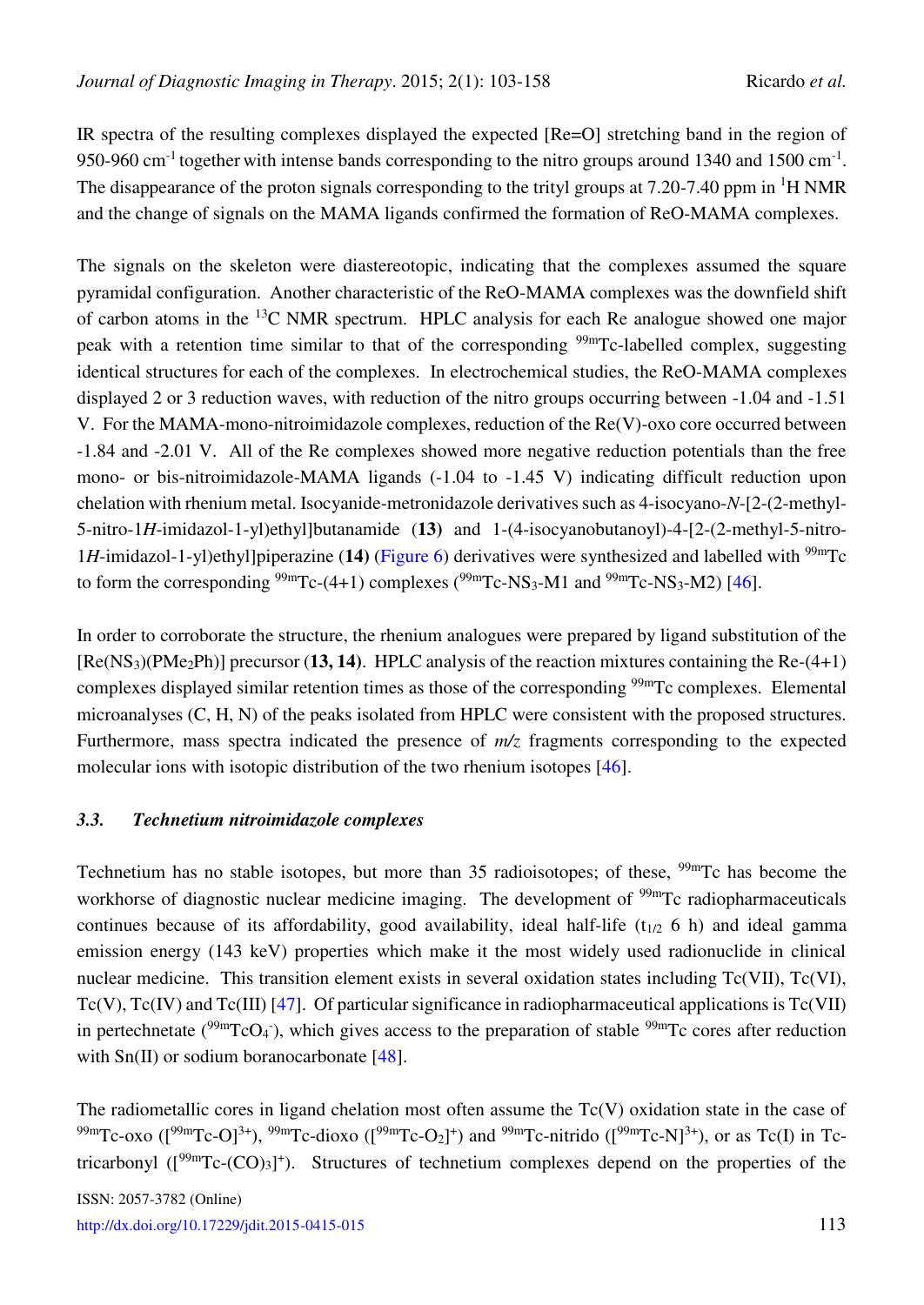chelating ligands and can vary from penta-, hexa- to heptacoordinated compounds. Readers interested in the redox and coordination properties of Tc are referred to the reviews by Mazzi [\[47\]](#page-50-9), and Abram and Alberto  $[48]$ . A detailed insight into early work with nitroimidazole- $99m$ Tc complexes is available in the review by Nunn *et al.* [\[49\]](#page-50-11). In the current review, the <sup>99m</sup>Tc-labelled bifunctional nitroimidazole radiopharmaceuticals are classified based on the ligands that make up the radiometal's coordination sphere.

#### <span id="page-11-0"></span>*3.3.1. Propylene amine oxime (PnAO)*



**Figure 7.** <sup>99</sup>Tc-labelled PnAO ligands.

99mTcO(PnAO-1-(2-nitroimidazole) (BMS181321; **19**, [Figure 7\)](#page-11-0) is a neutral technetium(V)oxo complex with a 2-NI side-chain linked to the methylene group of the propyleneamine oxime [\[50\]](#page-50-12). BMS181321 was the first <sup>99m</sup>Tc-labelled 2-NI complex to be widely studied in imaging hypoxia. It is readily prepared at room temperature  $(\sim 22 \degree C)$  and pH 8.2, by mixing 3,3,9,9-tetramethyl-1- $(2\text{-nitro-1}H\text{-midazol-1-vl})$ -4,8-diazaundecane-2-10-dioxime and sodium pertechnetate  $(Na^{99m}TcO_4)$  in the presence of stannous tartrate or stannous diethylenetriamine pentaacetic acid (DTPA).

BMS181321 is lipophilic ( $logP \sim 1.61$ ), rendering it sub-optimal for hypoxia imaging because of its slow clearance from blood and non-target tissues. In order to establish the structure and redox chemistry of BMS181321, a <sup>99</sup>Tc standard, <sup>99</sup>TcO(PnAO-1-(2-nitroimidazole), was isolated and characterized. X-ray crystallographic analysis demonstrated 4 nitrogen atoms of PnAO coordinating with the Tc(V) centre, with the oxygen atom occupying the apical position resulting in a square pyramidal geometry. Furthermore, the plane of the nitroimidazole group is approximately perpendicular to the plane through the four coordinated nitrogen atoms, and the nitro group is *trans* with respect to the Tc-oxo core. This orientation of the nitroimidazole is very desirable, as it allows access by nitroreductase enzymes. The complex forms a pair of enantiomers, which was resolved using a chiral HPLC column; however it racemizes quickly in the presence of water.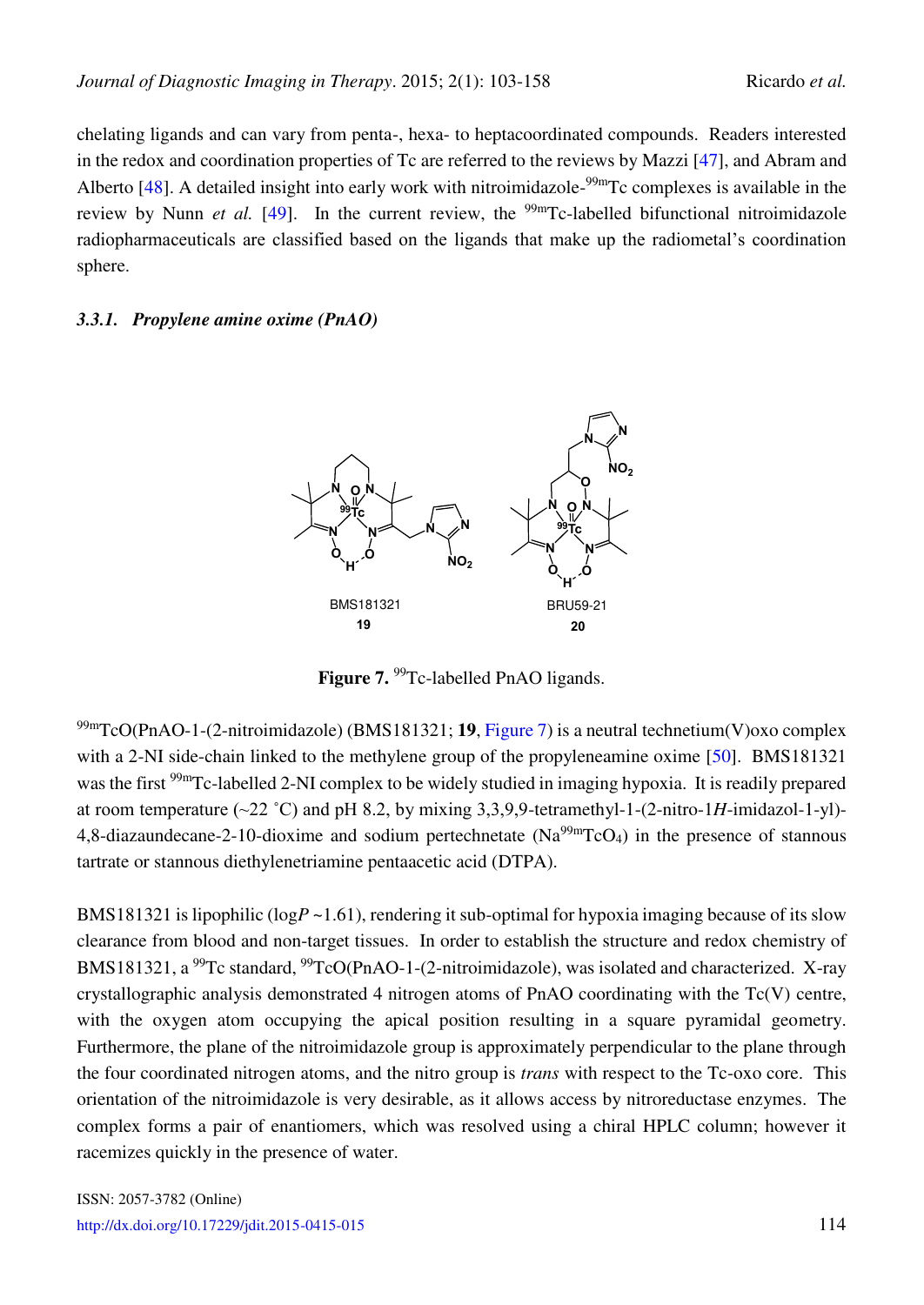Electrochemical studies revealed that the redox chemistry of the nitroimidazole moiety was maintained upon coordination to Tc, with a reversible reduction process at -1.48 V. Additionally, the cyclic voltammogram showed an irreversible reduction process at -1.99 V, which was assigned to the  $^{99}$ Tc-PnAO core [\[50\]](#page-50-12). Biodistribution studies performed in mice implanted with KHT, SCC-VII and RIF-1 tumours provided T/M ratios of 3.94, 3.34 and 3.49; respectively, 6 h after intravenous injection [\[51\]](#page-51-0).

BRU59-21 (oxo[3,3,9,9-tetramethyl-5-oxa-6-(2-nitrol-1-*H*-imidazol-l-yl)-4,8-diazaundecane-2,l0 dione dioximato(3)-*N*,*N*',*N*'',*N*''']-technetium; **20**, [Figure 7\)](#page-11-0) was developed to provide lower lipophilicity and better stability than BMS181321 [\[52\]](#page-51-1). Modifications included the substitution of one of the methylene carbons in the propylene bridge by oxygen and moving the point of attachment of the 2-nitroimidazole to the position 6 of the chelator. These features did provide greater stability and lower lipophilicity (log*P* 1.04), and consequently, improved pharmacokinetics. Its *in vitro* uptake patterns in CHO cells were similar to that of BMS181321, but the cellular accumulation under both hypoxic and aerobic conditions was lower owing to its lower lipophilicity. After intravenous injection in mice bearing a KHT-C tumour, BRU59-21 was efficiently distributed in various organs and tissues, with significant washout over time compared to BMS181321. Superior T/B and T/M ratios were also observed as a result of rapid clearance from background tissues (blood and muscle) due to the higher hydrophilicity of the tracer. Like BMS181321, its rapid clearance was attributed to hepatobiliary excretion, which limited its use for imaging tumours in the abdominal region.

<span id="page-12-0"></span>

 $21$ 

**Figure 8.** PnAO-nitroimidazole-glucuronide complex, 21, and the proposed corresponding  $\frac{99 \text{m}}{2}$ labelled conjugates.

ISSN: 2057-3782 (Online) <http://dx.doi.org/10.17229/jdit.2015-0415-015>115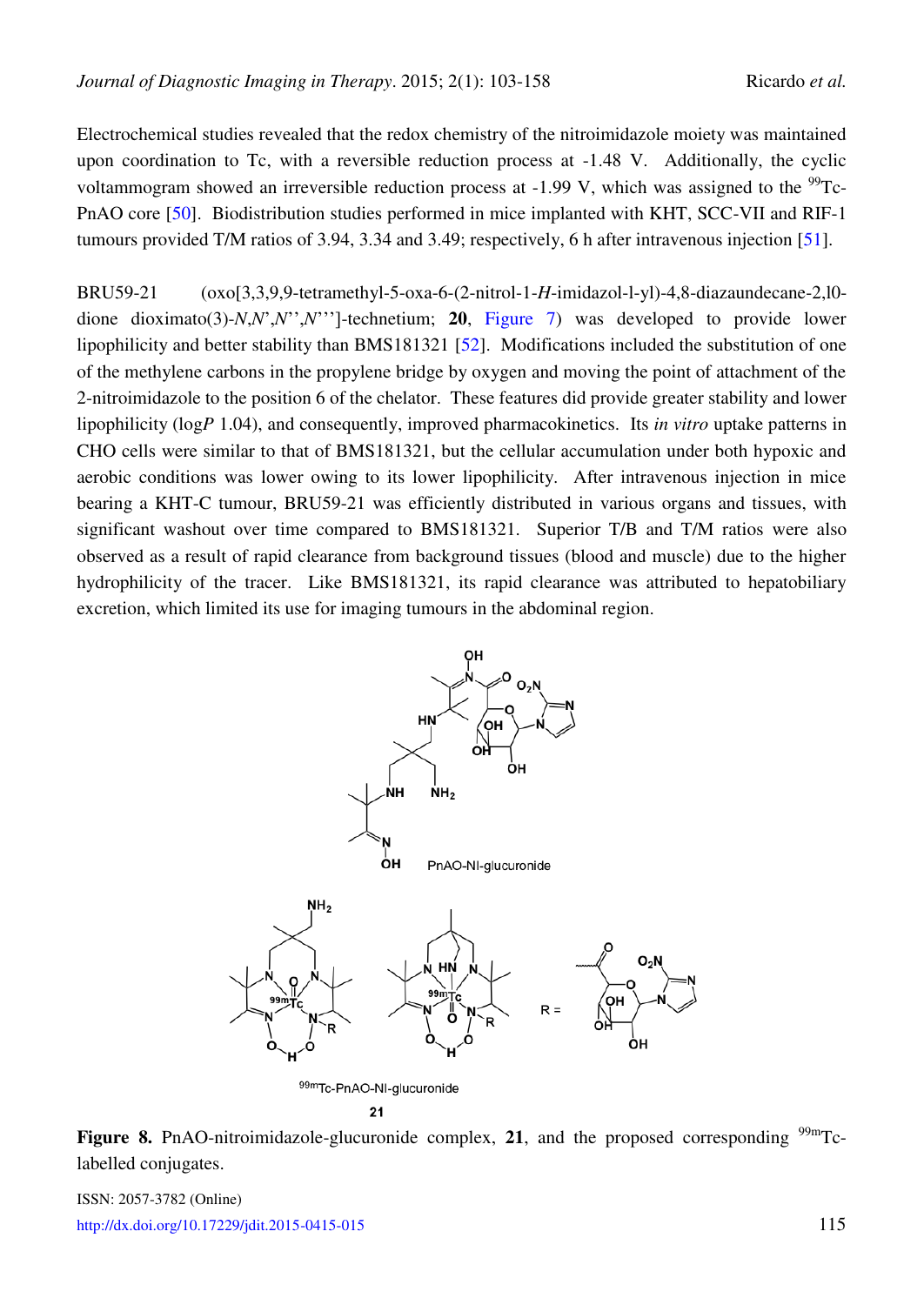The azomycin-PnAO conjugate, PnAO-NI-glucuronide (**21**, [Figure 8\)](#page-12-0) was synthesized by coupling 1- -bromo-2,3,4-tri-*O*-acetyl-6-methyl glucuronate to 2-nitroimidazole, followed by deprotection and reaction with 6-methyl-6-methylamino-HMPnAO in the presence of BOP reagent in DMSO to yield the highly water soluble PnAO-NI-glucuronide. Radiolabelling with <sup>99m</sup>TcO<sub>4</sub> under reducing conditions produced several  $99mTc-PnAO-NI-glucuronides$ , in combined 95% radiochemical yield [\[53\]](#page-51-2). The structures of two 99mTc-labelled **21** indicating different Tc-coordination possibilities are proposed (Figure 8). *In vitro* oxygen-dependent binding uptake in EMT-6 cells confirmed their hypoxia avidity but the *in vivo* biodistribution in Balb/c mice bearing EMT-6 tumours was characterized by initial ubiquitous biodistribution of radioactivity, slow non-target organ clearance and hepatobiliary and faecal excretion. At 2 h post-injection, T/B and T/M ratios were 2.5 and 1.0; respectively. The T/B ratio was reported to be comparable to the literature values of IAZA and IAZP and somewhat higher than <sup>3</sup>H-MISO and <sup>3</sup>H-FMISO [\[48\]](#page-50-10).

#### <span id="page-13-0"></span>*3.3.2. Butyleneamine oxime (BnAO)*



Figure 9. BnAO-based <sup>99m</sup>Tc nitroimidazole complex (HL-91M).

 $^{99m}$ Tc-BnAO-NI (22, HL-91M; [Figure 9\)](#page-13-0) is a 2-nitroimidazole containing analogue of  $^{99m}$ Tc-HL-91 ( 99mTc-BnAO) [\[54\]](#page-51-3). When compared to the PnAO-based 99mTc-labelled compounds (**19** and **20**), its accumulation in hypoxic cells was lower, but it exhibited higher hypoxia selectivity as observed with a nine-fold increase in HSF. Evaluation of this complex *in vivo* showed extensive renal clearance and less radioactivity in background tissues. Complex **22** is more lipophilic (log*P* -0.91) than the nonnitroimidazole analogue 99mTc-BnAO (log*P* -1.05) but more hydrophilic than **19** and **20**. *In vitro* studies in KHT sarcoma cells revealed a 3.57-fold increase in HSF. However, higher specific uptake was observed with the non-nitroimidazole analogue (99mTc-BnAO) compared to **22**.

In KHT tumour-bearing mice, peak T/B and T/M ratios of 10.32 and 3.96, occurred 2 h after injection. The radiotracer cleared rapidly from the circulation. Small animal SPECT/CT scintigraphic imaging after intravenous injection of radiotracer provided a T/M of 2.59±0.25. Lower radioactive accumulation in tumour (T/M  $1.67\pm0.38$ ) following prior administration pentoxifylline, which has been confirmed to improve oxygenation, reduce tumoural interstitial fluid pressure and delay in tumour growth, was taken as a validation of hypoxia selective uptake [\[54\]](#page-51-3).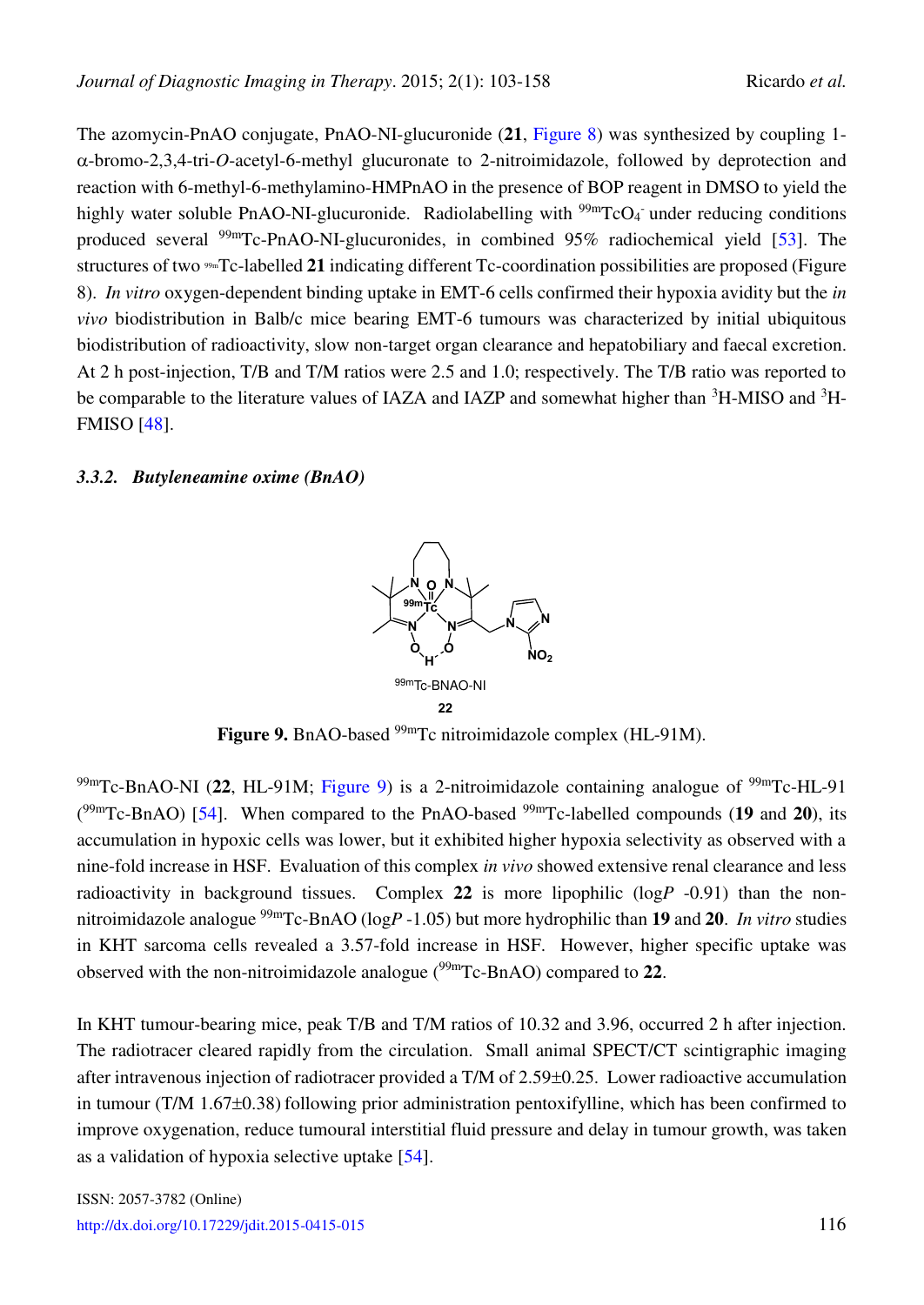The development of **19**, **20** and **22** coincided with an extensive search for 'better' <sup>99m</sup>Tc-labelled hypoxia imaging agents by the radiopharmaceutical industry. A summary of BnAO and PnAO related compounds investigated by Amersham International plc, for example, can be found in the manuscript by Archer *et al.* [\[32\]](#page-49-5).

#### *3.3.3. Boronic acid adducts of technetium dioximes (BATO)*

<span id="page-14-0"></span>A series of nitroimidazole-BATO (BATO = boronic acid adduct of technetium dioxime) complexes with the general structure  $TcX$ (dioxime)<sub>3</sub>BR (X = Cl, OH; dioxime = dimethylglyoxime (DMG); R = a nitroimidazole derivative, B = boronic acid) [\(Figure 10\)](#page-14-0) has been reported [\[55\]](#page-51-4).



Figure 10. BATO-based <sup>99m</sup>Tc complexes.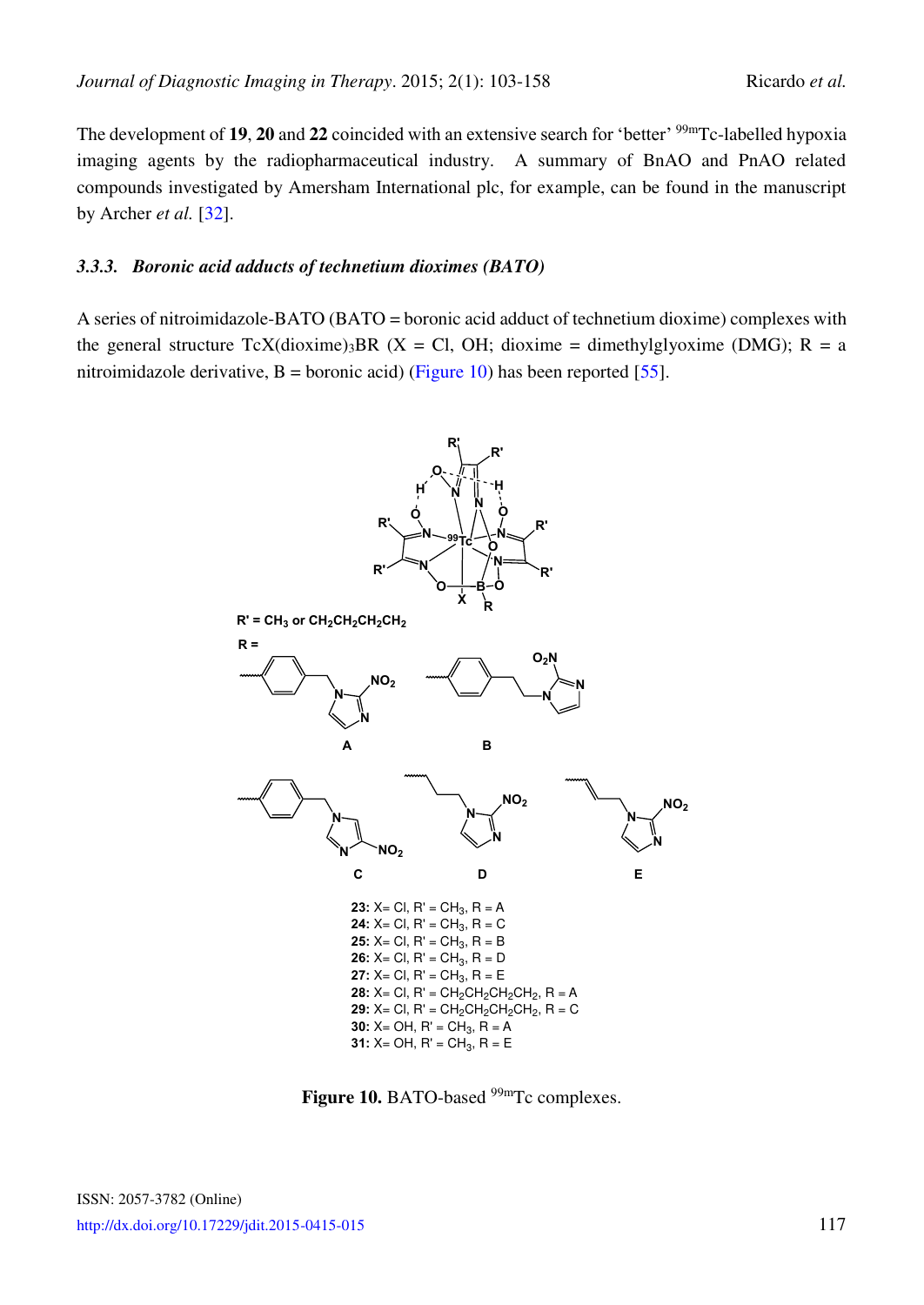In these molecules, a 2-nitroimidazole (A, B, D, E) or 4-nitroimidazole (C) moiety was incorporated into the boron cap of the ligand. The BATO-nitroimidazole ligands were directly labelled with either  $^{99}Tc$ (dioxime)<sub>3</sub>( $\mu$ -OH)SnC1 or  $^{99}Tc$ Cl(dioxime)<sub>3</sub> to form complexes **23** to **27**, and  $^{99}Tc$ cyclohexanedione dioxime (CDO) to afford compounds **28** and **29**. While the preparation of most compounds proceeded in a straightforward manner, TcCl(DMG)3BPhEtNO2 (**25**) was formed from an unidentified intermediate only upon recrystallization from HC1-acidified DMF. Two hydroxy analogues  $(X = OH$ , complexes 30, 31) were isolated by treatment of the corresponding chloro complexes with aqueous NaOH. Cyclic voltammetry demonstrated the electrochemical reduction potentials of the 2 nitroimidazole-BATO complexes [\(Table 1\)](#page-45-0) to fall between those of misonidazole and metronidazole, indicating that these compounds could undergo hypoxia-selective binding.

On the other hand, the 4-nitroimidazole counterparts were found to be more difficult to reduce than metronidazole, hence limiting their utility as hypoxia-localizing probes. Enzymatic reduction of the nitro group of the BATO-nitroimidazole complexes by xanthine oxidase was observed but at a slower rate, by at least a factor of 10, when compared to the corresponding nitroimidazole-containing boronic acids. This may, in part, be due to a negative shift in redox potential upon coordination to Tc, or due to the relatively high steric bulk and/or lipophilicity of the technetium BATO complexes. Overall, the data suggest that the BATO-nitroimidazoles may function as hypoxia imaging radiopharmaceuticals [\[55\]](#page-51-4).

#### *3.3.4. Technetium cyclam nitroimidazoles*

*N*-2'-Methoxyethyl-2-(3'-nitro-1-triazole) acetamide (AK2123; [Figure 11\)](#page-16-0) was found to accrue in hypoxic cells and played a role in Phase I clinical trials for the treatment of head and neck cancers [\[56\]](#page-51-5). It is less lipophilic than misonidazole and therefore it was expected to have lower neurotoxicity. In order to determine its potential to mark hypoxic regions, this nitrotriazole-based radiosensitizer was conjugated with a macrocyclic ligand, to make cyclam-AK2123 [\(Figure 11\)](#page-16-0), which was labelled with  $^{99m}$ TcO<sub>4</sub><sup>-</sup> using SnCl<sub>2</sub>-facilitated reduction to provide the complex in over 95% radiochemical purity. 99mTc-cyclam-AK2123 (complex **32**) was relatively stable up to 3 h, and with its lipophilicity (log*P* - 0.10), fell in the optimum range of an ideal hypoxic probe. *In vivo* biodistribution of **32** in normal and mammary-tumour bearing Wistar rats demonstrated selective uptake and accumulation in hypoxic tumours. Biodistribution and scintigraphic imaging on NMU-induced mammary tumour-bearing rats showed a maximal T/M ratio of 8.5 at 5 h post-injection [\[57\]](#page-51-6).

Due to the good chelating property of cyclam, <sup>99m</sup>Tc-labelled complexes of metronidazole derivatives of 1,4,8,11-tetraazacyclotetradecane (cyclam) and 2-oxo-1,5,8,12-tetraazacyclotetradecane (oxocyclam) were developed [\[58\]](#page-51-7). Radiolabelling with  $Na<sup>99m</sup>TcO<sub>4</sub>$ , using stannous tartrate as the reducing agent produced the corresponding complexes in high yields (90-95%) based on chromatographic analysis. The  $logP$  values obtained for <sup>99m</sup>Tc-cyclam-4MN (MN = metronidazole; 33) and <sup>99m</sup>Tc-oxocyclam-4MN (**34**) [\(Figure 11\)](#page-16-0) were -0.2 and -0.12, respectively, indicating their hydrophilic nature. Uptake of these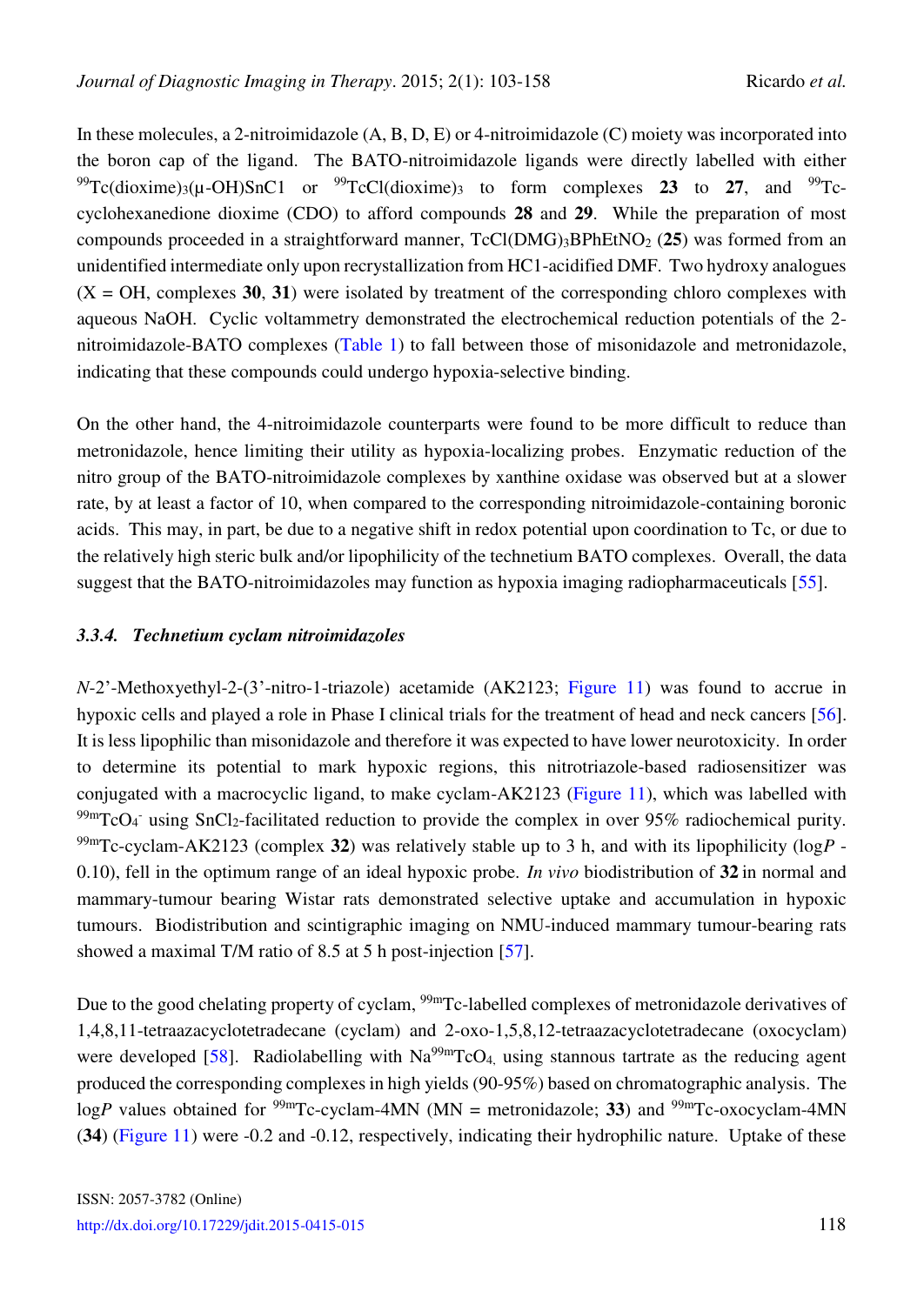complexes in perfused rat hearts showed slightly higher radioactivity retention under normoxic than hypoxic conditions.

<span id="page-16-0"></span>

Figure 11. Cyclam-nitroimidazole<sup>99m</sup>Tc complexes.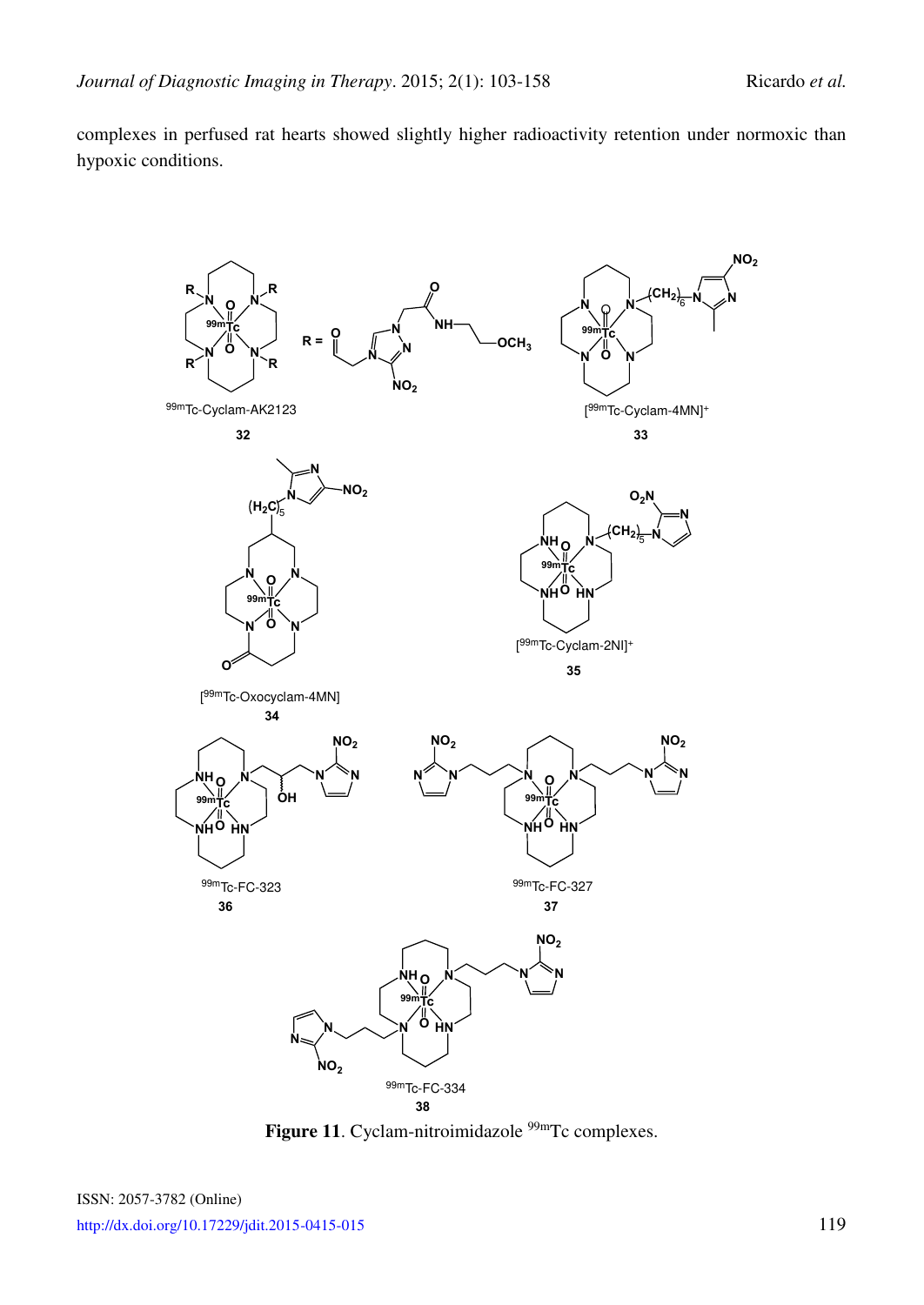The cyclam backbone has also been derivatized with 2-nitroimidazole [\[59\]](#page-51-8). Radiosynthesis of  $99m$ Tccyclam-2NI (35) by the addition of  $\frac{99 \text{m}}{C}$ -pertechnetate and SnCl<sub>2</sub> afforded high radiochemical yields of a high purity product. *In vitro* assay of <sup>99m</sup>Tc-cyclam-2NI in rat mammary tumour and mesothelioma cells showed increasing cell uptake up to 4 h. Biodistribution studies in mammary tumour-bearing rats demonstrated a gradual increase of T/M and T/B count density ratios, with maximum values achieved at 2 h (T/M 5.69; T/B 1.01); rapid clearance from blood and other organs or tissues was observed. Based on the preclinical studies, radiodosimetry calculations for 99mTc-cyclam-2NI (**35**) indicated that it would be safe to use in humans. Furthermore, scintigraphic images of tumour-bearing rats and rabbits confirmed that tumours could be clearly delineated after the administration of <sup>99m</sup>Tc-cyclam-2NI. The T/M ratios at 2 h post-injection in rats and rabbits were 4.2 and 2.98, respectively [\[59\]](#page-51-8).

Studies of hypoxia marker avidity were conducted using rat prostate R3327-AT and R3327-H carcinoma models. At 5-6 h post-administration to rats bearing the R3327-AT tumour, the T/B and T/M ratios for **36** were 1.9 and 15.8, respectively. These values were significantly higher than the respective values for **37** (0.8, 3.8) and **38 (**1.2, 6.1). Accumulation of **36** was 2-3 times higher in the anaplastic tumour (R337-AT), which is less well perfused than the R3327-H tumour.

#### <span id="page-17-0"></span>*3.3.5. Technetium nitroimidazole hydroxyiminoamides*



Figure 12. <sup>99m</sup>Tc-hydroximinoamide complexes.

Hydroximinoamide is a bidentate ligand in which both the N and O atoms act as donor atoms. Nakayama *et al*. reported that chelation of this type of ligand formed 99mTc complexes that are highly stable *in vitro*  and *in vivo* [\[60](#page-51-9)[-61\]](#page-51-10). This led to the synthesis of hydroximinoamide derivatives with a bioreducible moiety such as nitroimidazole [\[62\]](#page-51-11). In one study, 1-(2-nitroimidazole-1-yl-propan)hydroxyiminoamide was labelled with  $\frac{99 \text{m}}{\text{C}}$ CO<sub>4</sub> in the presence of stannous tartrate to obtain the corresponding  $\frac{99 \text{m}}{\text{C}}$ C complex **39** [\(Figure 12\)](#page-17-0) with radiochemical purity >95%. It is more hydrophilic (log*P* -1.40) than other previously reported hypoxia markers such as BMS181321 (log*P* 1.6), <sup>125</sup>IAZA (log*P* 0.46), <sup>3</sup>Hmisonidazole (log*P* 0.37) and <sup>3</sup>H-FMISO (log*P* 0.40). The tissue distribution in mice bearing S180 tumours indicated specific accumulation into hypoxic tumour, with rapid biodistribution and slower clearance from blood during the 2-24 hour period. T/M, T/B, tumour/heart (T/H) and tumour/lung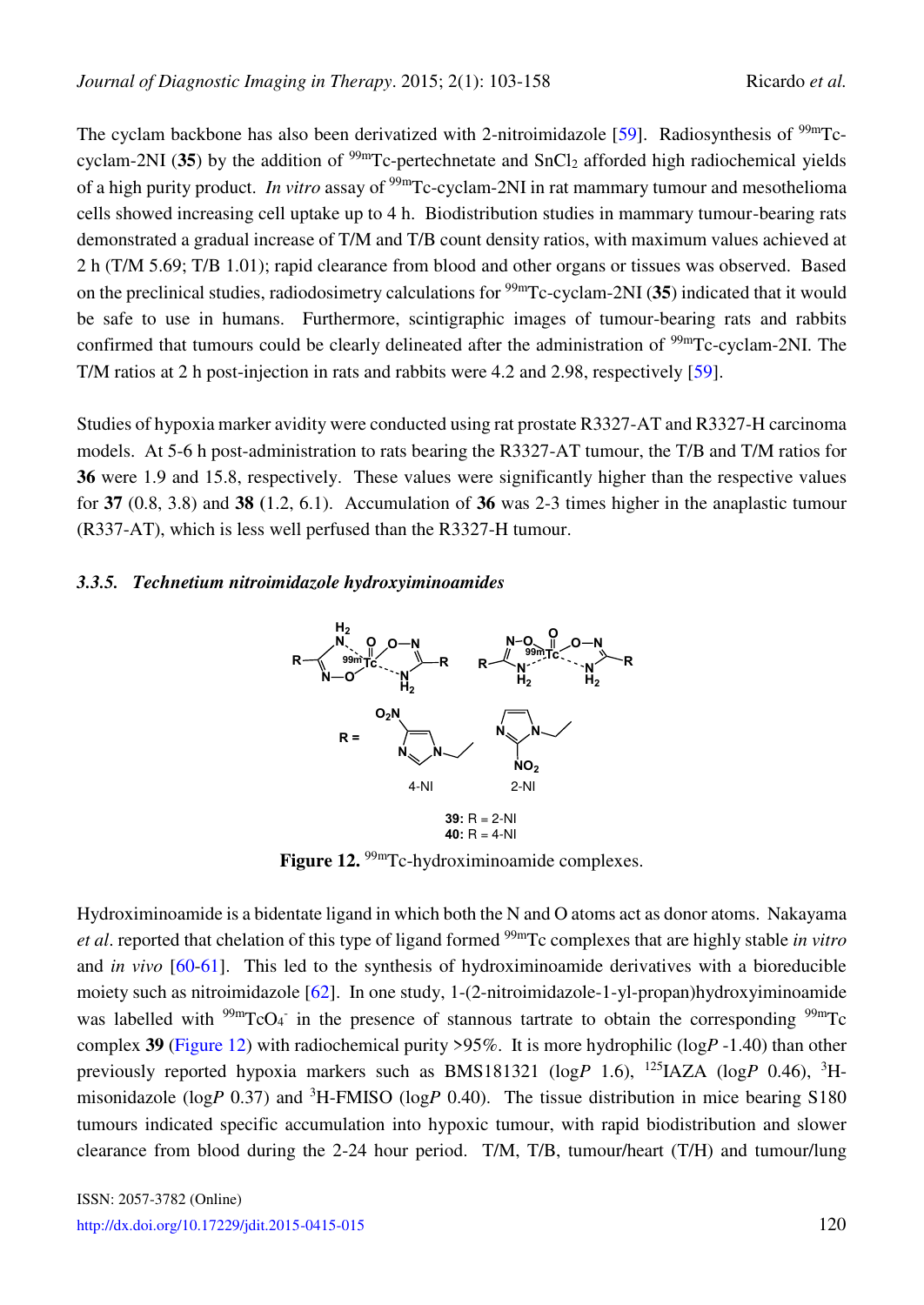(T/Lu) ratios at 4 h post-injection were 8.4, 1.5, 2.9 and 2.3, respectively. The tumour/liver (T/Li) ratio was 0.6 but increased to 0.9 after 8 h, and 2.3 after 24 h. When compared to other hypoxia-imaging agents, 39 showed T/B values greater than that of BMS181321, but lower than values for <sup>125</sup>IAZA, <sup>3</sup>Hmisonidazole and <sup>3</sup>H-FMISO. With the incorporation of 4-nitroimidazole, radiolabelling yields and purity were high, and **40** [\(Figure 12\)](#page-17-0) was stable *in vitro* and *in vivo* [\[63\]](#page-51-12).

In S180 tumour-bearing mice, the biodistribution profile of **40** was slightly better than **39**, with T/B, T/M, T/H, T/Lu and T/Li ratios of 1.88, 8.60, 4.47, 2.94 and 0.88, respectively at 4-h post-injection. The optimal values for T/B and T/M, 2.06 and 8.83, respectively, were achieved at 8-h post-injection. Further biological evaluation included *in vitro* assays using CHO tumour cells, biodistribution studies and small animal SPECT imaging of the complex in BALB/c mice subcutaneously injected with U87 (human glioma) or A549 (human lung cancer) cells [\[64\]](#page-52-0). High accumulation (40.6% after 4 h) of **40** in CHO cells under hypoxic conditions demonstrated its hypoxia selectivity. At 4 h post-injection, U87-tumour bearing mice had T/B and T/M ratios of 1.98 and 13.11, respectively, and for the A549 cancer cell line, T/M and T/B ratios were 1.25 and 8.48, respectively. SPECT imaging of **40** in both animal models displayed rapid blood clearance, low muscle uptake and relatively high tumour accumulation. Better pharmacokinetics compared to previously reported BMS181321 (**19**) and BRU59-21 (**20**) were attributed to its low lipophilicity (log*P* 0.43).

#### *3.3.6. Technetium nitroimidazole iminodiacetic acids (IDA)*

An iminodiacetic acid derivative of metronidazole was obtained by alkylation of 2-methyl-5 nitroimidazole with *N,N*-bis[(*tert*-butoxycarbonyl)methyl]-2-bromoethylamine under reflux conditions. Complexation of the bifunctional chelator with  $[{}^{99m}Tc(CO)_3(H_2O)_3]^+$  displaced the 3 H<sub>2</sub>O molecules and the vacant sites were coordinated with the N and 2 O atoms, giving **41** [\(Figure 13\)](#page-19-0) an overall -1 charge [\[65\]](#page-52-1). The radiolabelled product was obtained in 96% yield. Biodistribution studies on Swiss mice bearing fibrosarcoma tumours showed uptake of complex **41** with a T/M of 17 at 3 h after injection. The corresponding IDA conjugated to 5-nitroimidazole was also synthesized, radiolabelled and biologically evaluated [\[43\]](#page-50-5). This bifunctional ligand was actually obtained as a side-product during the preparation of the 4-nitroimidazole derivative.

The radiolabelled complex **42** was obtained in more than 95% yield. It has higher lipophilicity (log*P* 0.39) than the methyl-substituted 5-nitroimidazole (log*P* -0.82) and demonstrated uptake and slow clearance of radioactivity from tumour in fibrosarcoma bearing Swiss mice. The T/B remained below 1 throughout the 3 h period.

In addition to 5-nitroimidazole substituted IDA (**42**), other derivatives with 2-, and 4-nitroimidazole were synthesized and radiolabeled with  $[^{99m}Tc(CO)_3(H_2O)_3]^+$  to form complexes 43 and 44 [\(Figure 13\)](#page-19-0) in over 95% radiochemical yield [\[66\]](#page-52-2). *In vivo* biological evaluations of **43** in Swiss mice implanted with HSDM1C1 murine fibrosarcoma cells as solid tumour models showed higher uptake in hypoxic cells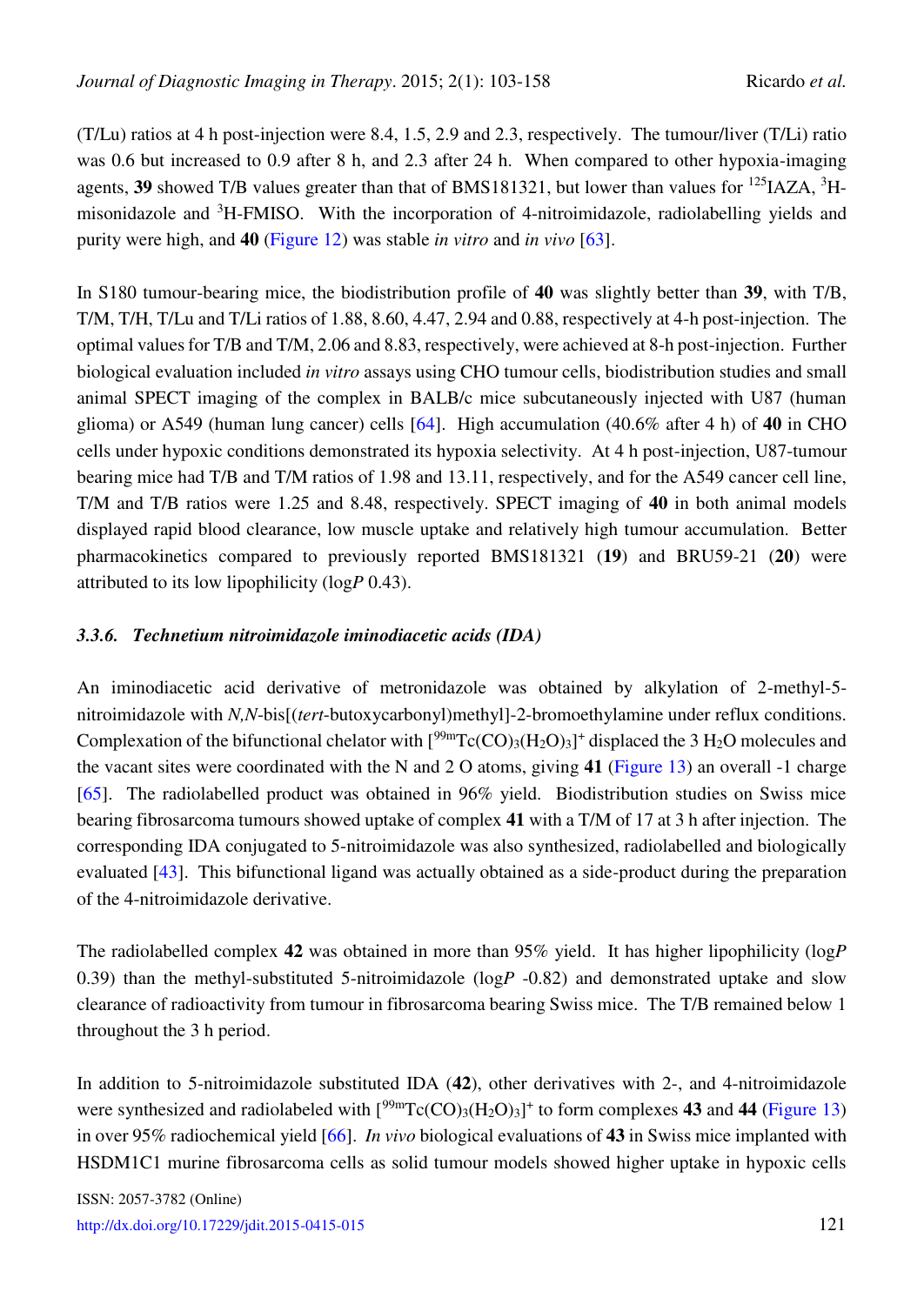than either **44** or **42** at 30 min post-injection. Clearance from tumour after 60 min was slow for all complexes; however, the relatively slower clearance of **43** was interpreted as indicative of trapping within hypoxic cells. Tumour uptake and retention were correlated with the single electron reduction potential (SERP) of the bioreductively-activated radioactive tracers and their average residence time inside the cell. Complex **43,** with a higher residence time and more positive SERP, showed the highest uptake, followed by complexes **44** and **42**. However, the higher tumour uptake of <sup>18</sup>F-FMISO than of **43** was attributed to its higher SERP and longer residence time [\[67\]](#page-52-3). The blood clearance pattern was found to be strongly associated with the derived log*P* values of the complexes.

<span id="page-19-0"></span>

Figure 13. <sup>99m</sup>Tc-iminodiacetic acid complexes.

The 2-nitroimidazole complex **43** (log*P* 0.48) cleared relatively slowly compared to **44** (log*P* 0.43) and **42** (log*P* 0.39) [\[67\]](#page-52-3). The T/B ratios of **43** and **42** improved with time, reaching maxima of 0.61 and 0.49, respectively, at 3 h post-injection. Radioactivity cleared primarily through the hepatobiliary route for all the three complexes.

#### *3.3.7. Technetium nitroimidazole diethylenetriamines (DETA)*

Diethylenetriamine (DETA) is an acyclic amine-based ligand with 3 N donor atoms. Its utility as a bifunctional chelator was explored by conjugating it with a series of nitroimidazole compounds (**45**-**47**; [Figure 14\)](#page-20-0) through a short alkyl chain and subsequent labelling with  $[{}^{99m}Tc(CO)_3(H_2O)_3]^+$  precursor [\[67\]](#page-52-3). Substitution of the labile water molecules resulted in the formation of complexes having an overall positive charge with a pseudo-octahedral geometry in which the metal centre is coordinated by three CO ligands and the tridentate DETA through the N atoms.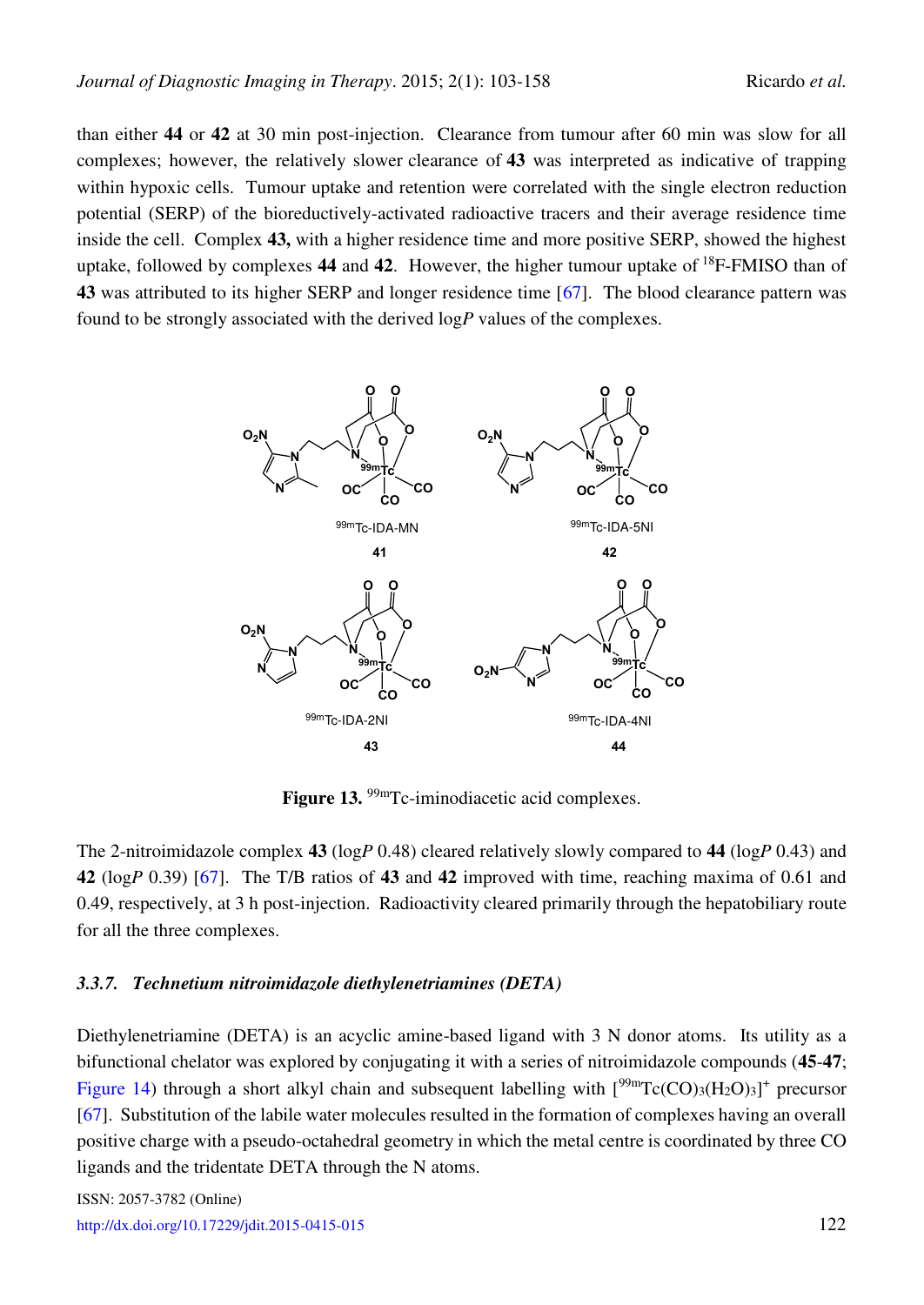<span id="page-20-0"></span>

**45:**  $\frac{99 \text{m}}{10}$  Deta-2NI (R<sub>1</sub> = NO<sub>2</sub>, R<sub>2</sub> = H, R<sub>3</sub> = H) **46:**  $\frac{99 \text{m}}{\text{Tc-DETA-4N}}$  (R<sub>1</sub>= H, R<sub>2</sub>= NO<sub>2</sub>, R<sub>3</sub>= H) **47:**  $\frac{99 \text{m}}{\text{Tc-DETA-SNI}}$  (R<sub>1</sub>= H, R<sub>2</sub>= H, R<sub>3</sub>= NO<sub>2</sub>)

Figure 14. <sup>99m</sup>Tc complexes of DETA-nitroimidazole.

The <sup>99m</sup>Tc-DETA-NI compounds were obtained in high radiochemical yields and purity, both of which ranged from 94 to 95.3%. Physicochemical evaluations revealed that these radiopharmaceuticals were lipophilic with measured log*P* values of 0.28, 0.17 and 0.15 for **45**, **46** and **47**, respectively. Biodistribution studies of these <sup>99m</sup>Tc-DETA-NI compounds and <sup>18</sup>F-FMISO were carried out in Swiss mice bearing fibrosarcoma tumour. <sup>18</sup>F-FMISO showed significant tumour uptake  $(4.65 \% ID/g$  at 30 min and 3.70 at 60 min), while only low uptake values were observed for **45**-**47** (1.05-1.10 at 30 min and 0.31-0.35 at 60 min). Low blood activity was observed as a result of faster clearance of these  $\frac{99 \text{m}}{C}$ -DETA-NI radiotracers. T/B ratios obtained at 30 min post-injection for **45, 46, 47** and <sup>18</sup>F-FMISO were 1.94, 1.72, 1.26 and 1.17, respectively.

#### <span id="page-20-1"></span>*3.3.8. Technetium nitroimidazole triazoles*



Figure 15. <sup>99m</sup>Tc bi- and tridentate complexes bearing a triazole linker.

Copper-catalysed Huisgen cycloaddition or "click" reaction has been employed in the preparation of suitable bifunctional bidentate and tridentate ligands containing triazole moieties. In particular, **48** and **49** [\(Figure 15\)](#page-20-1) were designed and synthesized starting with the metronidazole, which was transformed to the corresponding azide *via* the Mitsunobu reaction using azidotrimethylsilane as the nucleophile or converting the -OH group to methylsulfonate followed by a substitution reaction with sodium azide [\[44\]](#page-50-6). The organic azide was then reacted with the corresponding alkyne, *N*-methylpropargylamine or propargylglycine using the CuSO4 and ascorbic acid catalytic system to form *N*-methyl-1-[-(2-(2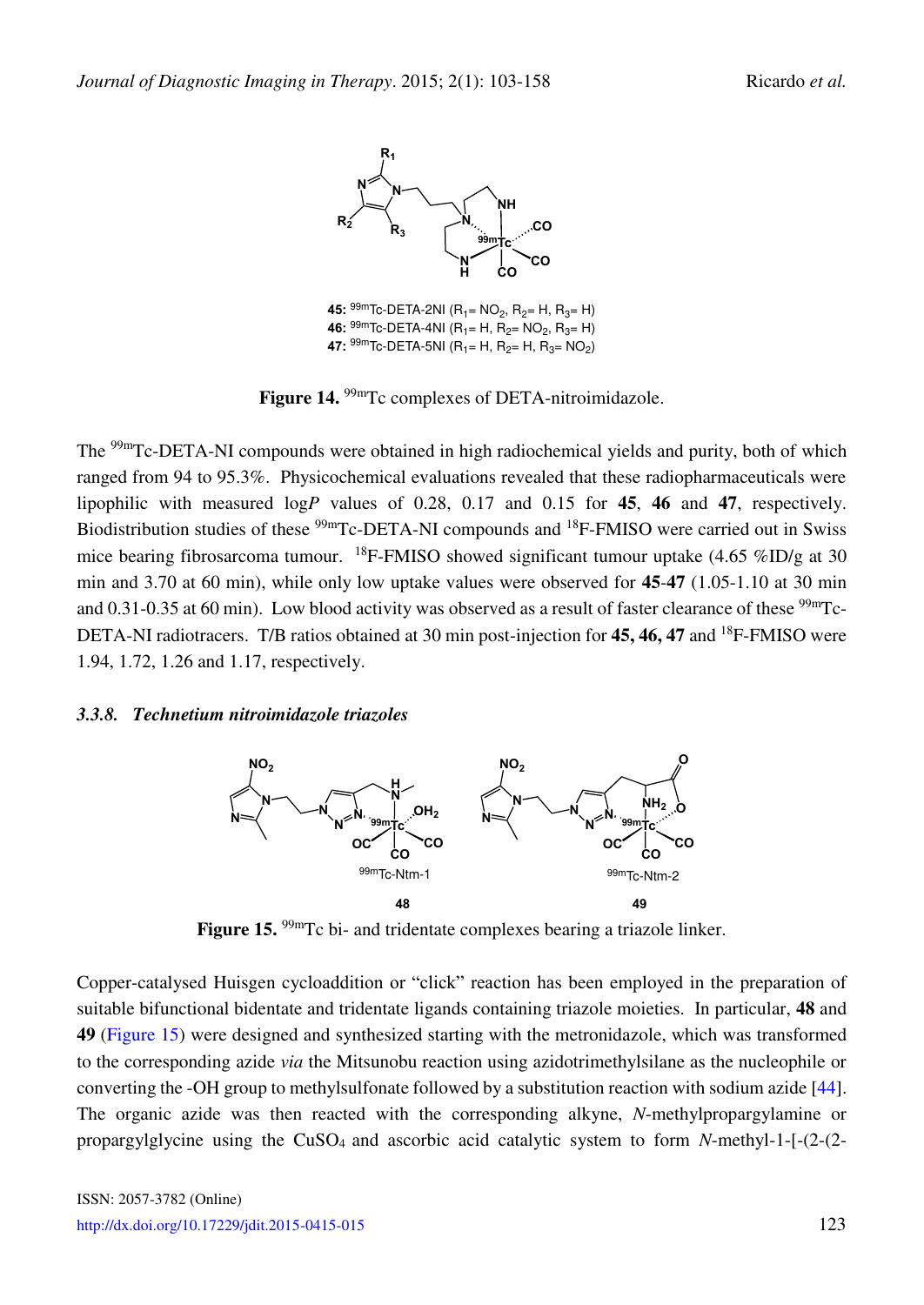methyl-5-nitro-1*H*-imidazole-yl)ethyl-1*H*-1,2,3-triazole-4-yl]methylamine (**48**) or 2-amine-3-[1-[2-(2 methyl-5-nitro-1*H*-imidazole-1-yl)ethyl]1*H*-1,2,3-triazole-4-yl]propanoic acid (**49**).

These ligands were labelled with  $\frac{99 \text{m}}{\text{TC}}(I)$ -tricarbonyl precursor to yield the desired complexes in high purity. Complex **48** formed a mixture of two forms, and the ligand was very labile towards displacement by water molecules. On the other hand, complex **49** was stable even 4 h after labelling. Stability in plasma was also higher for **49**, explained by its higher ligand denticity. The relatively low protein binding of Complex **49** was more lipophilic (log*P* -0.44) compared to **48** (log*P* -0.82), but had lower protein binding. Evaluation of these complexes on human colon adenocarcinoma HCT-15 cells demonstrated **49** to have preferential uptake in hypoxic conditions. Biological assessment in C57 mice bearing implanted Lewis lung carcinomas showed that the more stable complex could be a promising hypoxia imaging agent due to the selective uptake and retention in tumour cells, low blood and liver uptake, rapid elimination from blood resulting in high T/B (1.86 at 3 h) and negligible uptake by other organs and tissues.



**50**

<span id="page-21-0"></span>Figure 16. <sup>99m</sup>Tc coordinated to BPA-triazole-metronidazole chelator.

A novel metronidazole derivative [50, <sup>99m</sup>Tc(CO)<sub>3</sub>(MN-TZ-BPA)]<sup>+</sup>; [Figure 16\)](#page-21-0) features a 1,2,3-triazole ring which serves as a linker between the bioreductive pharmacophore and bis(pyridine-2 yl)methylamine [\[68\]](#page-52-4). This bifunctional chelator has been very attractive for highly efficient introduction of the  $[{}^{99m}Tc(CO)_3]^+$  core as a tridentate ligand in the formation of a stable complex. Cu(I)-catalysed coupling of 1-(2-azidoethyl)-2-methyl-5-nitro-1*H*-imidazole and *N*-(pyridine)-2-methyl)prop-2-ynamine formed the triazole linker, and the second pyridinyl arm was introduced through the addition of 2-(chloromethyl)pyridine to yield *N*-((1-(2-(2-methyl-5-nitro-1*H*-imidazol-1-yl)ethyl-1*H*-1,2,3-triazol-4-yl)methyl)(pyridine-2-yl)-*N*-(pyridine-2-ylmethyl)methanamine.

Radiosynthesis was carried by mixing  $[{}^{99m}Tc(CO)_3]$ <sup>+</sup> precursor and the tridentate ligand, forming a cationic complex **50** in 95% yield and 90% purity. The compound was hydrophilic (log*P* -1.44) and stable up to 6 h at room temperature after labelling. Biological assessment using Kunming mice xenografted with H22 liver cancer cells showed initial tumour uptake  $(0.63 \text{ ID\%}/g \text{ after } 5 \text{ min})$  but unsatisfactory retention (0.12 ID%/g after 4 h). Rapid clearance resulted in low background at 4 h postinjection with values of 0.04 and 0.17 ID%/g for muscles and blood, respectively. The T/B ratio peaked at 0.84, 3 h post-injection  $[68]$ .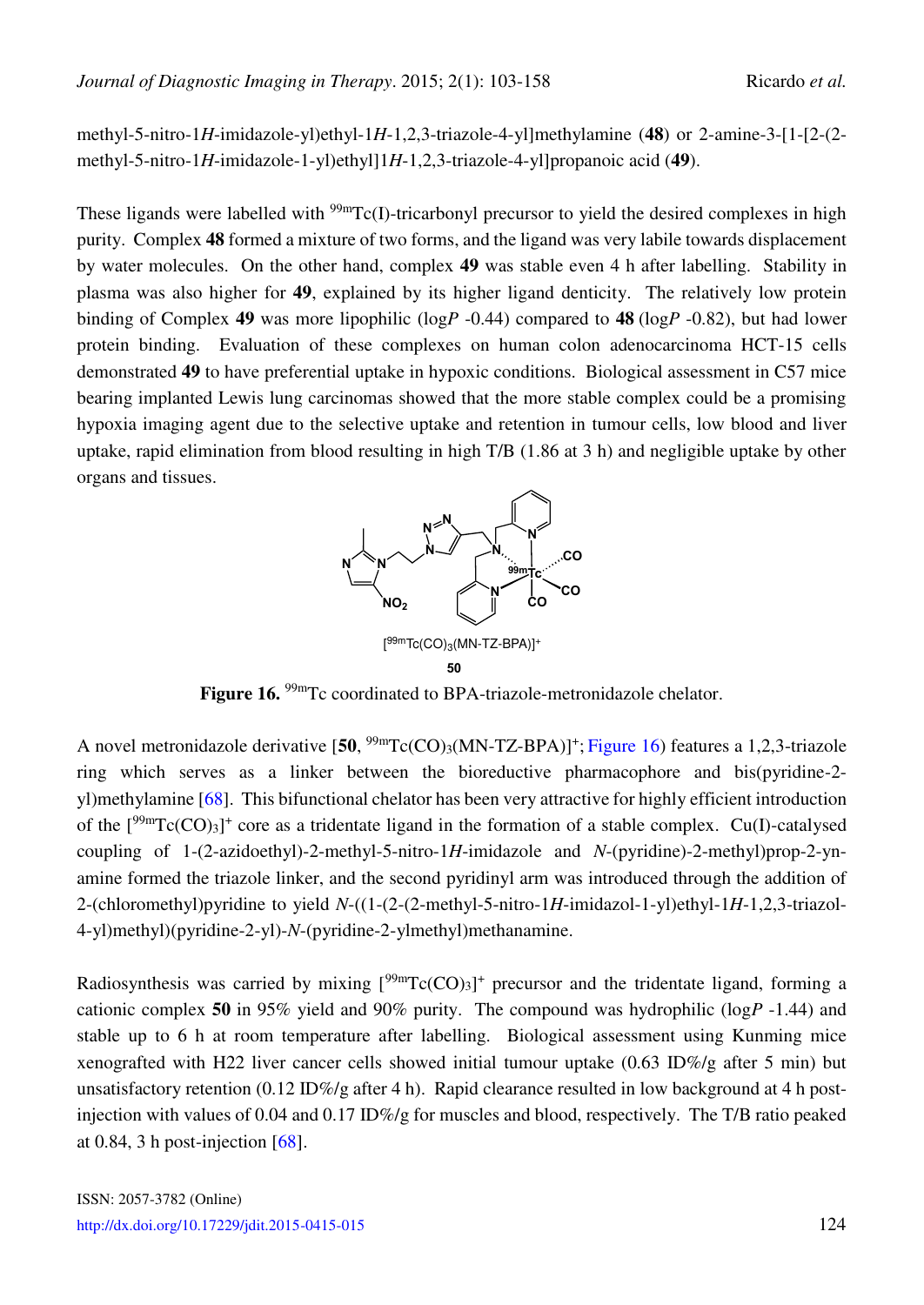#### <span id="page-22-0"></span>*3.3.9. Technetium dithiolate and cysteine-based nitroimidazoles*



Figure 17. Ethylenedicysteine-based <sup>99m</sup>Tc complex.

Ethylenedicysteine (EC) is a tetradentate ligand with 2 nitrogen and 2 sulfur donor atoms. Because it forms stable Tc-oxo complexes, its feasibility as hypoxia imaging agent was examined through functionalization of its carboxyl groups with the amino analogue of metronidazole [\[69\]](#page-52-5). The synthesis of the conjugate proceeded *via* the transformation of the hydroxyl group of metronidazole to an azido group, followed by reduction with triphenylphosphine. Direct amidation on the carboxylic acid groups of EC in the presence of 1-ethyl-3-(3-dimethylaminopropyl)carbodiimide (EDC) (ethylenediamine hydrochloride) afforded the EC-MN ligand, which when reacted with <sup>99m</sup>Tc-pertechnetate under reducing conditions gave **51** [\(Figure 17\)](#page-22-0) in quantitative radiochemical yield and high purity (95%); it was stable in serum for up to 4 h. In mice inoculated with breast cancer cells, **51** showed a gradual increase in T/B and T/M ratios as a function of time.

<span id="page-22-1"></span>The maximum values for T/B (0.66) and T/M (7.14) were obtained at 4 h post-injection. The T/B ratio was not significantly different than for  $\lceil 131 \rceil$ **IMISO** at 2 h and 4 h post-injection. Both 51 and [ <sup>131</sup>I]IMISO gave higher T/M ratios than [<sup>18</sup>F]FMISO. Scintigraphic imaging and autoradiograms of **51** delineated hypoxic tumour [\[69\]](#page-52-5).



Figure 18. Dithiolate-based <sup>99m</sup>Tc complex.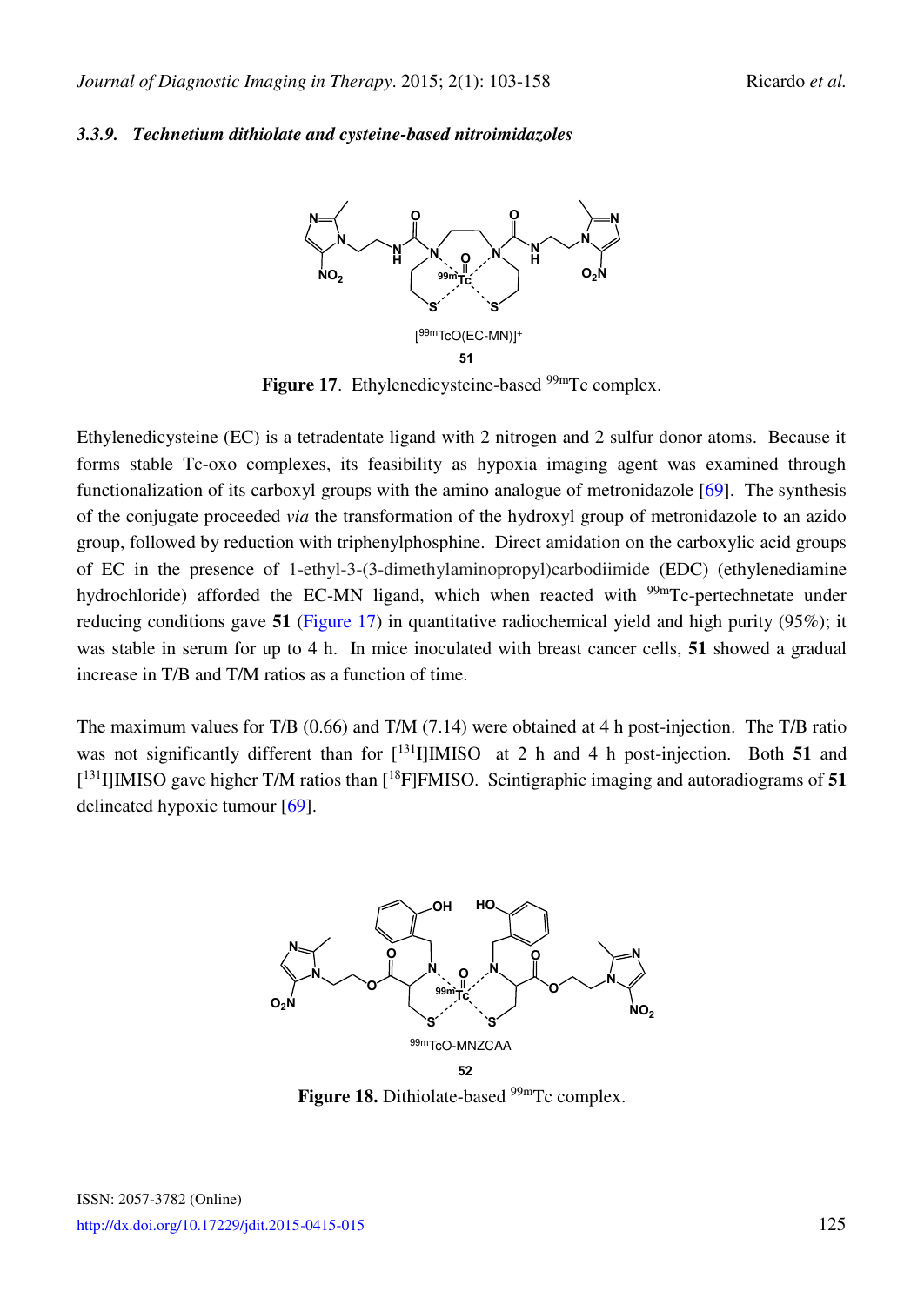The bifunctional chelator *N*-(2'-hydroxybenzyl) cysteine has a free carboxylic acid that was exploited for the introduction of a metronidazole moiety *via* an ester bond [\[70\]](#page-52-6). *N*-(2'-Hydroxybenzyl)cysteine was converted to the carboxylic acid chloride and then coupled to the metronidazole tosylate to afford the MNZCAA ligand. Radiolabelling at room temperature was carried out through the  $SnCl<sub>2</sub>$  or  $Sn(C_4H_4O_6)$  mediated reduction of <sup>99m</sup>TcO<sub>4</sub> in 85% yield. Complex 52 [\(Figure 18\)](#page-22-1) was 80% stable for 3 h. Biodistribution in barcl-95 tumour-bearing Swiss mice showed accumulation of radioactivity in tumours and major clearance through the renal and hepatobiliary pathways. T/B ratios increased from 0.43 to 0.82, while T/M ratios increased from 2.98 to 14.67 over the 30 min to 3 h post-injection period, higher than either 99mTc-BMS181321 (**19**) (2.63) and 99mTc-BRU59-21 (**20**) (3.63); T/B values for **52** were 0.82, compared to 0.86 for **20** and 0.31 for **19** [\[70\]](#page-52-6).

<span id="page-23-0"></span>

**56:** <sup>99m</sup>Tc-MAMA-AA-2NI (R<sub>1</sub>= NO<sub>2</sub>, R<sub>2</sub>= H)

**Figure 19.** Monoamine-monoamide dithiol ligands complexed with <sup>99m</sup>Tc-oxo core.

Monoamine-monoamide dithiol (MAMA) ligands have also been conjugated with one or two bioreductive moieties in order to improve the physicochemical properties of hypoxia markers [\[45\]](#page-50-7). The key reagent, MAMA-amino acid (MAMA-AA) was prepared starting with the reaction of MAMA with ethylbromoacetate to afford the ethyl ester, which was saponified and acidified to obtain MAMA-AA. The corresponding mono-4-nitroimidazole and 2-nitroimidazole (MAMA-AA-4NI and MAMA-AA-2NI) compounds (ligands for complexes **55**, **56**; [Figure 19\)](#page-23-0) were synthesized by coupling MAMA-AA with the corresponding amino derivative of 4- or 2-nitroimidazole in the presence of BOP as a condensation agent. For the MAMA-bis-4-nitroimidazole and 2-nitronimidazole (ligands for complexes

ISSN: 2057-3782 (Online)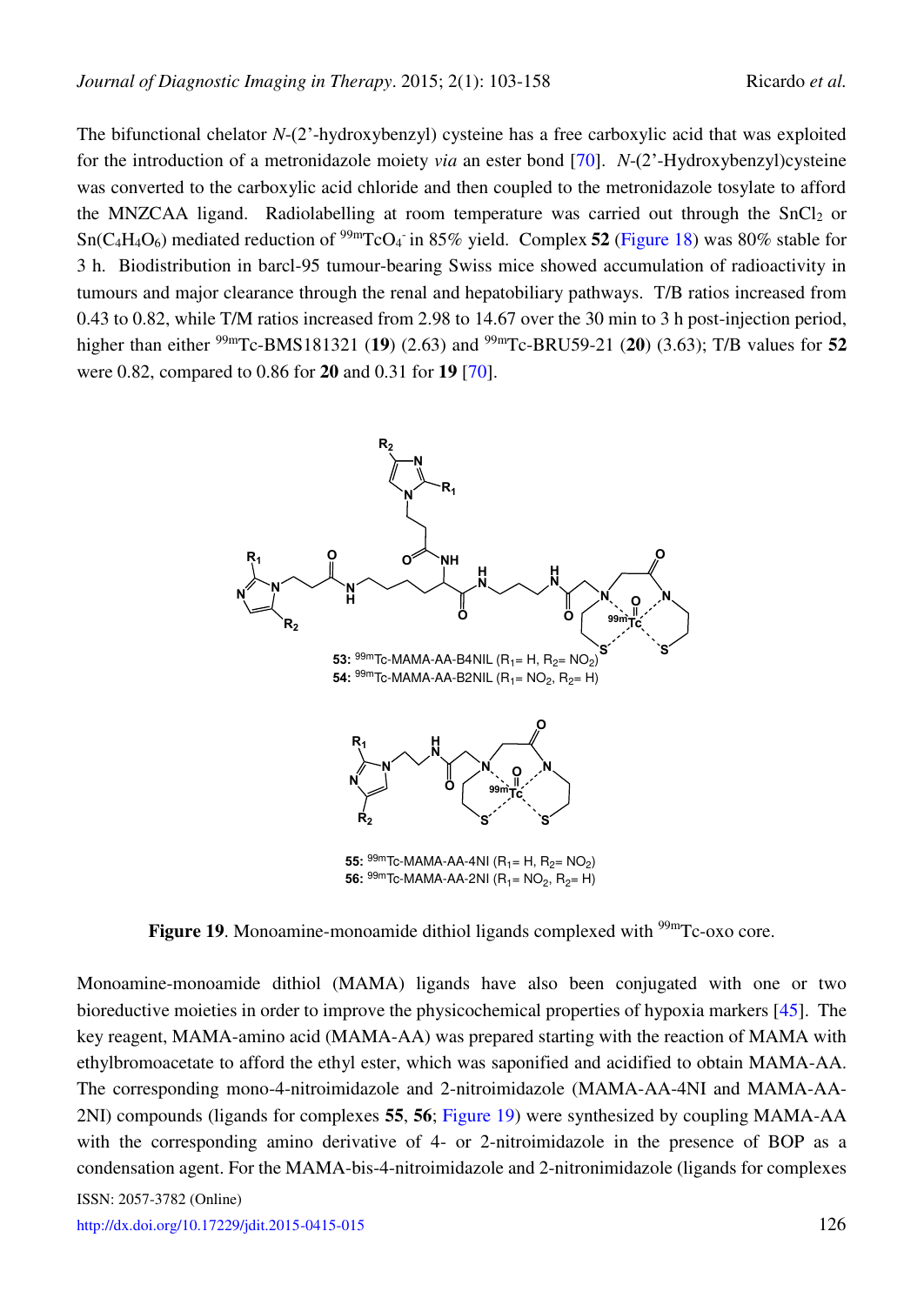**53**, **54**; [Figure 19\)](#page-23-0) compounds, it was necessary to form the aminofunctional bis(nitroimidazole) intermediates for direct coupling in the presence of BOP, followed by thiol group deprotection with ethanolic HCl at 100 °C.

Radiolabelling was performed *via* tin(II)-mediated reduction of <sup>99m</sup>Tc-glucoheptanoate. The <sup>99m</sup>Tclabelled MAMA nitroimidazole derivatives (**53-56**), prepared with over 95% radiochemical purity, were stable *in vitro* in rat serum for 4 h at 37 ˚C. With log*P* values of 0.12, 0.28, 0.61 and 0.69 (**53**-**56**, respectively), they are less lipophilic than BMS181321 (**19;** log*P* 1.59). Biodistribution studies in Kunming mice bearing murine sarcoma tumours (S180) revealed lower radioactivity in liver and more rapid clearance from blood for the MAMA-bisnitroimidazoles compared to the corresponding mononitroimidazole derivatives. T/B and T/M ratios at 4 h for the <sup>99m</sup>Tc-bis(nitroimidazole) complexes **53** (0.73 and 3.23, respectively) and **54** (0.70 and 2.68, respectively) were higher than those of mononitroimidazole counterparts **55** (T/B 0.77, T/M 2.17) and **56** (T/B 0.81, T/M 2.83). Additionally, the complexes with single 2-nitroimidazole or 4-nitroimidazole groups showed higher T/B than  $\frac{99 \text{m}}{2}$ BMS181321 (**19**) [\[45\]](#page-50-7).

<span id="page-24-0"></span>

**Figure 20.** Monoamine-monoamide dithiol ligands complexed with <sup>99m</sup>Tc-nitrido core.

Additional studies using MAMA-bisnitroimidazole derivatives as chelating ligands were based on the isoelectronic  $[{}^{99m}TcN]^{2+}$  (**57, 58**; [Figure 20\)](#page-24-0) instead of the  $[{}^{99m}TcO]^{3+}$  metal core [\[71\]](#page-52-7). This Tc-nitrido core has demonstrated high affinity with chelating ligands having S donor atoms, and it is a good  $\pi$ electron donor that provides stability to  $Tc^{5+}$  oxidation state. The  $[{}^{99m}TcN]^{2+}$  core was prepared from  $[<sup>99m</sup>TcO<sub>4</sub>]$  using succinic dihydrazide (SDH) as the nitride precursor in the presence of SnCl<sub>2</sub>. Both complexes retained radiochemical purity of 98% for up to 4 h *in vitro.* They exhibited low protein binding and were more hydrophilic than their corresponding Tc-O counterparts (**57**: log*P* -2.56; **58**: log*P* -2.49). Biodistribution studies in S180 sarcomas-bearing male Kunming mice showed rapid radioactivity clearance from blood and soft tissues, and hepatobiliary excretion. Compared with the  $99m$ Tc-oxo-bisnitroimidazoles in the same tumour model,  $99m$ Tc-nitrido-bisnitroimidazole complexes exhibited greater potential for tumour hypoxia targeting with their better T/B and T/M ratios. Compound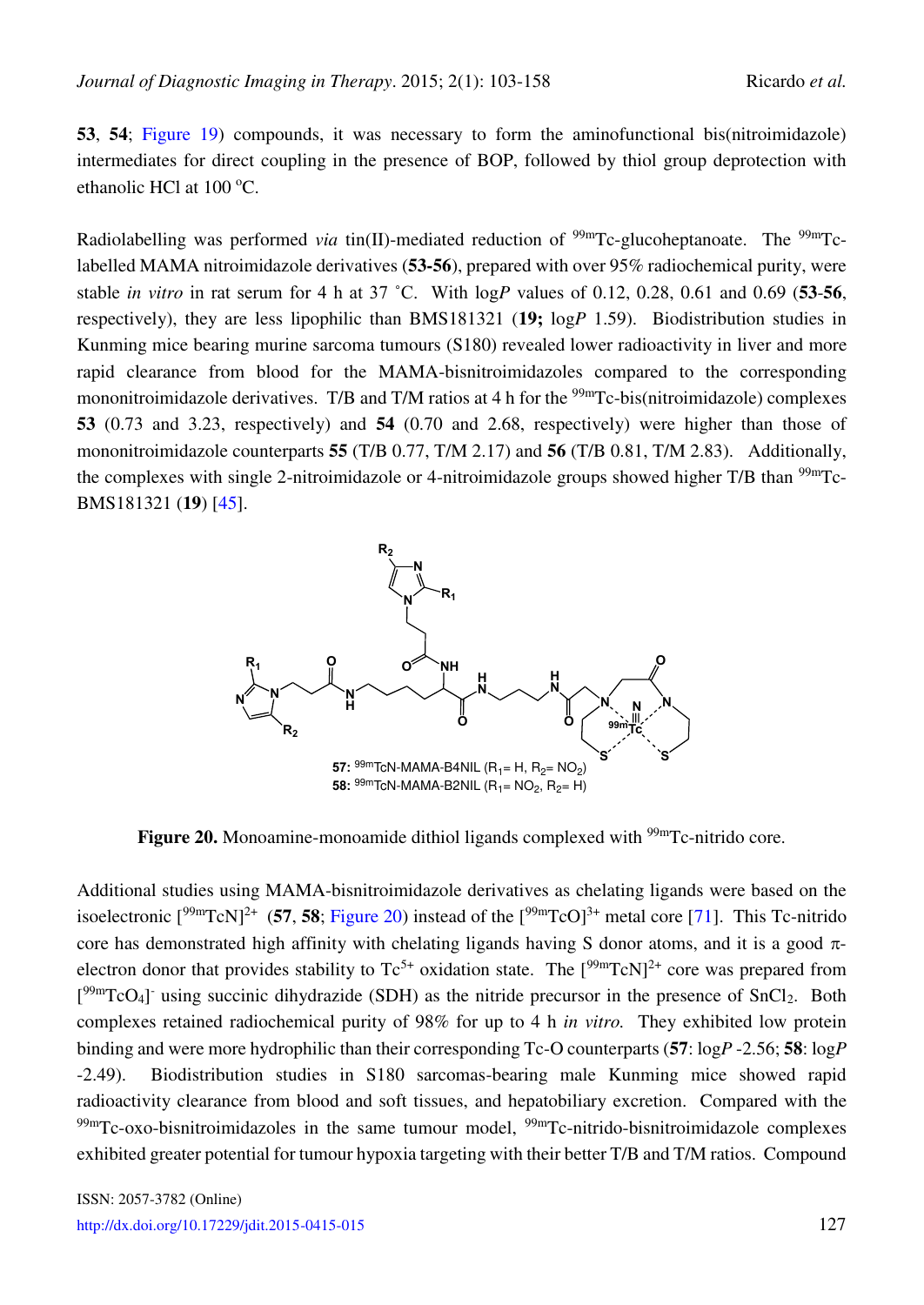**57**, at 2 h post-injection, attained T/B and T/M values of 3.05 and 5.27, respectively, compared to **58**, with respective ratios of 1.16 and 4.24, respectively.

#### *3.3.10. Technetium 2,2',2"-nitrilotris(ethanethiol) and isocyanide (4+1) nitroimidazoles*

The 99mTc-based mixed ligand radiopharmaceuticals (**59, 60**; [Figure 21\)](#page-25-0) have a coordination sphere that consists of the metal centre, a tetradentate 2',2"-nitrilotris(ethanethiol) and a monodentate isocyanidemetronidazole derivative, forming a trigonal bipyramidal geometry [\[46\]](#page-50-8). The isocyanide-metronidazole derivatives such as 4-isocyano-*N*-[2-(2-methyl-5-nitro-1*H*-imidazol-1-yl)ethyl]butanamide (M1) and 1- (4-isocyanobutanoyl)-4-[2-(2-methyl-5-nitro-1*H*-imidazol-1-yl)ethyl]piperazine (M2) [\(Figure 21\)](#page-25-0) were obtained by the reaction between the corresponding amino-functionalized metronidazole and the succinamide derivative of 4-isocyanobutanoic acid. In a separate synthesis, the tripodal ligand was prepared starting with tris(2-chloroethyl)amine hydrochloride and potassium thioacetate in ethanol. Labelling through the formation of the mixed tetradentate-monodentate (4+1) complex was performed by substitution using the <sup>99m</sup>Tc-EDTA/mannitol precursor (EDTA= ethyldiaminetetraacetic acid), which was obtained by means of the standard reduction of  $\frac{99 \text{m}}{\text{C}}\text{O}_4$  using stannous chloride.

Complexes **59** and **60** were obtained in quantitative yields with > 90% radiochemical purity and were stable for 6 h in the labelling milieu and for 4 h in human plasma. Complex **59** was less lipophilic (log*P* 0.77) and displayed low protein-binding, compared to **60** (log*P* 1.2) which was more highly protein bound. Using human adenocarcinoma HCT-15 cells, HSF values for **59** and **60** were 1.5 and 1.4, respectively. Biodistribution in C57BL/6 mice inoculated with 3LL murine Lewis lung carcinoma cells revealed high initial tumour uptake and significant retention of **59** at 4 h post-injection. Clearance from background tissue was fast, with moderate T/M and T/B ratios (2.0 and 1.0, respectively) at 4 h postinjection [\[46\]](#page-50-8).

<span id="page-25-0"></span>

Figure 21. <sup>99m</sup>Tc complexes with mixed 4+1 ligands.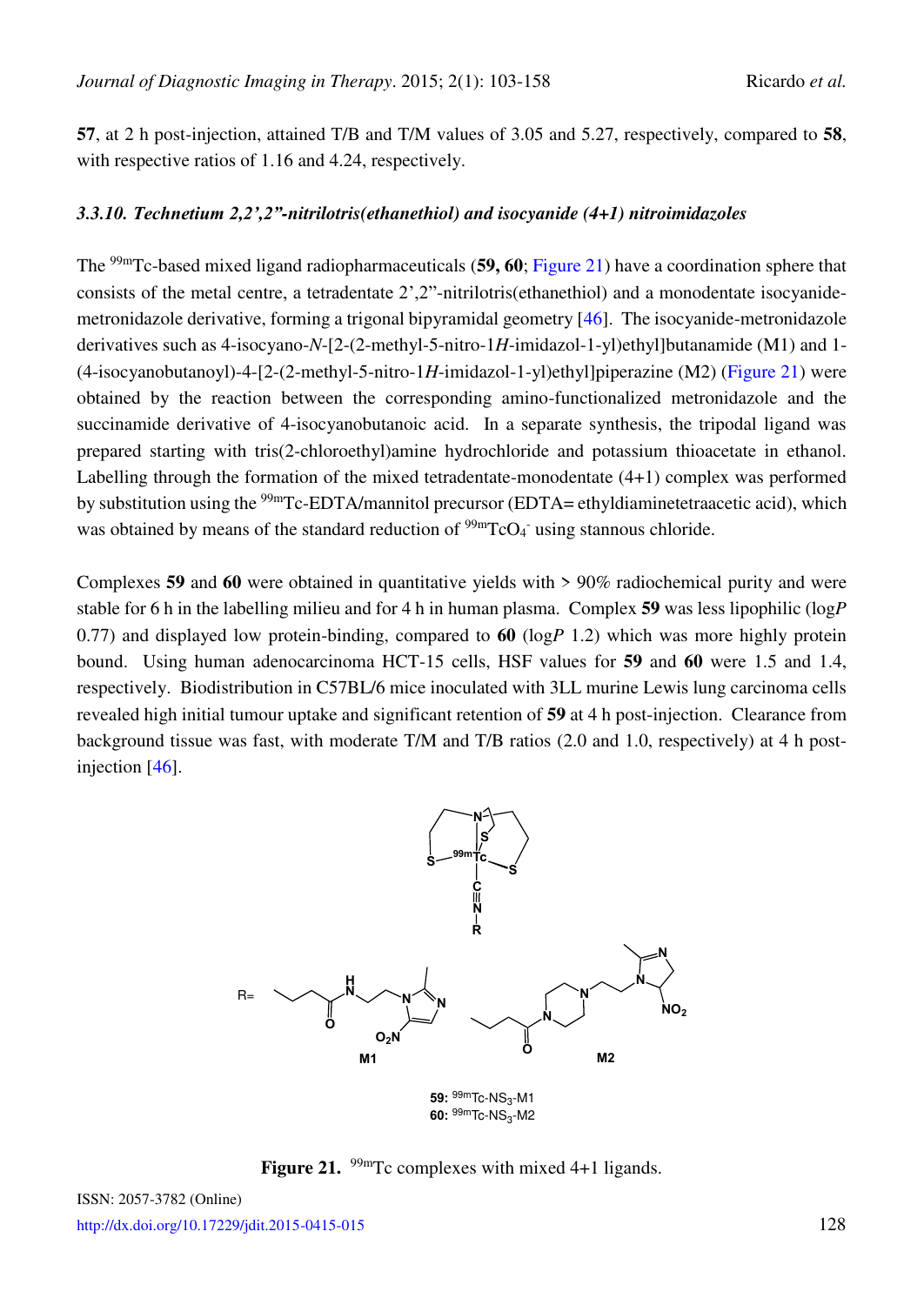#### *3.3.11. Technetium ligands containing PEG linked nitroimidazoles*

In complexes **61**-**63** [\(Figure 22\)](#page-26-0), the 2-nitroimidazole moiety has been modified through the incorporation of a polyethylene glycol (PEG) linker, a process known as "pegylation". This approach has been found to be very useful in the preparation of radiopharmaceuticals in order to improve their *in vivo* stability and pharmacokinetics, thereby enhancing their therapeutic potential. Pegylatednitroimidazole was conjugated to tridentate bifunctional chelators such as bis-2-pyridinylmethanamine (BPA), 2-picolylamine-N-acetic acid (AOPA) and iminodiacetic acid (IDA) [\[72\]](#page-52-8). The aminofunctional-pegylated nitroimidazole, 2-(2-(2-(2-(2-nitro-1*H*-imidazol-1-yl)ethoxy)ethoxy)ethoxy) ethanamine was reacted with 2-chloromethyl pyridine hydrochloride to form BPA-PEG3-NIM. The same starting material was treated with *tert*-butyl bromoacetate and Na<sub>2</sub>CO<sub>3</sub> to convert the amine to ester groups, which were hydrolysed with HCl to give the IDA-PEG<sub>3</sub>-NIM ligand. The synthesis of PAA-PEG3-NIM involved 3 steps starting with the 2-(2-(2-(2-(2-nitro-1*H*-imidazol-1 yl)ethoxy)ethoxy)ethoxy)ethyl-4-methylbenzensulfonate as a precursor. Radiolabelling of these ligands with  $[{}^{99m}Tc(CO)_3]$ <sup>+</sup> afforded the complexes in 95% yield. The logP values of **61, 62** and **63** were -1.11, -0.44 and -1.64, respectively.

<span id="page-26-0"></span>

Figure 22. <sup>99m</sup>Tc complexes with the incorporation of PEG as a linker.

Biodistribution studies in Kunming mice bearing S180 cancer xenografts showed that all the three complexes were excreted *via* both renal and hepatobiliary routes; their clearance from normal organs was not fast, thus leading to high backgrounds 2 h p.i. Complexes **61** and **62** had comparable tumour targeting affinity, which was better than **63**. On the other hand, the T/M ratios of **62** and **63** (0.14 and 0.26, respectively) at 2 h p.i. were lower than that of **61** (0.61) [\[72\]](#page-52-8).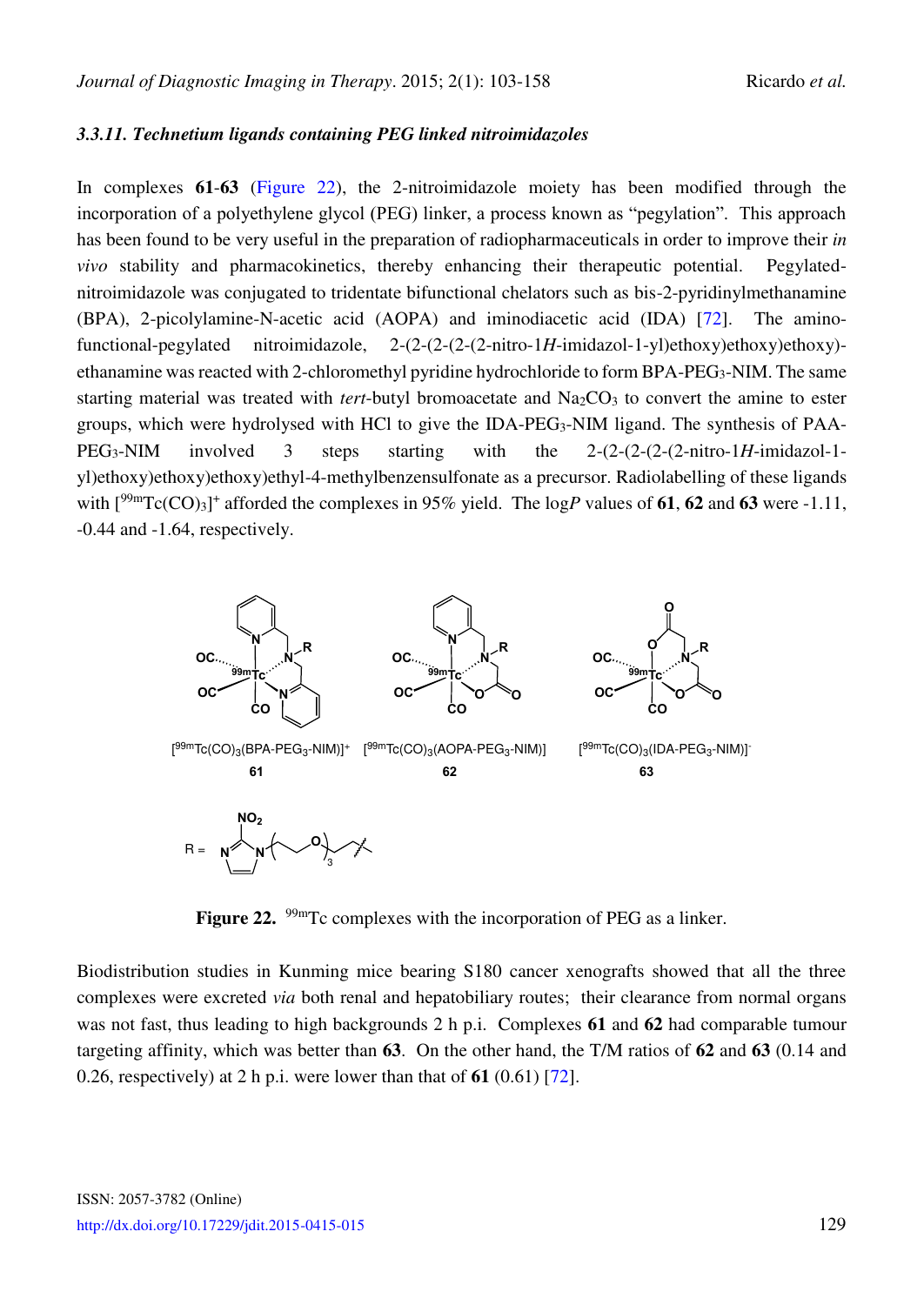### <span id="page-27-0"></span>*3.3.12. Technetium xanthate nitroimidazoles*



Figure 23. Bismetronidazole <sup>99m</sup>Tc-xanthate complexes.

Metronidazole xanthate was utilized in the design of the first xanthate-based <sup>99m</sup>Tc complex (64, Figure [23\)](#page-27-0) as a target agents for hypoxia [\[73\]](#page-52-9). It was synthesized by adding carbon disulfide to a solution of metronidazole and sodium hydroxide to give the sodium salt metronidazole xanthate. The technetiumnitrido core [<sup>99m</sup>TcN]<sup>2+</sup> was prepared from <sup>99m</sup>TcO<sub>4</sub>. Maximum complexation of **64** (95%) was achieved at room temperature with low ligand concentration. Complex **64** was stable for over 20 h, with 85% radiochemical purity, and it retained 90% radiochemical purity in serum after 3 h. The complex was found to be neutral upon analysis by paper electrophoresis.

Biodistribution studies in Swiss mice bearing transplanted fibrosarcoma tumours showed steady retention of radioactivity in tumours throughout the 3 h period. T/B and T/M improved steadily with time and were 0.62 and 3.3; respectively at 3 h post-injection. Time-dependent clearance from other vital organs coincided with hepatobiliary excretion [\[73\]](#page-52-9).

### *3.3.13. Peptide-based technetium nitroimidazoles*

Peptidic N<sub>3</sub>S chelator backbones prepared by automated solid phase synthesis were coupled to 2nitroimidazole to afford *L*-seryl-*L*-cysteinyl-lysyl[N<sub>ε</sub>[1-(2-nitro-1*H*-imidazolyl)acetamido]]glycine (RP435) and dimethylglycyl-*tert-*buylglycyl-*L*-cysteinyl-glycine-[2-(2-nitro-1*H*-imidazolyl)ethyl] amide (RP535; Figure 24) [\[74\]](#page-52-10). Radiolabelling of RP435 was carried out at room temperature *via* transchelation from 99mTc-gluconate under reducing conditions to form complex **65**. HPLC analysis showed two peaks, indicating the existence of both *syn*- and *anti*- conformations with respect to the  $^{99m}$ Tc-oxo bond and serine hydroxymethyl side chain.

The presence of the bulky *tert*-butyl group in RP535 required chelation to be performed at higher temperature (60-100  $^{\circ}$ C), which provided exclusive formation of a single conformation of the complex and increased its lipohilicity (log*P* 0.45), when compared to the two isomers of **65**, which had log*P*  values of -3.05 and -2.96. The radiochemical yield of **66** was 78%, compared to that of **65** (68%). Furthermore, **66** was more stable than **65** at room temperature in aqueous solution containing 0.1% TFA,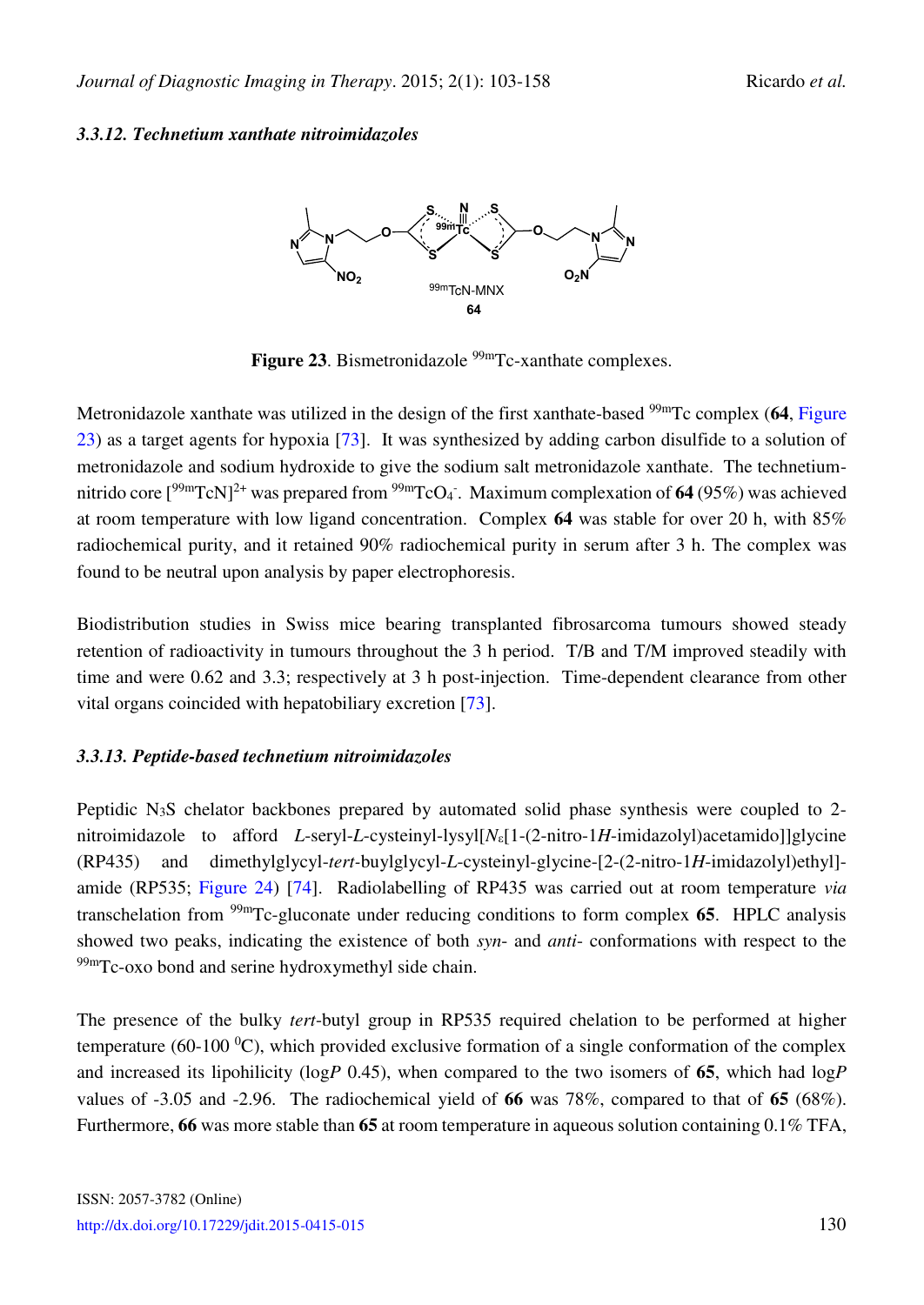with no decomplexation or change in radioactivity for 26 h. The HSF of **66** in CHO cells was greater than that for **65** [\[74\]](#page-52-10).



Figure 24. <sup>99m</sup>Tc-labelled peptidic 2-nitroimidazoles.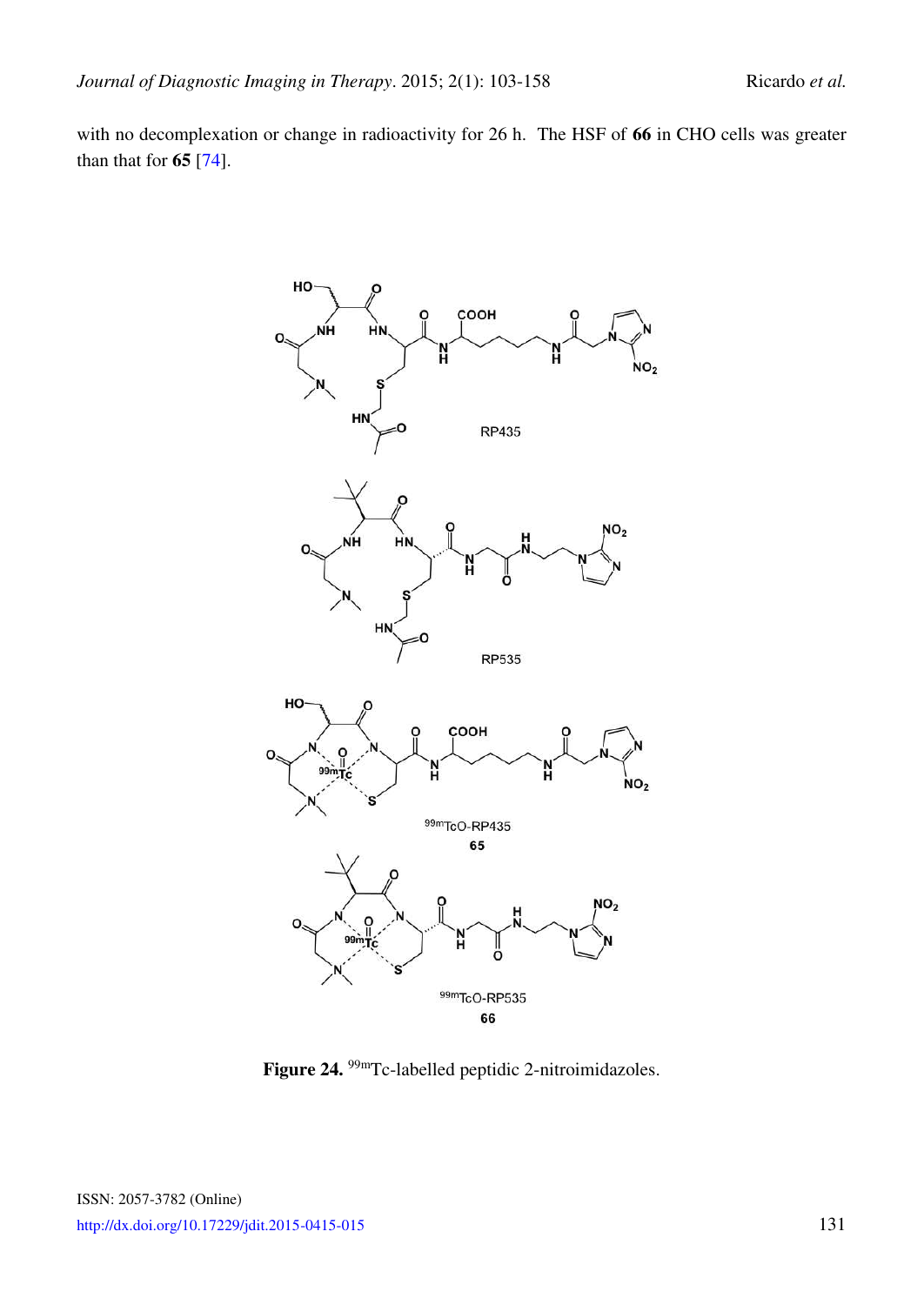Other peptides linked to 2-nitroimidazole include 1-[(diphenylphosphino)acetylglycylglycyl-2 aminoethyl]-2-nitroimidazole (HL-501) and 1[*N*-benzoyl-thioglycolyl)glycylglycyl-2-aminoethyl]-2 nitroimidazole (HL-601) [\(Figure 25\)](#page-29-0) [\[75\]](#page-52-11). These ligands were synthesized *via* condensation between 1(*N*-glycylglycyl-2-aminoethyl)-2-nitroimidazole hydrochloride and the corresponding carboxylic acid. In the presence of a reducing agent and  $[Na][\frac{99m}{\text{TcO4}}]$ , the peptidic chelators formed 67 and 68, respectively as neutral complexes in high radiochemical yields. Biological assessment and imaging studies performed on Balb/c mice bearing EMT-6 tumours showed negligible tumour uptake.

<span id="page-29-0"></span>

Figure 25. <sup>99m</sup>Tc-labelled diphenylphoshino/mercapto peptide-2-nitroimidazole conjugates.

#### **4. Lanthanide metal - nitroimidazole complexes**

#### *4.1. Gadolinium nitroimidazole complexes*

Gadolinium is a lanthanide with 6 stable isotopes, <sup>154-158</sup>Gd, and <sup>160</sup>Gd. None of the radioisotopes are suitable for diagnostic nuclear medicine, but <sup>155</sup>Gd and <sup>157</sup>Gd (both have a natural abundance of ~15%) have nuclear spins of 3/2, making them useful in NMR/magnetic resonance imaging (MRI), and their high neutron capture cross sections make them attractive targets for neutron capture therapy [\[76\]](#page-52-12).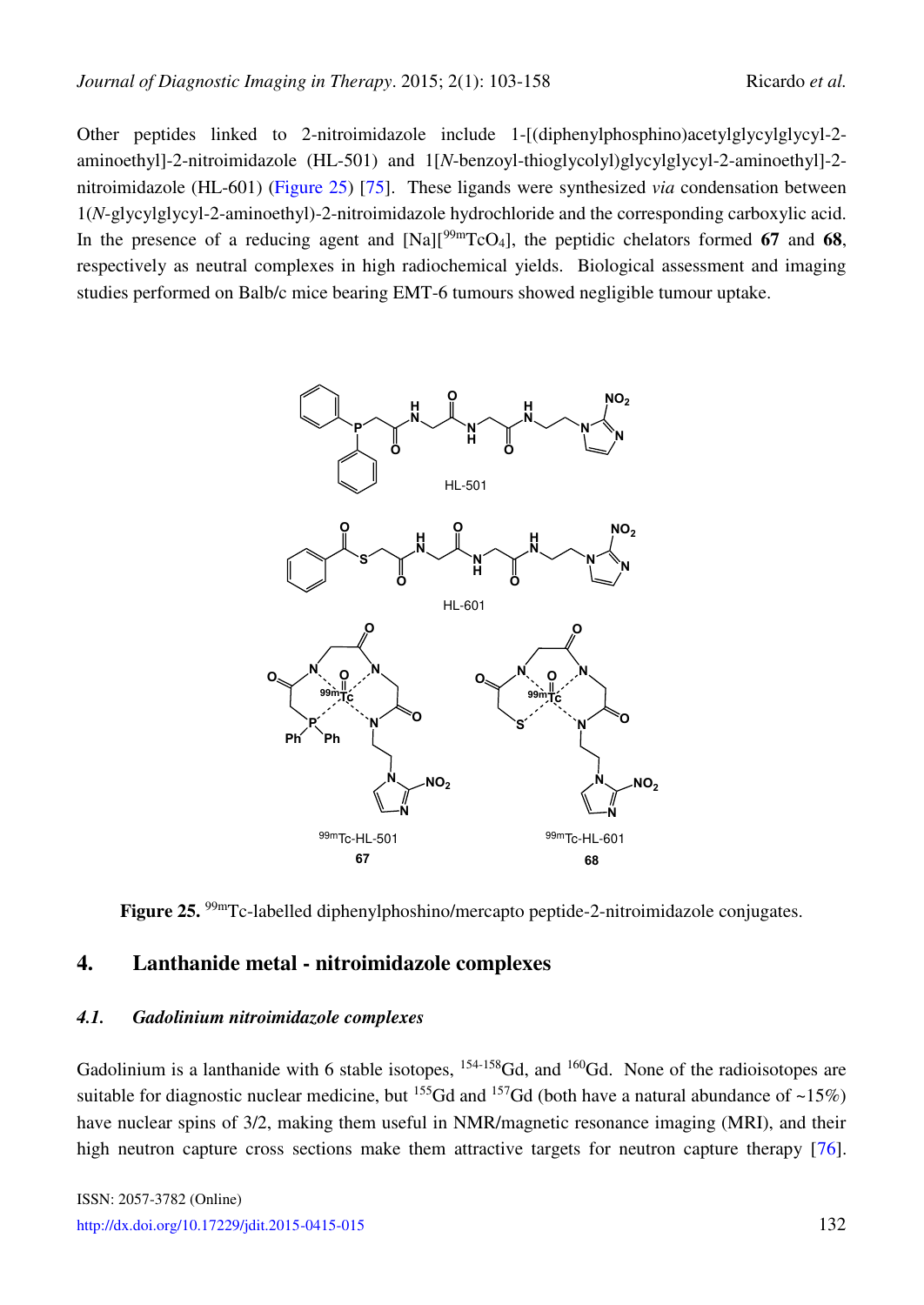Gadolinium-153 decays by electron capture ( $t_{1/2}$  240 d) [\[77\]](#page-52-13), and with relatively soft gamma emissions of 69.67 (2.44%), 97.43 (21.6%) and 103.18 (29.5%) keV [\[78\]](#page-53-0), has been used as an agent for bone density measurements. The most common oxidation state is +3, which has an ionic radius of 0.99Å, similar to  $Ca^{2+}$ . Typical ligands have eight donor atoms, leaving a single water atom in its inner coordination sphere [\[79\]](#page-53-1).

A gadolinium-based 2-nitroimidazole derivative was developed and evaluated for its potential to detect hypoxic cells by MRI [\[80\]](#page-53-2). The target chelator was synthesized *via* acid-amine coupling between DO3A-monobutylamide (DO3A= 1,4,7,10-tetraazacylododecane-1,4,7-tri(acetic acid *tert*-butyl ester)) and nitroimidazolyl hexanoic acid. The protected DO3A-monoamide derivative was prepared by alkylating the DO3A-tris(*tert*-butyl ester) precursor with methylchloroacetate, and the resulting intermediate was treated with diaminobutane.

<span id="page-30-0"></span>

**Figure 26.** The gadolinium-nitroimidazole complex, Gd-DO3A-MA-NI (69), for targeted hypoxia studies by MRI.

The 2-nitroimidazole vector was synthesized by the reaction between 2-nitroimidazole and ethylbromohexanoate. The ligand design included an extended linker in order to ensure favourable lipophilicity and prevent interference with the coordination environment by the nitroimidazole moiety. The Gd(III) centre is chelated by the 4 *N* macrocyclic donor atoms and 3 *O* atoms from the carboxylate and the amide pendant groups of 1,4,7,10-tetraazacyclododecane-1,4,7-tri(acetic acid)-10-acetic acid *N*- (4-aminobutyl-6-(2-nitro-1*H*-imidazol-1-yl)hexanamide amide (**69**; [Figure 26\)](#page-30-0). This complex was thermodynamically stable, although less so than the corresponding anionic Gd-DOTA, in which all carboxylic groups were fully deprotonated. Its feasibility as a hypoxia MRI probe was assessed in rat 9L glioma cells, where it was found to be selectively trapped in hypoxic tissues.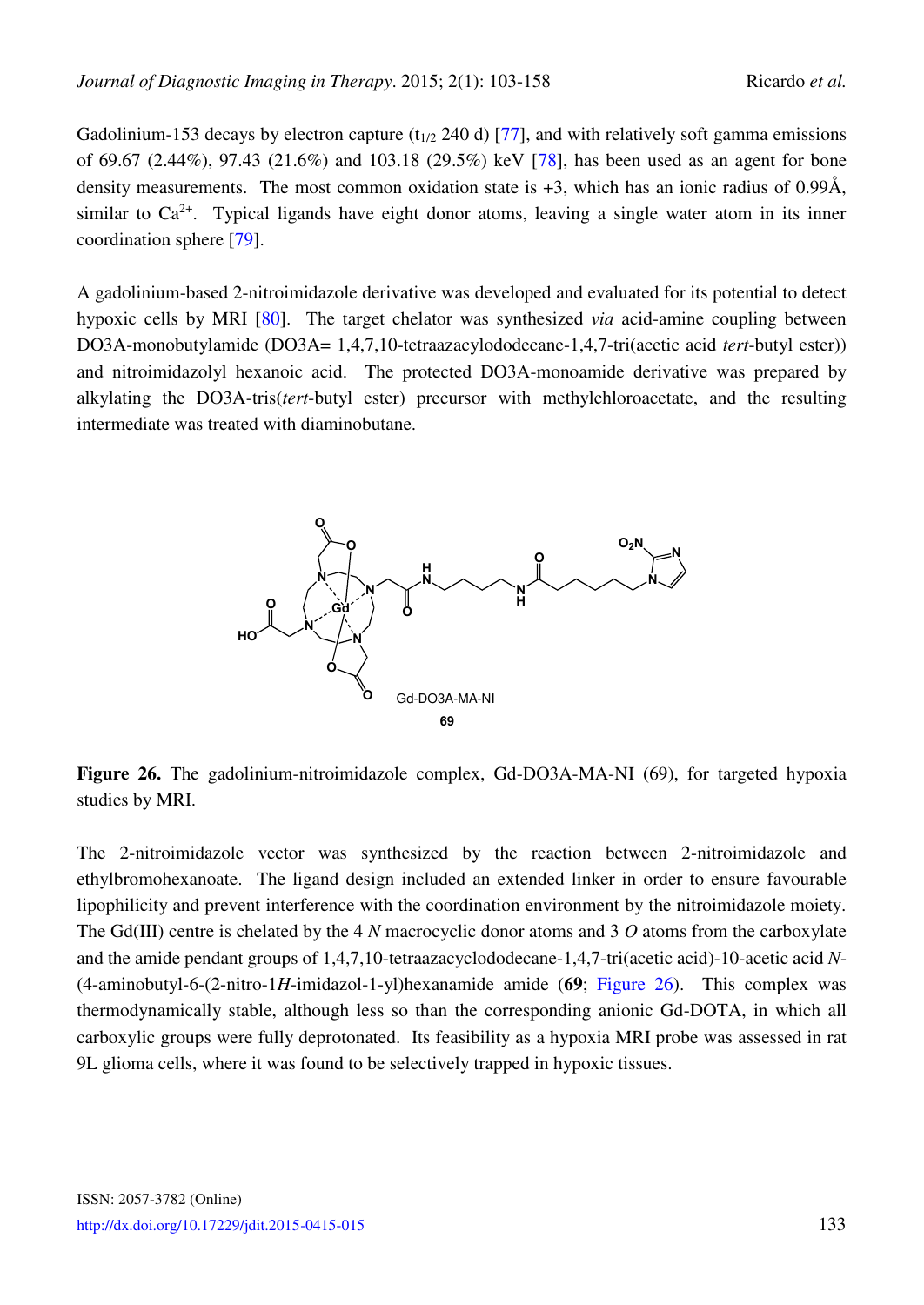<span id="page-31-0"></span>

Figure 27. <sup>153</sup>Gd complexes of DO3PA-nitroimidazole (70) and DTPA-nitroimidazole (71).

The bifunctional hexadentate ligand, 1,4,7,10-tetraazacyclododecane-1,4,7-tri-[(methylene) methylphosphonic acid] (DO3PA) was prepared and conjugated to a nitroimidazole derivative [\[81\]](#page-53-3). The effective route for the synthesis of the trismethylenephosphonate chelator involved the reaction of molybdenum hexacarbonyl to cyclen in dibutyl ether, resulting in the formation of a molybdenumcyclen-tricarbonyl complex [\[82\]](#page-53-4).

Selective mono-*N*-alkylation preceded by the addition of  $\alpha$ -bromoamide, and after decomplexation of the complex in aqueous acid, the methyl phosphinate groups were introduced and subsequently hydrolysed to give the trisphosphinic acid. The pendant amino functionality was converted to an active ester, which allowed the facile conjugation of 1-aminopropyl-2-nitroimidazole to form DO3PA-NI. Radiolabelling with <sup>153</sup>Gd provided a neutral complex that was stable *in vivo.* The biodistribution of **70**  [\(Figure 27\)](#page-31-0) was examined in normal mice. There was no selective build-up in hypoxic tissues, and the complex rapidly cleared renally, so that after 24 h less than 1% of radioactivity was retained [\[82\]](#page-53-4).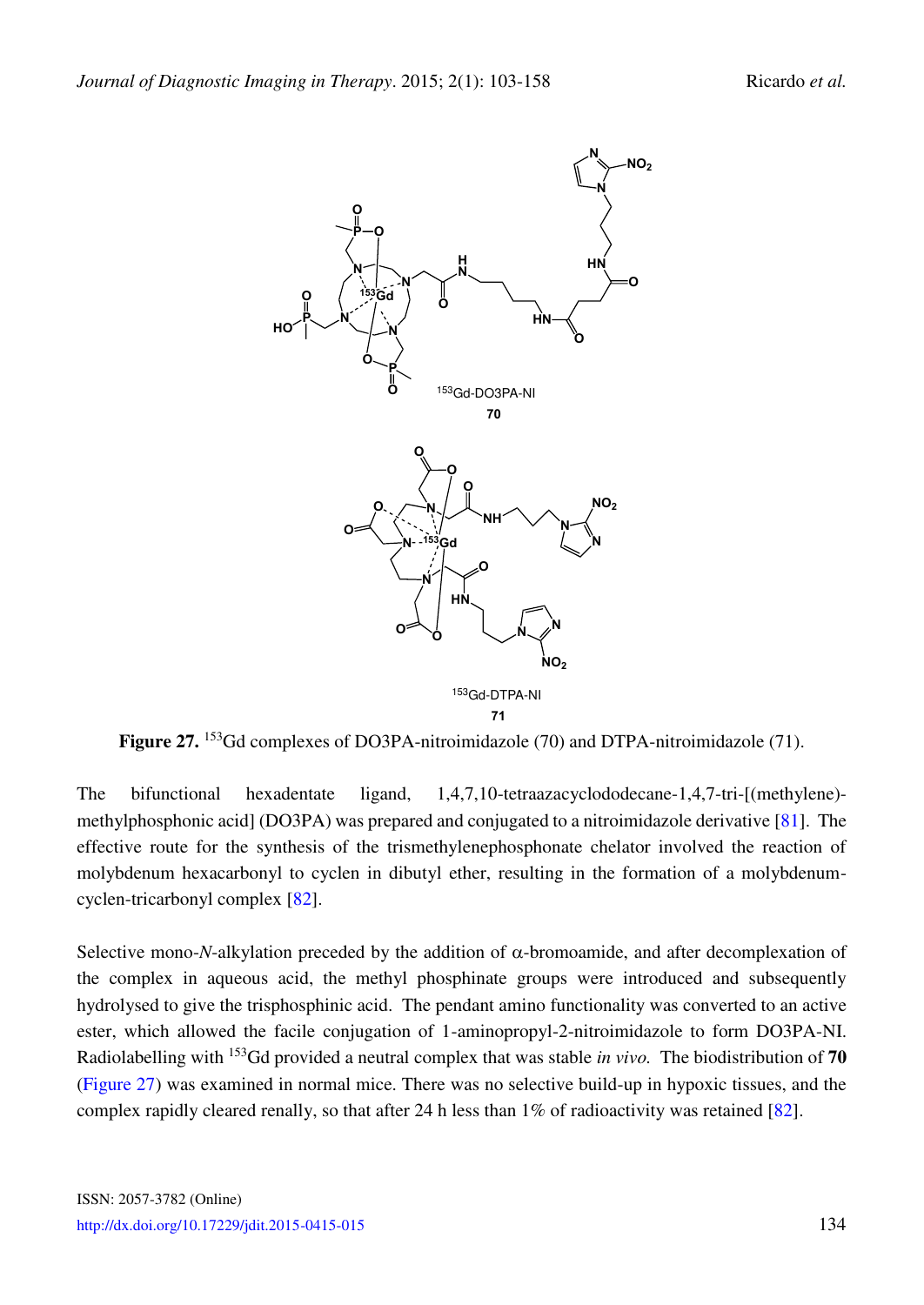An acyclic diethylenetriaminepentaacetic acid-nitroimidazole conjugate (DTPA-NI) was also labelled with <sup>153</sup>Gd (**71**) [\[81\]](#page-53-3). Its biodistribution in immunocompromised mice bearing a xenograft of KHT sarcoma tumour showed T/B ratios of 0.27 and 0.076 at 4 h and 24 h post-injection, respectively, with slow blood clearance. No significant tumour localization was observed, and radioactivity was high in bone. These results were attributable to the dianionic charge of the complex, resulting in poor *in vivo* stability [\[81\]](#page-53-3).

#### *4.2. Lutetium nitroimidazole complexes*

Lutetium-177 has proven potential for the detection and measurement of hypoxia owing to its ideal nuclear characteristics [\[83\]](#page-53-5). This isotope decays with a half-life of 6.71 days by beta particle emission  $(E_{\beta \text{max}} 497 \text{ keV}; 78.6\%)$  and several gamma rays  $(E_{\gamma \text{max}} 113 \text{ keV}, 6.4.6\%; 208 \text{ keV } 11\%)$ . It can also be produced in high radiochemical and radionuclidic purity after thermal neutron bombardment of the unlabelled precursor. Reported nitroimidazole-based hypoxia markers incorporating <sup>177</sup>Lu are based on 1,4,7,10-tetraazacyclododecane-1,4,7,10-tetraacetic acid (DOTA), a twelve-membered tetraazamacrocycle containing four pendant carboxylic acids tethered to a cyclen amine that can be derivatized and coupled to nitroimidazole-containing moieties while the nitrogen atoms and the remaining carboxylate groups coordinate with a metal centre.

Three <sup>177</sup>Lu-DOTA nitroimidazoles have been reported [\(Figure 28\)](#page-33-0). The (*N*-(2-methoxyethyl)-3-nitro-1*H*-1,2,4-triazole-1-acetamide) conjugate (**72**) was synthesized after a one-step coupling between the sanazole derivative and *p*-amino-DOTA-anilide [\[84\]](#page-53-6). Radiolabelling proceeded by adding  $177$ LuCl<sub>3</sub> in ammonium acetate buffer at pH 5. The extent of complexation as determined by paper chromatography was >99%, and the radiochemical yield could be optimized to 97.8%. Complex **72** was relatively stable at room temperature up to 7 days after radiolabelling. Its biodistribution in Swiss mice bearing fibrosarcoma tumours was characterized by high renal clearance and T/B ratios of 4.0, 4.3 and 18.0 at 1 h, 3 h and 24 h post-injection, respectively. The respective T/M ratios were 4.6, 10.7 and 18.0 at the corresponding times.

The *p*-aminobenzyl-DOTA-metronidazole conjugate was synthesized starting with the oxidation of MN to 2-[ $N$ -(2'-methyl-5'-nitro)imidazolyl]ethanoic acid [\[85\]](#page-53-7). The addition of <sup>177</sup>LuCl<sub>3</sub> to the solution containing MN-*p*-aminobenzyl-DOTA afforded **73** in 97% radionuclidic purity and yield. The complex exhibited excellent stability for up to 10 d at room temperature. Biodistribution studies in Swiss mice bearing fibrosarcoma tumours revealed good tumour uptake with favourable T/B (5.2 at 1 h and 28.0 at 24 h p.i.) and T/M ratios (12.2 at 1 h and 14.0 at 24 h post-injection) [\[85\]](#page-53-7).

A solid-phase strategy for the synthesis of <sup>177</sup>Lu-DOTA-NI (**74**) involved introducing the chelating agent to amino acid-Wang resin after selective deprotection of the lysine side-chain by trifluoroacetic acid [\[86\]](#page-53-8). Fmoc cleavage with 20% piperidine enabled the coupling of 2-NI with the DOTA-Lys-Wang resin and under TFA:TIS:EDT:thioanixole:water released the DOTA-Lys-nitroimidazole conjugate.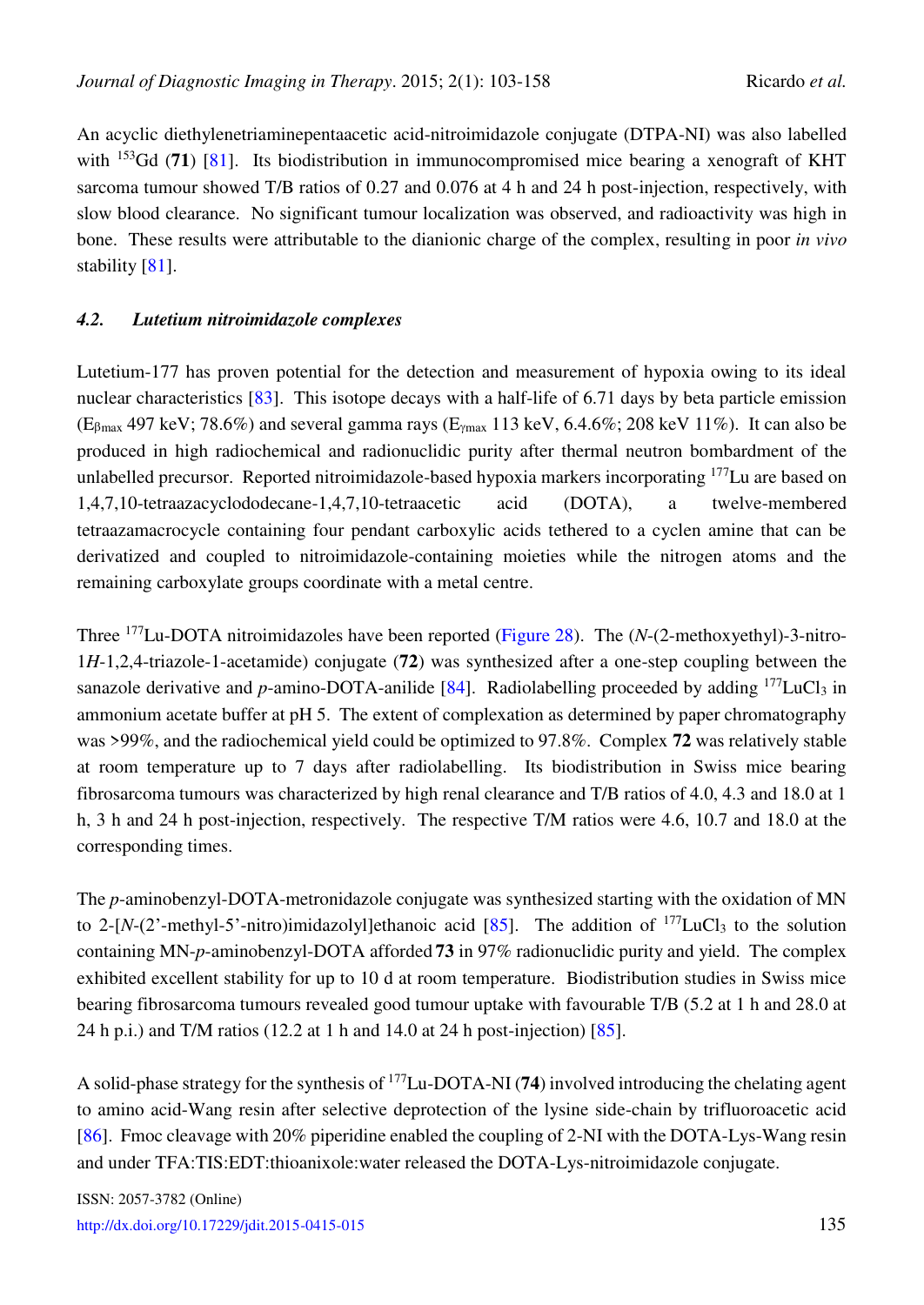<span id="page-33-0"></span>

**Figure 28**. <sup>177</sup>Lu-labelled DOTA nitroimidazole derivatives (**72-74**).

For the radiolabelling, a solution containing the conjugate, ascorbic acid and dihydrobenzoic acid in sodium acetate buffer (pH 5.5) was mixed with  $177$ Lu and heated. In female mice bearing subcutaneously implanted human lung cells, **74** was rapidly taken up by the kidneys and excreted *via* the urine; no additional animal data are provided [\[86\]](#page-53-8).

### **5. Main group metal - nitroimidazole complexes**

#### *5.1. Aluminium nitroimidazole complexes*

The reported aluminium coordination compounds are unique because the metal centre is not the radioactive element but is used to bind the  $^{18}F$  radionuclide [\[87\]](#page-53-9). These compounds have no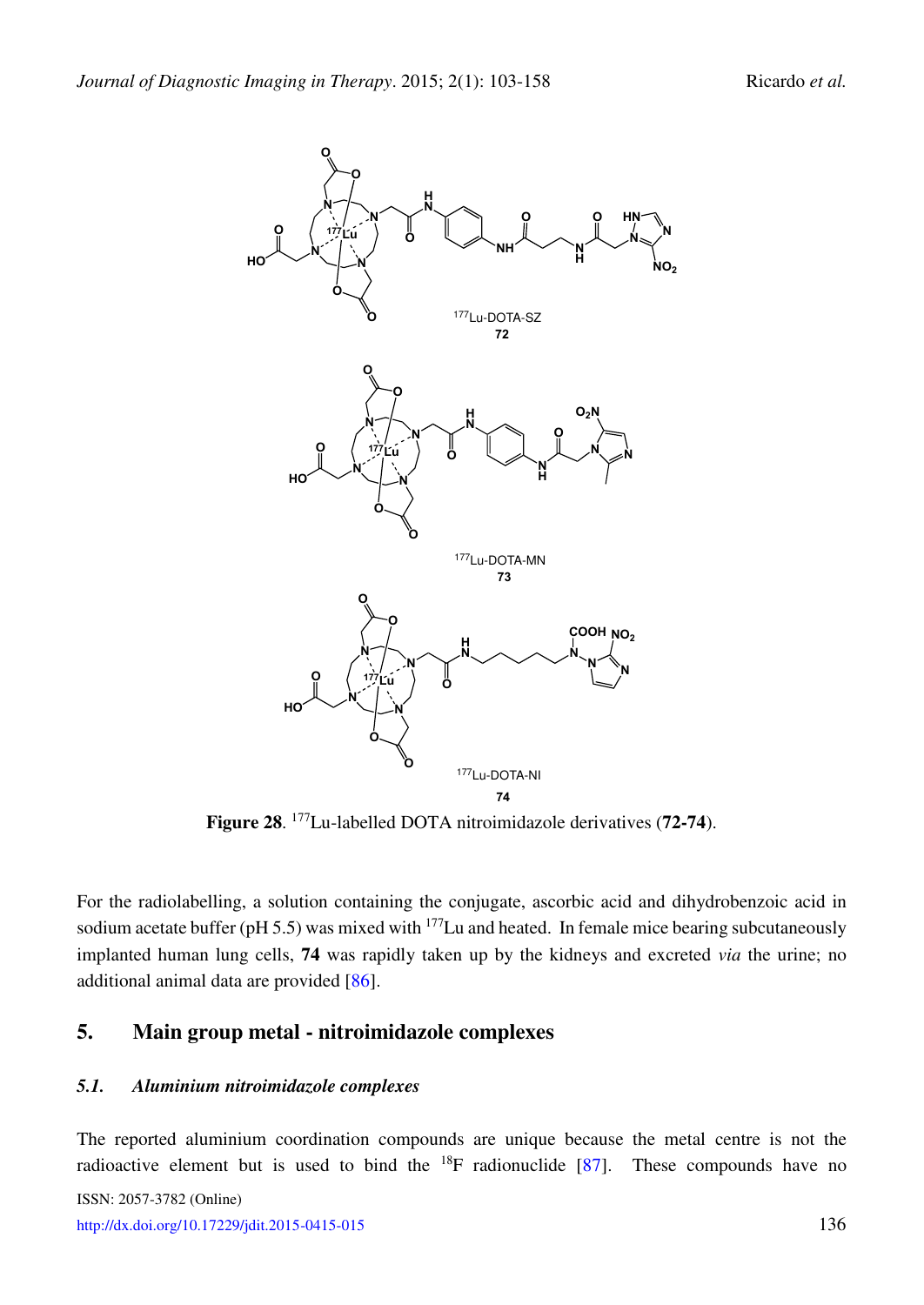radiotherapeutic potential but offer an interesting approach to the synthesis of unique radiofluorinated organometallic complexes. The labelling approach is straightforward and eliminates multiple steps in purification and evaporation, which improves overall recovered radiochemical yield. The reported Al-<sup>18</sup>F complexes exploit 2-NI derivatives of 1,4,7-triazacyclononane-*N,N'*-diacetic acid (NODA) as the chelating core (**75**, **76**; [Figure 29\)](#page-34-0). The NODA-NI conjugates were prepared by reaction of 2-NI with a 2-carbon or 3-carbon linker (1,2-dibromoethane or 1,3-dibromopropane) in the presence of  $K_2CO_3$  base, followed by coupling the resulting derivatives with NODA*<sup>t</sup>*Bu and deprotecting with base to afford the NODA-NI1 and NODA-NI2 ligands. Al<sup>[18</sup>F]fluoride complexes (75, 76) were prepared by mixing [<sup>18</sup>F]fluoride and AlCl<sub>3</sub> in a buffer solution at pH 4 at room temperature, followed by reaction with the NODA-nitroimidazole ligands to obtain either complex in >80 % radiochemical yield and 99% radiochemical purity. The non-radioactive products were stable in serum and exhibited low  $(1\%)$ protein binding *in vitro*.



Figure 29. Aluminium-<sup>18</sup>F NODA-NI complexes.

<span id="page-34-0"></span>The HSF for **75** and **76** in HeLa, CHO and CT-26 cells ranged from 3.9 to 10 after a 1 h incubation [\[88\]](#page-53-10). Biodistribution studies in a mouse colon cancer CT-26 xenograft balb/c mice model showed early uptake by liver, kidney and hypoxic cancer cells (~0.23 % injected dose at 100 min), and rapid clearance from blood. The highest T/M and T/B ratios were obtained at 1 h post-injection, with T/M values of 14.5 (1 h) and 0.5 (2 h) for **75**, and 37.4 (1 h) and 0.5 (2 h) for **76**. The rapid rise and fall in tumour to nontumour concentration ratios were indicative of rapid perfusion-equilibration with limited selective bioreductive binding, but tumours were delineated in small animal PET images.

### *5.2. Gallium nitroimidazole complexes*

The most commonly used PET tracers for imaging tumour hypoxia are labelled with radionuclides of fluorine  $(^{18}F)$ , copper  $(^{64}Cu)$  and iodine  $(^{124}I)$ , while SPECT agents are predominantly radioiodines  $123/131$  and  $99<sup>9</sup>$ Tc [\[89-](#page-53-11)[90\]](#page-53-12). Gallium, traditionally among the less frequently used tracers, has experienced a general renaissance following the advent of functional, commercially available <sup>68</sup>Ga generators. Gallium has two stable  $(^{69/71}Ga)$  and numerous radioactive isotopes, of which  $^{67}Ga$  and  $^{68}Ga$  are of interest in nuclear medicine. Gallium-67 decays *via* electron capture with gamma rays at 73 – 393 keV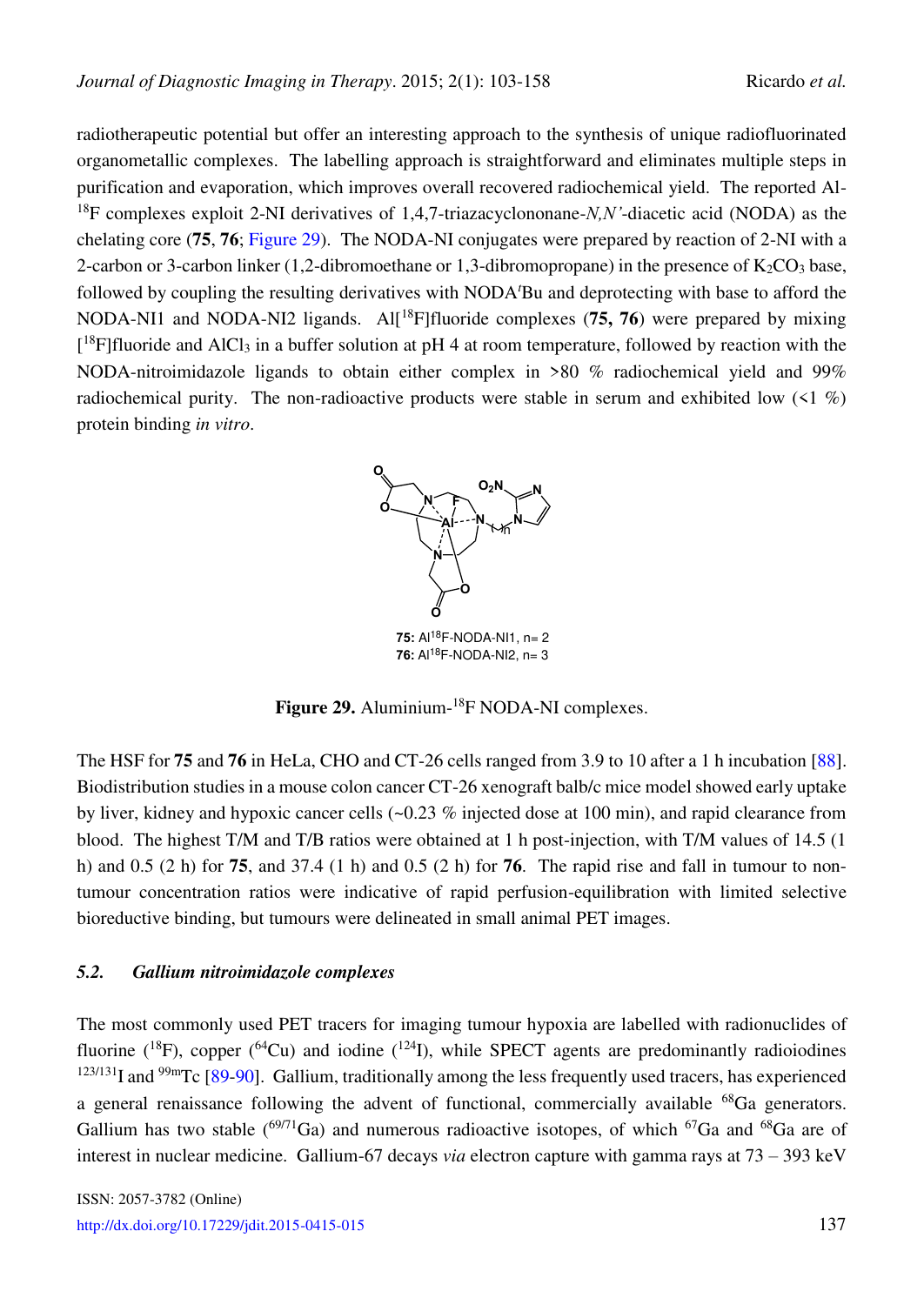and t<sub>1/2</sub> of 78 h, whereas <sup>68</sup>Ga decays by positron emission (89%;  $E_{\text{max}}$  1899 keV) and electron capture  $(11\%)$  with t<sub>1/2</sub> 67.7 min.

In aqueous solution, gallium complexes predominantly exist in the third oxidation state  $(Ga^{3+})$  [\[91\]](#page-54-0). Oxidation and reduction of  $Ga^{3+}$  do not occur under physiological conditions, but in the 3-7 pH range; hydrolysis can lead to precipitation of Ga(OH)<sub>3</sub>, which dissolves at pH>7 as [Ga(OH)<sub>4</sub>]. During the radiolabelling process, the formation of these species is problematic since the kinetics for substitution of the hydroxide ligands is rather slow, rendering coordination of multidentate ligands difficult. To circumvent this problem, ligand-exchange reaction is performed in the presence of weakly coordinating ligands such as citrate, acetate or oxalate. According to the hard and soft acids and bases (HSAB) principle,  $Ga^{3+}$  is classified as a hard Lewis acid due to its high charge density and small ionic radius  $(0.62 \text{ Å})$ . As a consequence, chelation is characterized by the preference to highly ionic, non-polarizable hard Lewis bases such as nitrogen and oxygen donor atoms. These include ligands with carboxylate, phosphonate, hydroxamate and amine functionalities form thermodynamically stable complexes. Due to its small cationic radius, the coordination sphere of  $Ga^{3+}$  often assumes a six-coordinate distorted octahedral geometry; however, four- and five-coordinate complexes also form.

Gallium(III) chelates have high thermodynamic stability and kinetic inertness to avoid premature ligandexchange reactions or hydrolysis *in vivo*. Complete saturation of the coordination sphere of Ga(III) is desirable because coordinatively unsaturated complexes are generally more prone to ligand exchange or hydrolysis. Consequently, polydentate ligands with hard donor groups remain first choice for gallium labelled biomolecules. Among these are the nitroimidazole derivatives of bifunctional chelators such as 1,4,7-triazacyclononane-1,4,7-triacetic acid (NOTA) and 1,4,7,10-tetraazacyclododecane-1,4,7,10 tetraacetic acid (DOTA) [\(Figure 30\)](#page-36-0).

The ligand of choice for <sup>67</sup>Ga-NOTA-1 (**77**), was synthesized starting with the active ester and the aminolalkyl nitroimidazole [\[81,](#page-53-3) [92\]](#page-54-1). Radiolabelling was performed *via* complexation of the ligand with the <sup>67</sup>Ga salt. In Chinese hamster fibroblasts under hypoxic conditions, the ratio of radioactivity in the cells to that in the medium was  $0.8:1$ , close to that of the analogous non-nitroimidazole containing  ${}^{67}Ga-$ NOTA complex (0.99:1). Two other NOTA derivatives, **78** and **79** were prepared, all with radiolabelling efficiencies of 96% [\[93\]](#page-54-2). Complex **78** (log*P* -2.71) was more hydrophilic than **79** (log*P* -2.27), attributed to the absence of the aromatic ring in the former compound.

Both agents showed low protein binding and were stable up to 4 h at room temperature. Crystallographic studies showed that the coordination sphere consisted of the  $Ga^{3+}$  centre, three N atoms (from the macrocycle) and three O atoms (two from the pendant COOH groups and one from the amide group), forming a distorted octahedral geometry. HSF values after 1 h incubation with CHO and CT-26 cell lines were 1.8 and 1.5, respectively for **78**, and 5.6 and 2.6, respectively, for **79**, comparable to those of <sup>18</sup>F-FAZA (1.4 at 20 min and 2.7 at 100 min) and <sup>18</sup>F-FMISO (1.5 at 20 min and 3.0 at 100 min).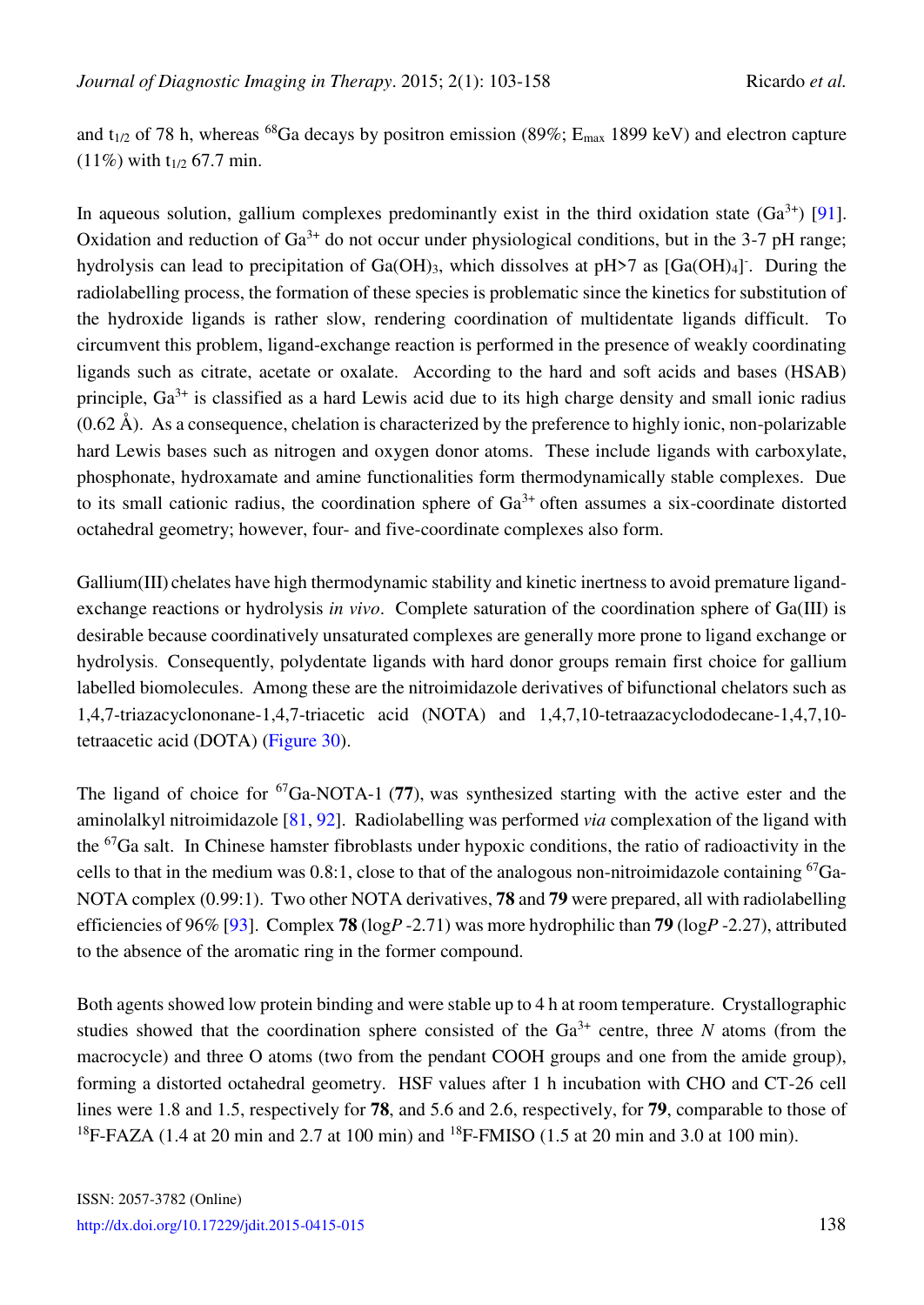<span id="page-36-0"></span>

**Figure 30**. NOTA-based 67/68Ga nitroimidazole complexes (**77-79**).

After intravenous injection in CT-26 xenografts-bearing mice, the labelled compounds displayed prominent kidney, liver and intestinal uptakes with higher values for **79** than **78**; T/B ratios for **78** and **79** at 1 h post-injection were 0.6 and 0.7, respectively. At the same time point, the T/M ratios were 2.1 and 1.6. PET images confirmed the biodistribution study data [\[93\]](#page-54-2).

To increase the hydrophilicity of  $^{68}Ga$ -labelled hypoxia imaging agents, 2-(2-nitroimidazolyl)ethyl amine HCl salt was alternatively conjugated to DOTA and DOTA-SCN (**80**, **81**; [Figure 31\)](#page-37-0) [\[94\]](#page-54-3). Labelling efficiencies for the complexes were up to 98%, both products were stable in human serum and more hydrophilic than their NOTA counterparts (**80** log*P* -4.60; **81** log*P* -4.5). The HSF ratios for **80** in HeLa, CHO and CT-26 after 1 h were 2.4, 1.8 and 6.8; respectively, while values obtained for **81** were 2.1, 2.3 and 3.4. Biodistribution studies in CT-26 xenografts-bearing mice showed T/M ratios at 2 h post-injection of 3.96 for **80** and 12.5 for **81**. At the same time points, the corresponding T/B values for **80** and **81** were ~0.9 and ~1.5, respectively. The more lipophilic **81** complex showed higher liver uptake,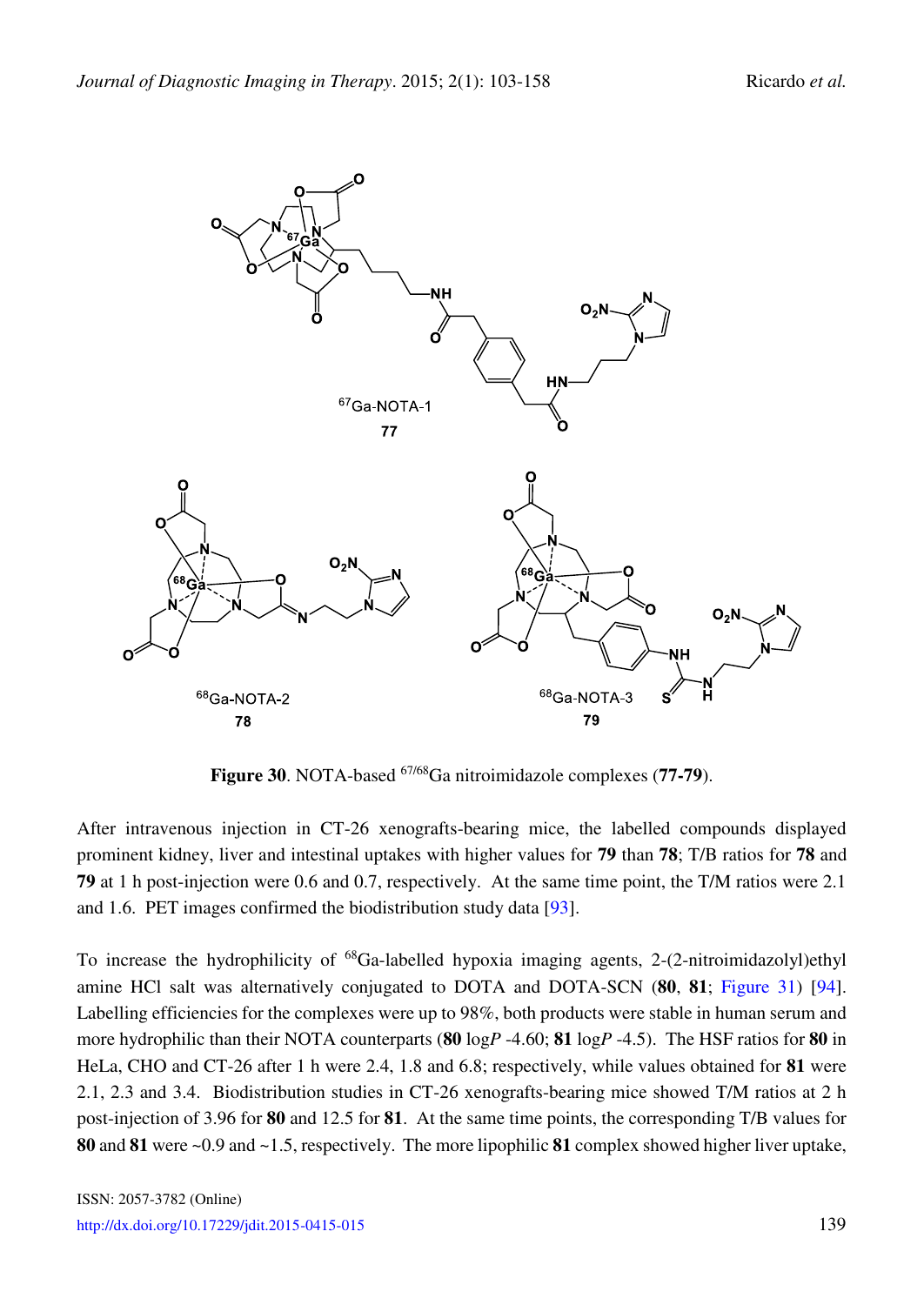but higher standard uptake values in tumours were recorded for **80**. Complex **80** demonstrated more distinct PET images than **81**.

<span id="page-37-0"></span>

Figure 31. DOTA-2-nitroimidazole-based <sup>67/68</sup>Ga complexes.

On the basis that Ga<sup>3+</sup>-DOTA complexes form hexacoordinated structures, two metronidazole moieties were conjugated to the DOTA bifunctional chelator [\(Figure 32\)](#page-38-0) [\[95\]](#page-54-4). <sup>68</sup>Ga-DOTA-MN2 (**82**) was prepared by heating a solution of the ligand with a non-radioactive gallium precursor, Ga(NO)3.xH<sub>2</sub>O in ammonium acetate buffer (pH=4.6). In order to validate the synthetic utility of the design, the DOTA-MN was radiolabelled with <sup>67</sup>Ga-citrate in an ammonium acetate buffer (pH 5.8) at 95 <sup>0</sup>C. Complex 83 was obtained in 35-59% radiochemical yields with over 96% radiochemical purity. The complex was stable *in vitro* during a 24 h incubation in phosphate-buffer and mouse plasma solutions. In NFSa tumour-bearing C3H/He mice, **83** displayed significant tumour uptake, fast blood clearance and high target to non-target ratios; its T/B and T/M ratios peaked at 6 h post-injection with values of 4.5 and 4.4, respectively. Overall, the results suggested that two metronidazole moieties conjugated with the radiogallium-DOTA centre did not reduce *in vitro* and *in vivo* stabilities and offered significant improvements in recognition of hypoxic sites by the biomarker [\[95\]](#page-54-4).

Based on promising preliminary animal studies with **83** [\[95\]](#page-54-4), improved radiochemical yield (85%) and radiochemical purity (99%) were achieved using microwave-assisted reaction [\[96\]](#page-54-5). The effectiveness of the two metronidazole moieties in **83** was compared to the complex bearing only one metronidazole (**84**). Complex **83** showed significant accumulation in hypoxic regions in FM3A carcinomas. Heterogeneous distributions of **84** within both NFSa and FM3A tumours were confirmed using *ex vivo*  autoradiography.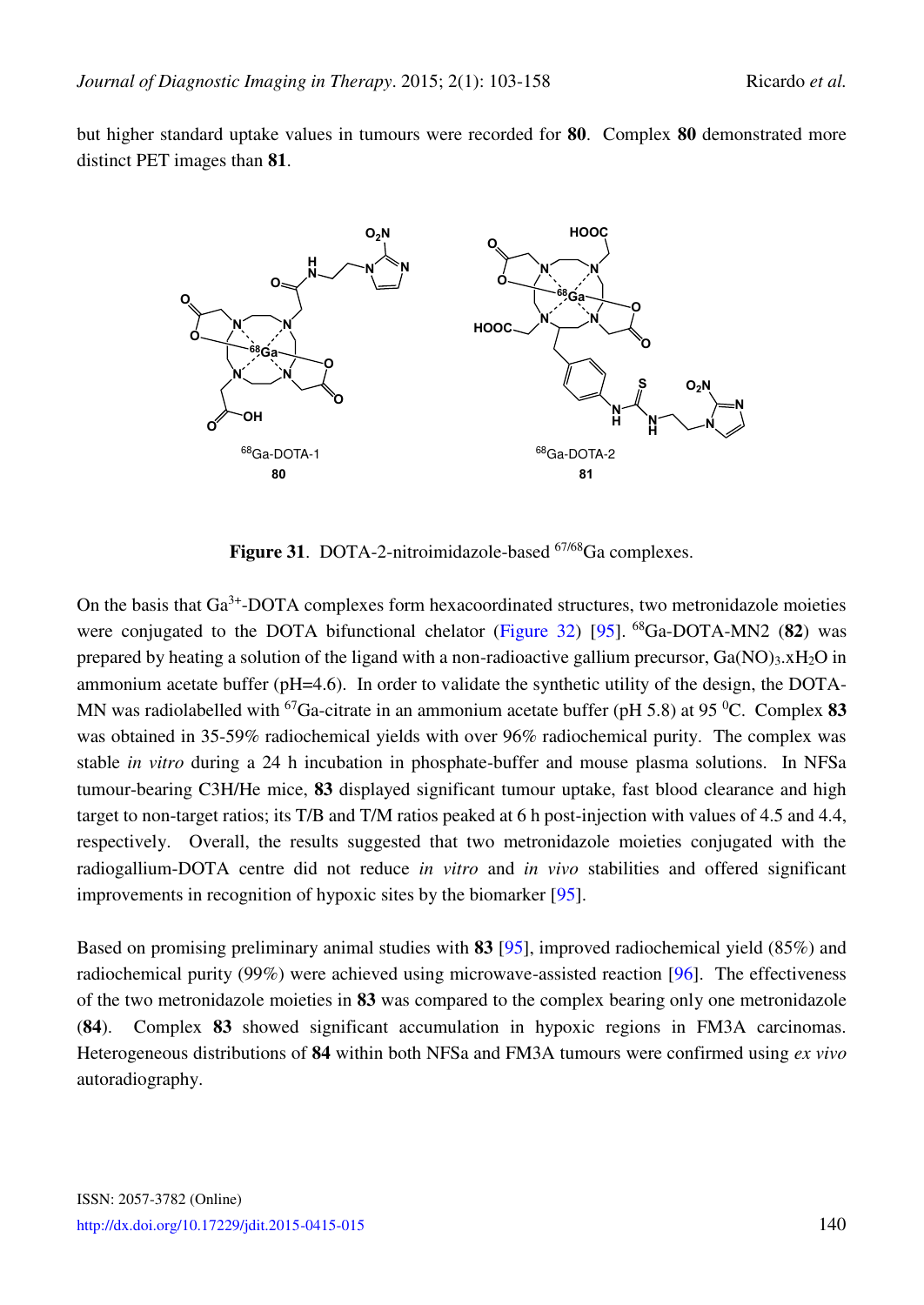<span id="page-38-0"></span>

**Figure 32**. 67/68Ga chelated with bismetronidazole-DOTA (**82**, **83**) monometronidazole-DOTA (**84, 85**) and DOTA-triazole-metronidazole (**86**) derivatives.

Biodistribution of radioactivity in mice implanted with FM3A breast tumours showed that **83** provided higher T/B ratios (7.2 at 3 h and 6.2 at 6 h post-injection) than **84** (3.3 at 3 h and 2.9 at 6 h post-injection). A similar trend was observed for the T/M ratios of **83** (18 at 3 h and 8.3 at 6 h post-injection) and **84** (9 at 3 h and 4.6 at 6 h post-injection). These ratios were two-fold higher when compared to  ${}^{67}Ga-DOTA$ , indicating the positive role of metronidazole in increased tumour uptake. PET images with **82** clearly delineated the implanted FM3A tumours, and autoradiography confirmed heterogeneous biodistribution within the tumours [\[96\]](#page-54-5).

At the same time, Fernández *et al.* independently reported the synthesis and radiolabelling of **84** and the novel triazole-containing ligand 10-[{*N*-methyl-[1-2-(2-methyl-5-nitro-1-*H*-imidazole-1-yl)ethyl-1-*H*-1,2,3-triazole-4-yl]methylaminocarbonylmethyl}]-1,4,7,10-tetrazocyclododecane-1,4,7-triacetic acid (DOTA-TZ-MN) (86) [\[97\]](#page-54-6). Radiolabelling with <sup>68</sup>Ga at pH 4.5 and 95<sup> $0$ </sup>C provided the <sup>68</sup>Ga-complexes in high radiochemical purity (>90%). They were stable up to 4 h in aqueous solution and 2 h in human plasma, with no evidence of transchelation of gallium even in the presence of excess diethylene triamine pentaacetic acid (DTPA). <sup>68</sup>Ga-DOTA-MN1 (**85**) and **86** were less lipophilic (log*P* -1.65 and -3.30; respectively) than FMISO. *In vitro* and *in vivo* studies were conducted alongside FMISO as the control. The HSF for **85** and **86** in human colon adenocarcinoma HCT-15 cells were 3.3 and 2.1; respectively.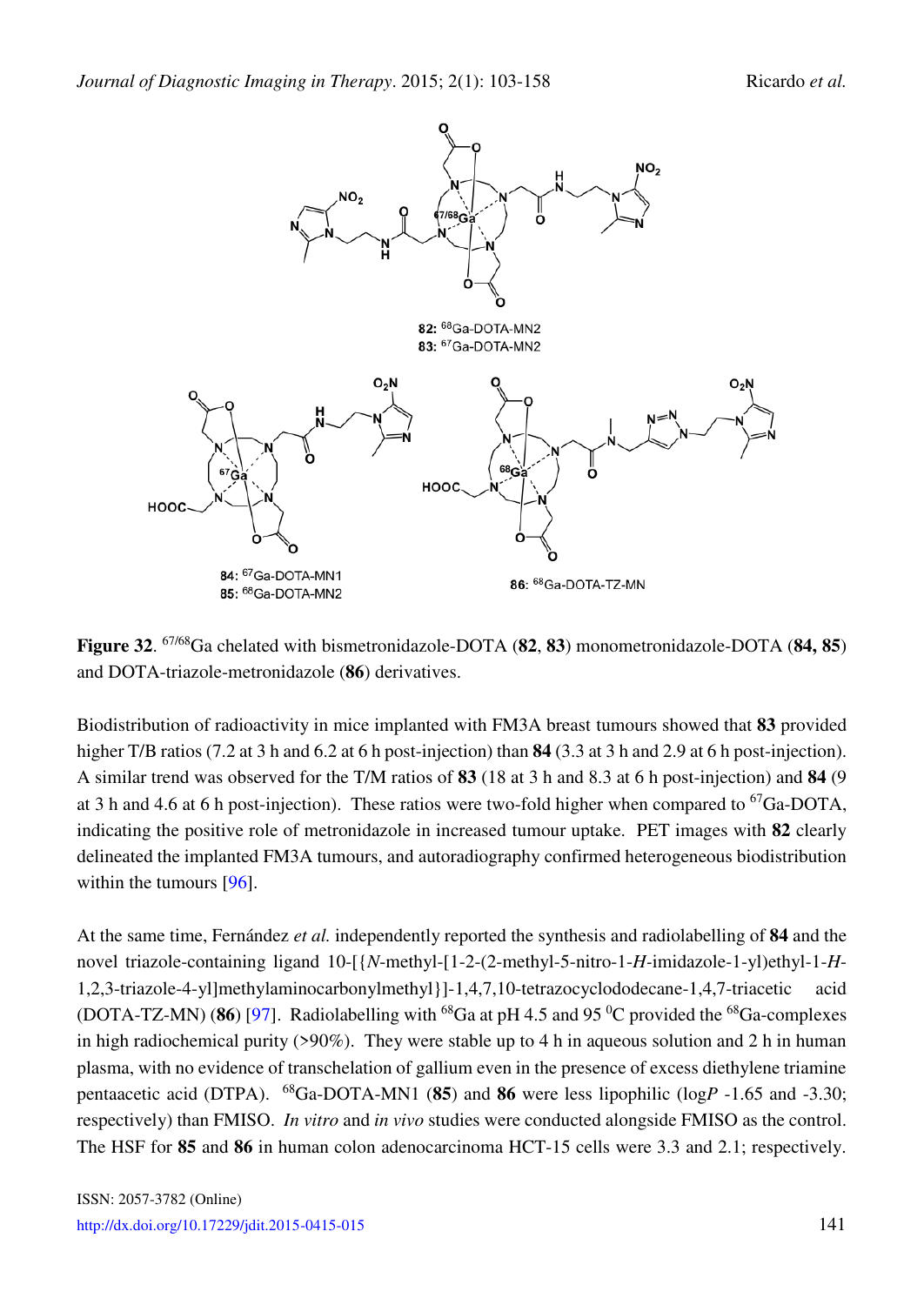Biodistribution profiles obtained from C57 mice, bearing Lewis lung carcinomas, revealed that the compounds provided more favourable T/M ratios and faster soft tissue clearance when compared to FMISO. The T/M and T/B ratios at 2 h post-injection were 5.1 and 1.4 for **85**, 6.6 and 1.2 for **86** and 4.4 and 2.9 for <sup>18</sup>F-FMISO.

### *5.3. Indium nitroimidazole complexes*

The radiochemistry of indium parallels that of gallium in terms of half-life (2.8 days) and decay characteristics [\[98\]](#page-54-7). Indium-111 decays *via* electron capture (EC) with gamma emissions having 173 keV (89%) and 247 keV (94%) energies, thus, making it a very useful clinical SPECT imaging agent [\[98](#page-54-7)[-99\]](#page-54-8). Furthermore, the emission of Auger electrons offers potential for radiotherapeutic applications [\[100\]](#page-54-9).

Gallium and indium are sister elements, belonging to Group 13 and thus, both have similar chemistries [\[98\]](#page-54-7). In aqueous solution, the stable indium cation has a +3 oxidation state  $(\text{In}^{3+})$  with a d<sup>10</sup> electronic configuration. At pH~6, it forms insoluble amphoteric In(OH)<sub>3</sub>, which dissolves under strong acidic and basic conditions. Indium-111 has a cationic radius of  $0.81\text{\AA}$  compared to Ga<sup>3+</sup> (0.62 Å), and it prefers higher coordination numbers [\[98\]](#page-54-7). In addition to octahedral complexes, it can also accommodate more donor groups to form 7- and 8-coordinate complexes. Polydentate ligands having carboxylate and amino functionalities are good chelating partners [\[99\]](#page-54-8).

The bifunctional complexing agents 1,4,8-triazacyclononanetriacetic acid (NOTA) and 1,4,7,10 tetraazacyclododecane-1,4,7-tri-[(methylene)methylphosphonic acid] (DO3PA) were derivatized and labelled with <sup>111</sup>In to form <sup>111</sup>In-DO3PA-NI (**87**), <sup>111</sup>In-NOTA-NI-1 (**88**) and <sup>111</sup>In-NOTA-NI-2 (**89**), each having a neutral charge [\(Figure 33\)](#page-40-0) [\[81\]](#page-53-3). Only **88** was examined in mice bearing KHT sarcomas. The lack of selective localization in hypoxic tissue was rationalized to be due to the high molecular weight that may preclude cellular uptake; no further details were presented.

Indium-nitroimidazole complexation has also been used to reduce the rapid clearance of the gastrinreleasing peptide receptor (BB2r)-targeted conjugates. It was postulated that the retention and hence effectiveness of these BB2r complexes could be modulated by exploitation of the hypoxia-trapping capability of the 2-nitroimidazole prodrug. For this purpose,  $^{111}$ In-labelled BB2r conjugates that incorporated up to three 2-nitroimidazole moieties were developed [\[101](#page-54-10)[-102\]](#page-54-11). The peptide components were prepared using standard solid-phase peptide synthesis.

The pre-labelling BB2r conjugates 1-4 [\(Figure 34\)](#page-42-0) were synthesized using the DOTA-**X**-(8-14)NH<sup>2</sup> paradigm. Radiolabelling was carried out by incubation of <sup>111</sup>InCl<sub>3</sub> with each BB2r-DOTA conjugate in ammonium acetate buffer at 90 <sup>0</sup>C for 1 h to afford the complexes **90**, **91**, **92** and **93** in 32, 24, 27 and 36% radiolabelling yields, respectively, all with radiochemical purities of >95%. In *in vitro* competitive binding assays using PC-3 cells with  $\lceil 125 \rceil$ -Tyr<sub>4</sub>]-Bombesin as the competitive radioligand, the binding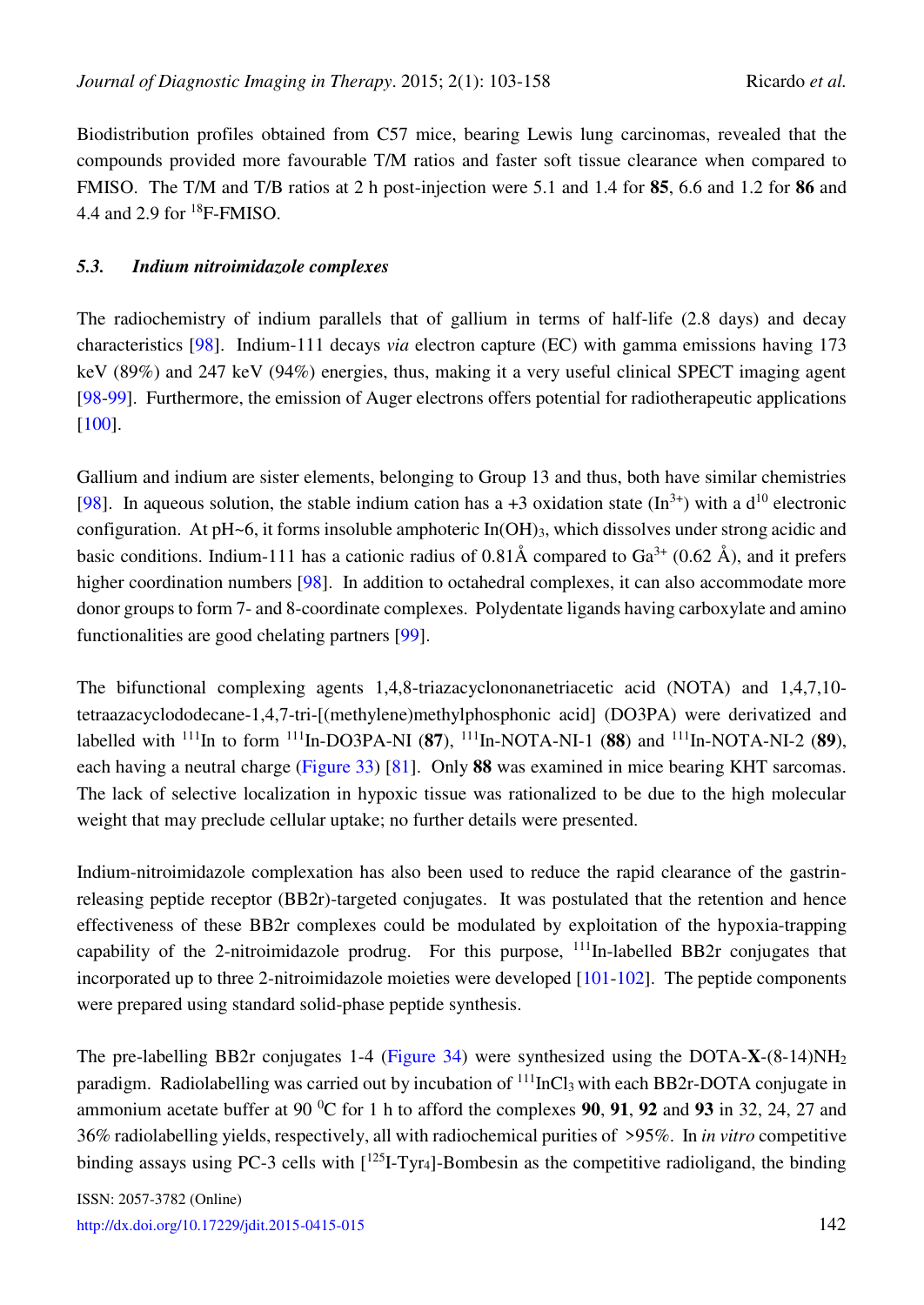affinity of the radiolabelled conjugates followed the order **91** > **90** > **92** > **93**. This indicated that the loss of binding affinity in **92** and **93** was primarily caused by steric interference of the 2-nitroimidazole moieties with the BB2r-targeting vector.

<span id="page-40-0"></span>

Figure 33.<sup>111</sup>In NOTA nitroimidazole complexes (87-89).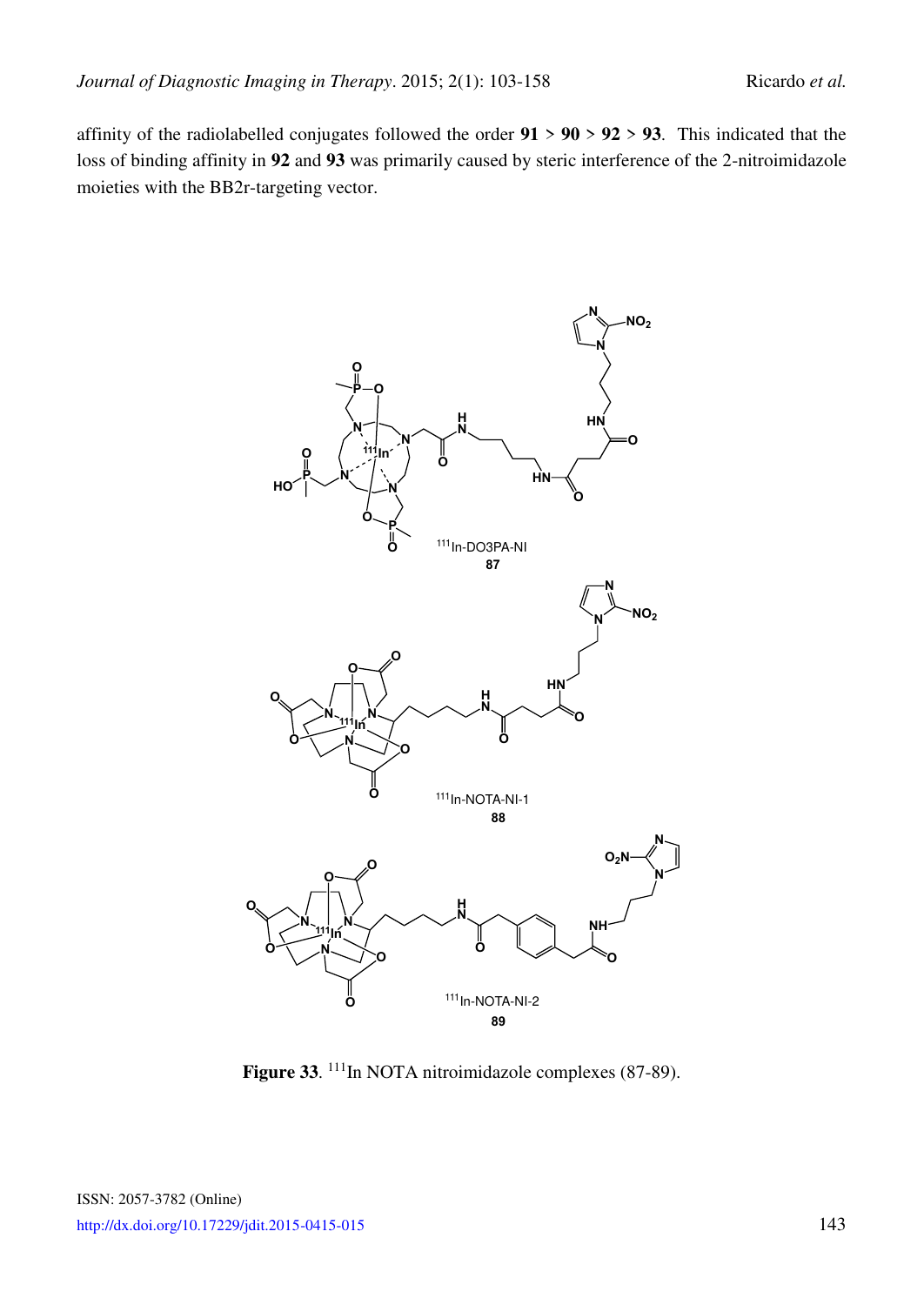The effects of the 2-nitroimidazole moieties on the retention of these  $111$ <sub>In-labelled conjugates upon 2 h</sub> incubations with PC-3 cells under normoxia demonstrated 22% and 20% uptake, respectively, for **90** and **91**, compared to only 1.4 and 0.8% for **92** and **93**. This decline in radioactivity internalization of **92** and **93** was rationalized as being due to their poor receptor binding affinity. Under hypoxic conditions, **90** and **91** exhibited lower uptakes (18% and 15%, respectively), while **92** and **93** (1.3% and 1.4%) were basically unchanged from normoxic values. However, in efflux studies under hypoxic conditions, the radioconjugates exhibited higher retention (i.e., 5-14% of radioactivity cleared) in comparison to efflux under normoxic conditions where 29-55% was cleared. Based on efflux data, the HSF (referred to as HEF by the authors) order was **93** (1.83  $\pm$  0.17) > **91** (1.58  $\pm$  0.15), > **92** (1.27  $\pm$  0.12), > **90** (1.08  $\pm$ 0.03).

In order to elucidate whether the BB2r-targeted agents bearing 2-nitroimidazole can conjugate to proteins, cellular protein analyses (PC-3 cells) were performed with  $90$ ,  $91$  and  $^{125}$ I-Tyr<sub>4</sub> (control). Complex 90 and <sup>125</sup>I-Tyr<sub>4</sub> (control) demonstrated 3.1- 5.6% association with protein under both normoxic and hypoxic conditions, whereas **91** demonstrated similar protein association under normoxia but a 3-fold increase under hypoxic conditions; the latter effect was attributed to bioreductive trapping of the 2-nitroimidazole.

In an attempt to improve the binding of these agents, additional BB2r-targeted radioconjugates with extended linking groups (**94**-**97**; [Figure 34\)](#page-49-7) were synthesized [\[102\]](#page-54-11). During the 2 h incubation period, all radioconjugates demonstrated similar levels of internalization, ranging from 18-22%. The efflux of **94**-**97** under hypoxia was lower than under normoxic conditions. Furthermore, after 8 h of incubation, the retained internalized radioactivity for **94**, **95**, **96** and **97** under hypoxic conditions were 41%, 61%, 69% and 69%, respectively, compared with only 35%, 35%, 33% and 30% retained under normoxia. At 2 h, all four of these 2-nitroimidazole radioconjugates showed a positive linear relationship between HSF and the number of incorporated 2-nitroimidazole moieties. Cellular protein analysis of the control (**94**) demonstrated minimal hypoxic to normoxic protein association ratios (1.08-1.38), which are likely due to reversible, nonspecific binding. On the other hand, the 2-nitroimidazole-containing BB2rtargeted radioconjugates showed a 2-fold increase (3-fold for **97**) under hypoxic conditions at 4-h and 8-h time points.

Due to the similar efflux and protein association properties of **96** and **97**, only radioconjugates **94**, **95** and **97** were investigated in biodistribution studies in PC-3 tumour-bearing SCID mice. Tumour uptakes of  $5.8 \pm 2.6$ ,  $6.1 \pm 3.5$  and  $2.8 \pm 1.2$  %ID/g, were observed for **94, 95** and **97**, respectively at 1 h postinjection. All of the radioconjugates demonstrated rapid blood clearance at 1 h post-injection and major renal/urinary elimination. Significant tumour uptake was observed for **95** and **97** at 72 h post injection, with 6.7% and 21.0% retained from the initial 1 h uptake, compared with only 1.5% remaining for **94**. Micro-SPECT/CT images obtained from PC-3 tumour-bearing SCID mice at 1 h post-injections showed a substantial uptake in the abdominal region, which was consistent with the biodistribution studies.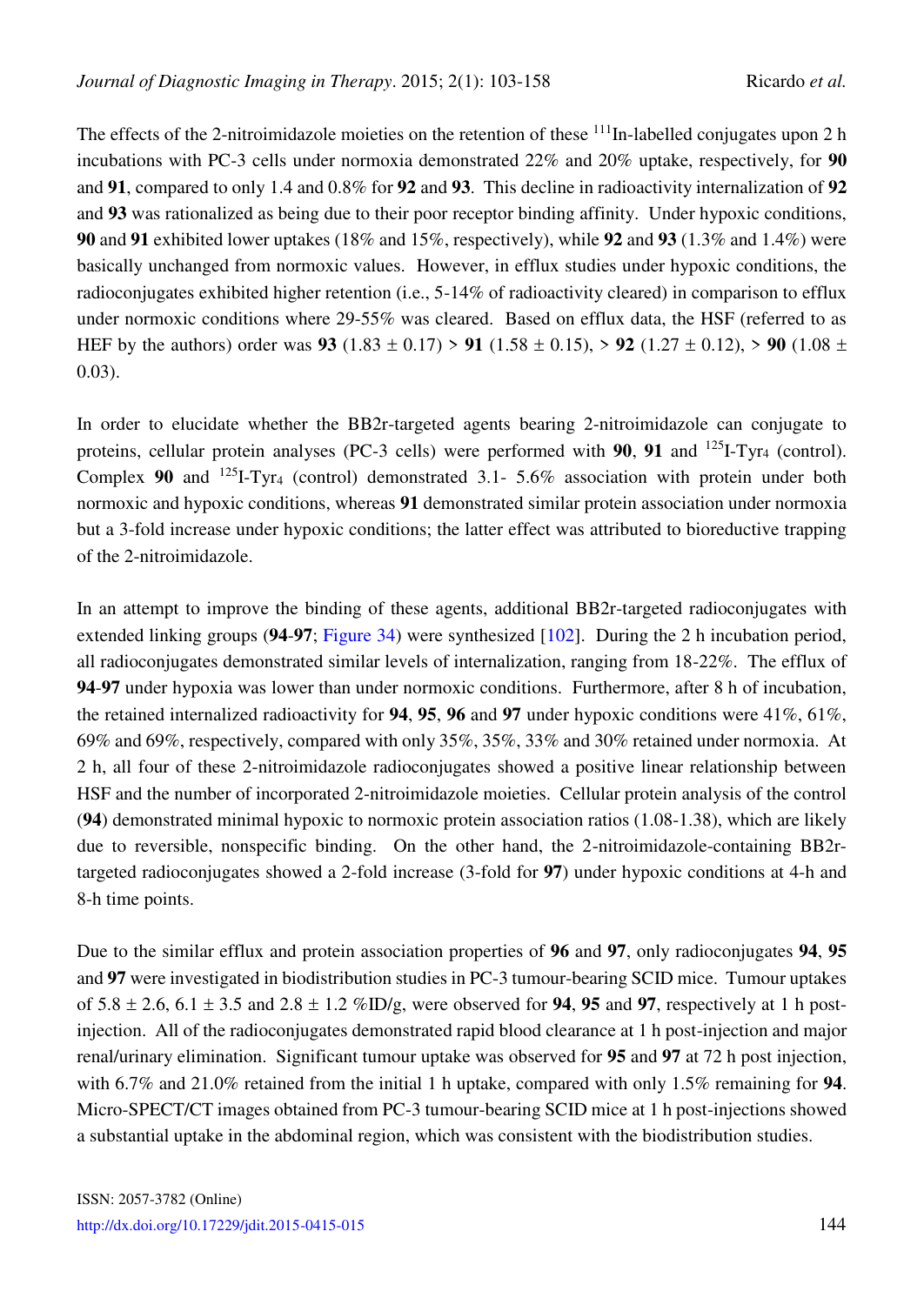<span id="page-42-0"></span>

**90:** 111In-1-BB2r, **91:** 111In-2-BB2r, **92:** 111In-3-BB2r, **93:** 111In-4-BB2r **94:** 111In-5-BB2r, **95:** 111In-6-BB2r, **96:** 111In-7-BB2r, **97:** 111In-8-BB2r

Figure 34.<sup>111</sup>In-labelled nitroimidazole-BB2r conjugates.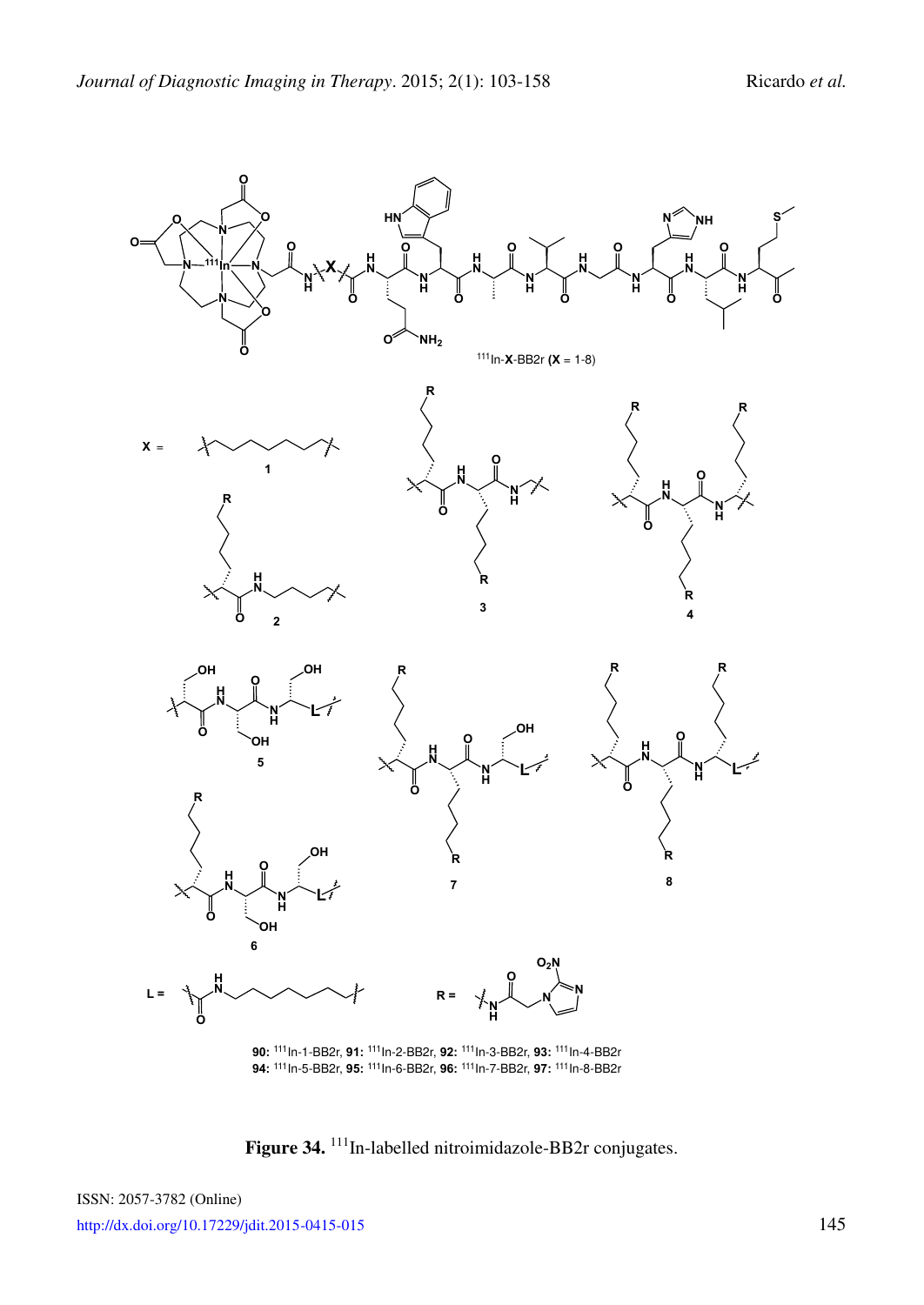## **Commentary**

Several radioisotopes of iodine are useful for imaging (I-123), therapy (I-131) or both (I-124/131), and although radioiodinated compounds are ideal 'matched-pairs' (the same element provides the radionuclides) for imaging and therapy (theranosis) from the chemical perspective, radioiodinated compounds have practical challenges that include labelling processes, radiolabel integrity and decay half-lives. Radiometal coordination compounds extend the concept of 'matched pairs' by enabling the use of different metals for imaging and therapy, having 'masked' them within the electronic structure of the radiometal's ligand. In those cases where the radionuclides of a single element are not suitable for theranostic application, 'matched pairs' comprising of a given bifunctional chelator coordinating radionuclides of two different elements, tethered to the biologically active (targeting) molecule, can deliver unique theranostic performance.

The advantages of bifunctional bioreductive metal complexes containing both a reducible metal core and a bioreductive targeting vector (i.e., nitroimidazole) include possible hypoxia-selective theranosis simply by substituting the metal radionuclide, for example replacing <sup>99m</sup>Tc for imaging with <sup>186</sup>Re or <sup>90</sup>Y for targeted radiotherapy. The complexes with two bioreductive cores in general have also demonstrated potentially greater selectivity for hypoxic tissues than either the metal-complex or the nitroimidazole alone. However replacing the metal functionality may change the coordination chemistry, which may result in quite different pharmacokinetic and biodistribution profiles.

In the case of the nitroimidazole-containing bifunctional radiometal conjugates reviewed in this manuscript, one important caveat to the matched pair concept relates to the metal's intrinsic redox chemistry. Specifically, the transition metals (Cu, Re, Tc) can undergo facile oxygen-sensitive bioreduction to lower oxidation states under mild cellular hypoxia. These reductions occur at higher potentials (i.e.,  $-0.6$  V range) compared to the nitroimidazole moiety ( $>$ -1 V range) [\[33\]](#page-49-6), and reduction of the metal core may occur before reduction of nitro group, an effect that may increase sensitivity but decrease selectivity for hypoxic tissue. Not many reports describing bifunctional conjugates containing 2-nitroimidazole and Re or Cu are available, but the roles of these metal cores in hypoxia-selective imaging and the therapy is valid, especially Re-186 and Re-188 which are used in the cancer patients' clinical management.

This redox characteristic does not apply to either the lanthanides or the main group metals because their metal ions are more difficult to reduce. Consequently, lanthanides and main group metals cannot serve as true matched pair metals for transition metal-containing complexes; that is, they cannot be substituted for transition metals when metal-centre bioreduction is a requisite, as is the case for non-nitroimidazole oxygen mimetic radiopharmaceuticals. Papers included in this review provide ample evidence that nontransition metal complexes require nitroimidazole-type components for their hypoxia selectivity, whereas the literature in general is replete with evidence that transition metal complexes can exploit the reductive chemistry of the metal centre itself to achieve hypoxia selectivity. That said, many examples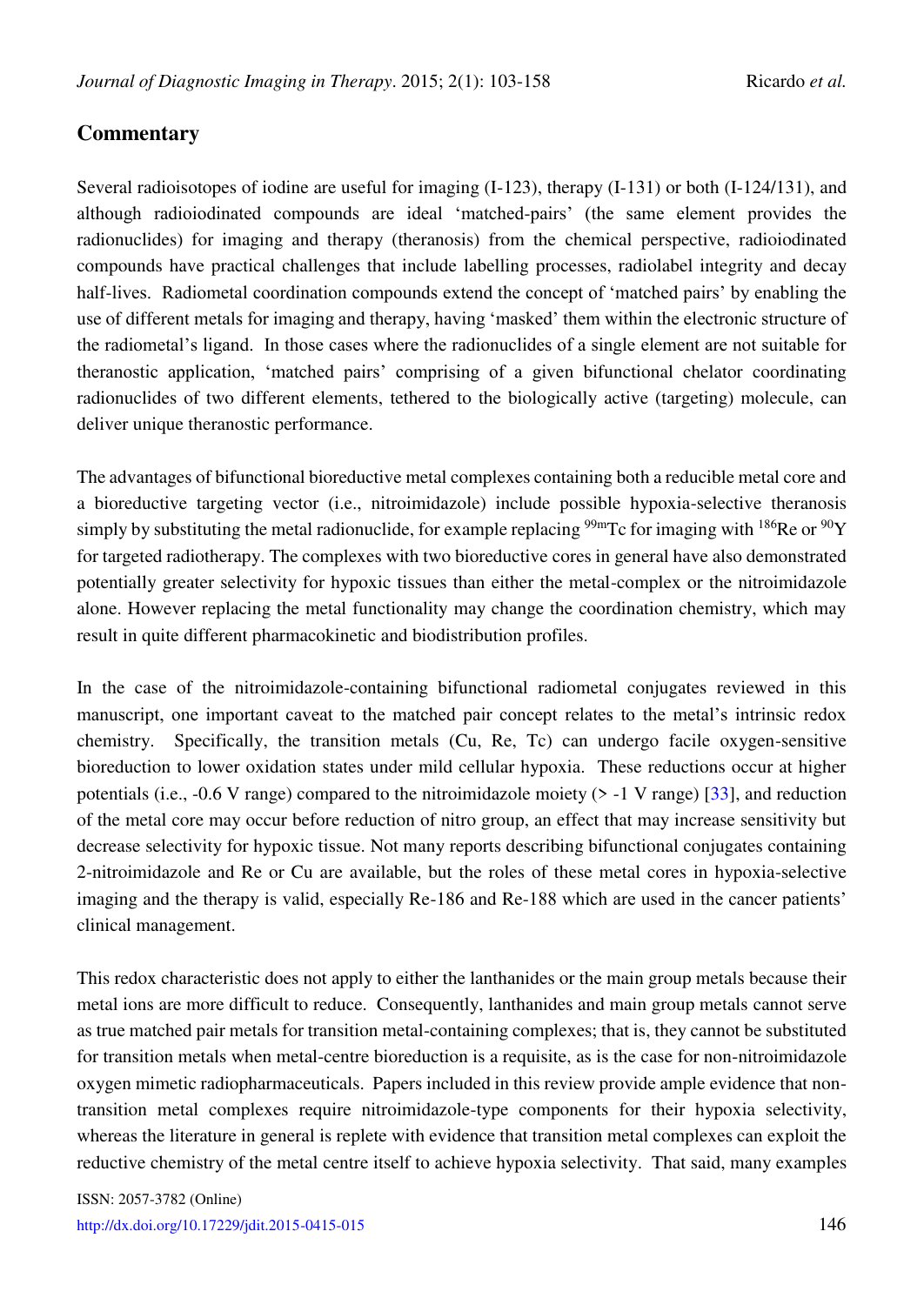in this review demonstrate that the nitroimidazole moiety contributes to the sensitivity and selectivity of the hypoxia-directed transition (radio)metal core.

The molecular rationale for the development of radiopharmaceuticals derived from nitroimidazoles for molecular imaging and effective therapy of tumours lies in their cellular oxygen-sensitive bioreductive activation. To reiterate, low oxygen tension (hypoxia) leads to the reversible single electron reduction of nitroimidazoles, thereby creating highly reactive radical anions that are reversibly reoxidized to the original compound in the presence of oxygen. Further reduction results in the formation of reactive intermediates that undergo selective trapping and accumulation in hypoxic cells. Clearly, the selectivity of putative bioreductive substrates depends on their reducibility (electron affinity) under cellular redox conditions. The correlations between electron affinity and radiosensitization efficacy are themselves dependent on the method used to derive electron affinity parameters from the experimentally measured reduction voltages.

Such correlations were initially derived from single electron reduction potentials (SERP) as determined by pulse radiolysis  $(E^1_7)$  in mV, relative to the hydrogen electrode) [\[103\]](#page-54-12). The pulse radiolysis technique is not generally available to most casual users in need of electrochemical measurements and, as a result, reduction potentials are often determined by the hanging-drop mercury polarography and quoted as 'halfwave'  $(E^{1/2}$  in mV, relative to the calomel electrode) potentials [\[104\]](#page-55-0). More recently, the quasi-reversible reduction potential derived by cyclic voltammetry in a three electrode system of reducing and reoxidizing the substrate has been applied; here, the SERP is defined as  $E^{\circ}$  in mV, derived as the mean of the anodic and cathodic peak potentials [\[105\]](#page-55-1).

The relationships of these measured reduction voltages to each other, and more importantly, their correlation to bioreduction and radiosensitizer efficacy have not been established. Furthermore, it has long been known that the correlation between electron affinity and efficacy of a radiosensitizer is subject to modulation by a number of other molecular factors, so that reduction potentials should be used as a no more than a guide to selecting promising hypoxia-selective agents [\[106-](#page-55-2)[108\]](#page-55-3).

Thus, although [Table 1](#page-45-0) provides SERPs, or other reduction metrics, cautious interpretation of these summary data are recommended. Similarly, the partition coefficient data (log*P*) [\(Table 1\)](#page-45-0) have been correlated with efficacy [\[109\]](#page-55-4). Although the methodology to measure partition coefficients is relatively standardized, partition data serve only as guides to compound selection rather than as hard determinants.

In general, rapid, high efficiency labelling chemistry that produces a stable, ready-to-inject product, i.e., without further purification, is important for the preparation of radiopharmaceuticals. Availability and cost of radionuclides, radionuclide half-life, cost of post-labelling purification processes and radiological health are important criteria, and metal-based radiopharmaceuticals frequently meet these requirements. In addition, metals offer greater structural diversity, varied reactivity patterns and unique photo- and electrochemical properties. Thus, a wide array of organometallic radiopharmaceuticals based on the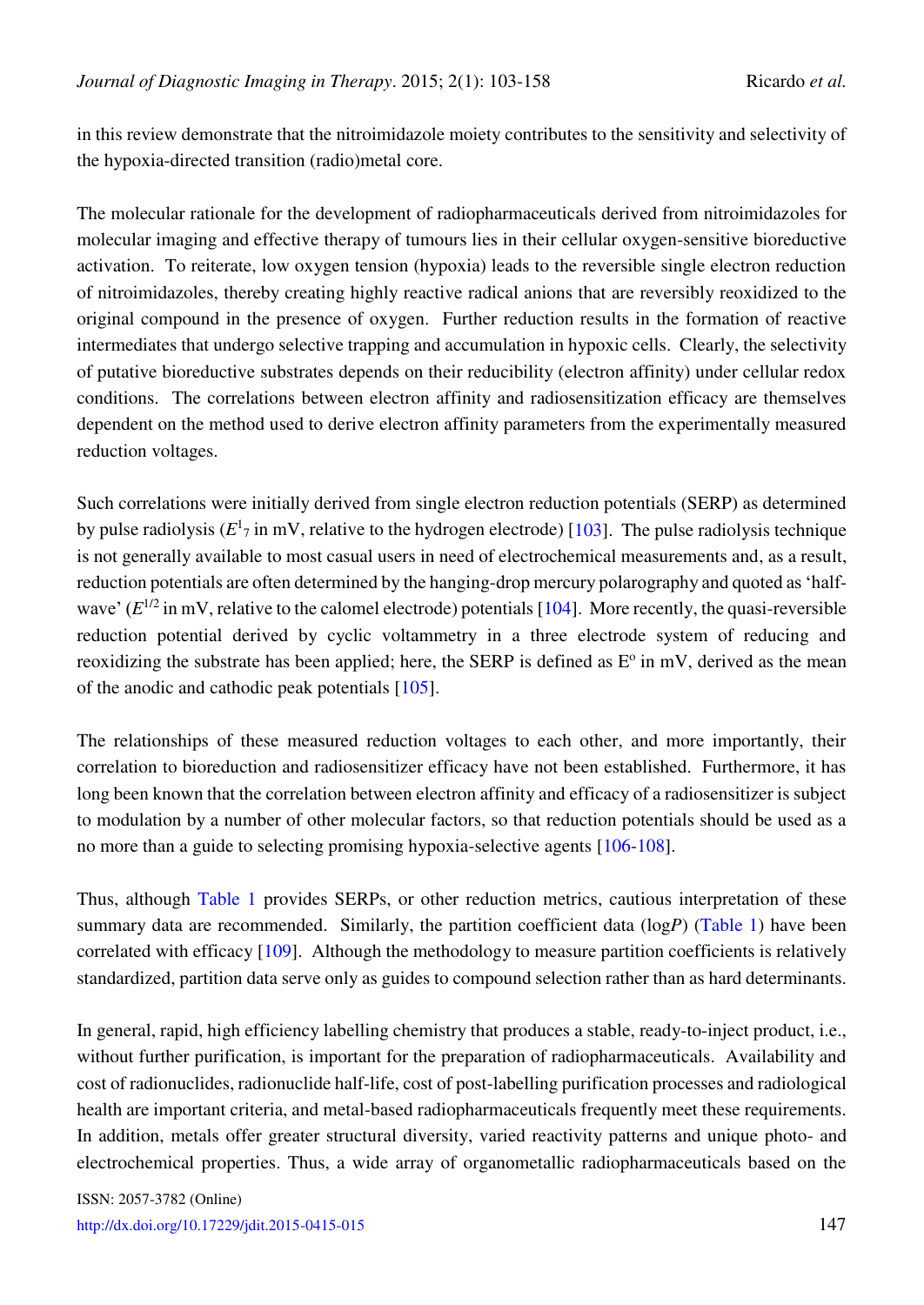concept of bifunctional chelators have been designed, synthesized and evaluated for their utility as hypoxia markers.

That said, many bifunctional chelates have properties that affect their *in vivo* pharmacokinetic performance, which plays a major role in their ultimate clinical acceptance, utility and efficacy. For example, high molecular weight tends to be associated with plasma protein binding and hepatobiliary excretion, ionization may affect trans-membrane passage (cell penetration) and clearance from blood, and high lipophilicity may promote non-specific associations with adipose tissues and membranes.

These properties, where available, are summarized in [Table 1,](#page-45-0) to give the reader an opportunity to compare these properties to biodistribution data.

**Table 1.** Lipophilicity (Log*P*), reduction potential (V), and tumour/background (T/B) and tumour/muscle (T/M) data in described tumour models for the compounds as reported in the literature

<span id="page-45-0"></span>

| Compound        | LogP    | <b>Reduction</b><br>Potential (V) | <b>Biodistribution Data</b> |                    |                   |
|-----------------|---------|-----------------------------------|-----------------------------|--------------------|-------------------|
|                 |         |                                   | <b>Cancer Cell</b>          | T/B                | <b>T/M</b>        |
|                 |         |                                   | Line                        |                    |                   |
| $\mathbf{1}$    | 1.13    | $-0.58^a$                         |                             |                    |                   |
| $\overline{2}$  | 1.11    | $-0.57^a$                         | EMT6                        | 1.08 <sup>c</sup>  | 2.14c             |
| 3               | 1.45    | $-0.63^a$                         | EMT <sub>6</sub>            | 1.17 <sup>c</sup>  | 1.87 <sup>c</sup> |
| $\overline{4}$  | 2.13    |                                   |                             |                    |                   |
| $\overline{5}$  | $-3.0$  |                                   | EMT6, R3327-AT,             | $2.4^d$ ,          | $9^d$ ,           |
|                 |         |                                   | R3327-H                     | $1.6^{d}$ ,        | $12.3d$ ,         |
|                 |         |                                   |                             | 1.2 <sup>d</sup>   | 5.6               |
| 6               | $-2.52$ |                                   | EMT6                        | $\overline{5^d}$   | $~50^d$           |
| $\tau$          | $-1.3$  |                                   | R3327-AT                    | 1.5 <sup>d</sup>   | 8.9 <sup>d</sup>  |
| $\overline{8}$  | $-0.19$ |                                   | R3327-AT,                   | $2.2^d$ ,          | $13.6d$ ,         |
|                 |         |                                   | R3327-H                     | $~1.5^d$           | $~5.0^d$          |
| 9               | $-2.0$  |                                   | EMT6,                       | $6.5d$ ,           | $12.2^d$ ,        |
|                 |         |                                   | R3327-AT,                   | $2.1d$ ,           | $10.9d$ ,         |
|                 |         |                                   | R3327-H                     | 1.1 <sup>d</sup>   | $5.4^{d}$         |
| 19              | ~1.61   | $-1.48^b$ ,                       | KHT,                        |                    | $3.94^e$ ,        |
|                 |         | $-1.99^a$                         | SCC-VII,                    |                    | $3.34^e$ ,        |
|                 |         |                                   | $RIF-1$                     |                    | 3.49e             |
| 20              | 1.04    |                                   | KHT-C                       | $0.95^{f}$         | $4.37^{f}$        |
| 21              |         |                                   | EMT6                        | $2.5^{8}$          | 1.0 <sup>g</sup>  |
| 22              | $-0.91$ |                                   | <b>KHT</b>                  | 10.32 <sup>s</sup> | 3.96 <sup>8</sup> |
| $\overline{23}$ |         | $-1.58^b$ , $-1.31^a$             |                             |                    |                   |
| 24              |         | $-1.84^b$ , $-1.30^a$             |                             |                    |                   |
| $\overline{25}$ |         | $-1.5^b$ , $-1.29^a$              |                             |                    |                   |
| 26              |         | $-1.64^b$ , $-1.34^a$             |                             |                    |                   |
| 27              |         | $-1.60^b$ , $-1.32^a$             |                             |                    |                   |
| 28              |         | $-1.56^b$ , $-1.22^a$             |                             |                    |                   |
| 29              |         | $-1.84^b$ , $-1.23^a$             |                             |                    |                   |
| 30              |         | $-1.56^b$ , $-1.83^a$             |                             |                    |                   |
| 31              |         | $-1.58^b$ , $-1.83^a$             |                             |                    |                   |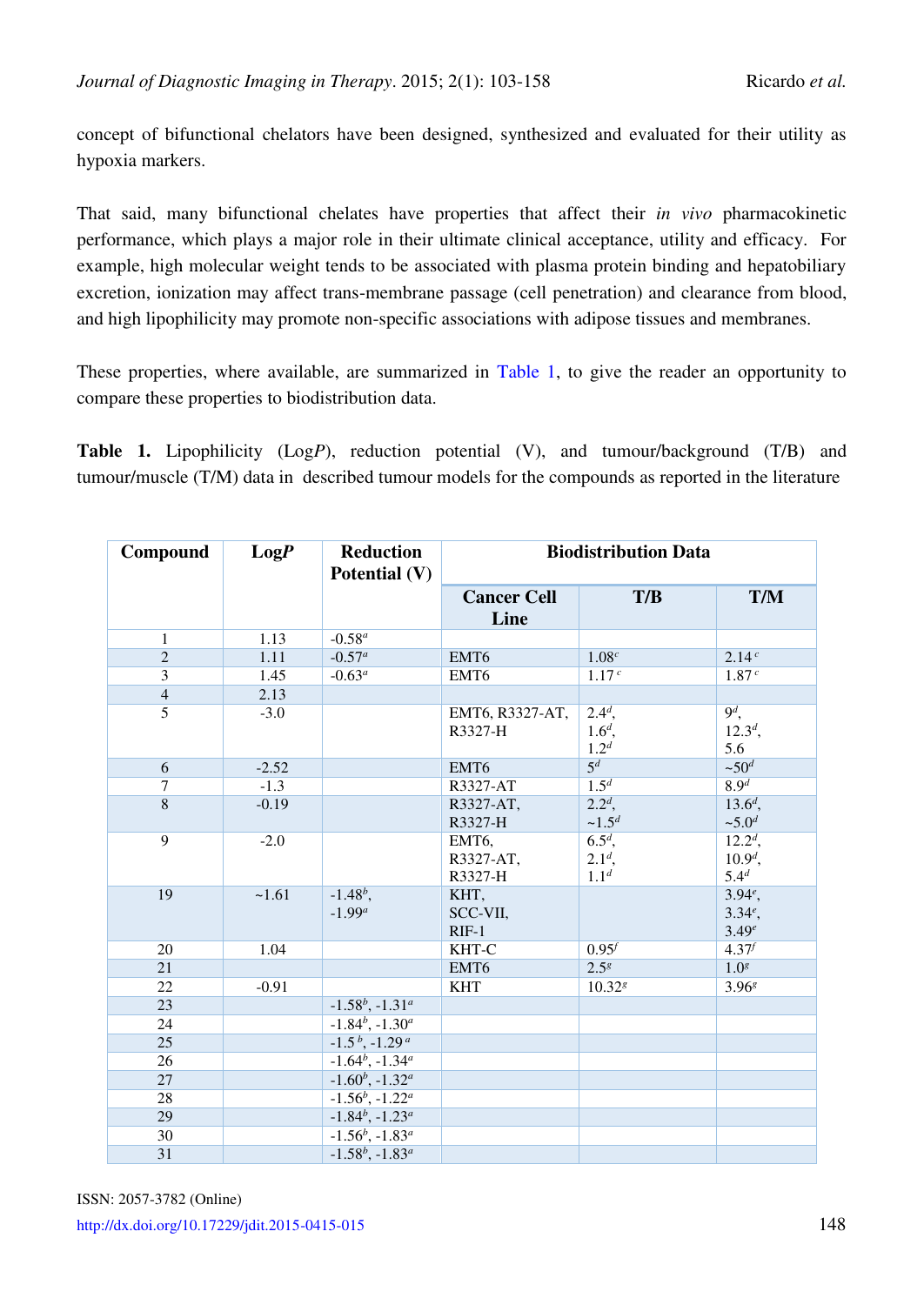| Compound        | LogP                | <b>Reduction</b><br>Potential (V) | <b>Biodistribution Data</b>        |                                                    |                                                         |  |
|-----------------|---------------------|-----------------------------------|------------------------------------|----------------------------------------------------|---------------------------------------------------------|--|
|                 |                     |                                   | <b>Cancer Cell</b><br>Line         | T/B                                                | <b>T/M</b>                                              |  |
| 33              | $-0.20$             |                                   |                                    |                                                    |                                                         |  |
| 34              | $-0.12$             |                                   |                                    |                                                    |                                                         |  |
| 35              |                     |                                   | 13762                              | 1.01 <sup>g</sup>                                  | 5.698                                                   |  |
|                 |                     |                                   | (Mammary<br>tumour)                |                                                    |                                                         |  |
| 36              |                     |                                   | R3327-AT,<br>R3327-H               | $1.9d$ ,<br>$2.26^{d}$                             | $15.8^d$ ,<br>$16.3^d$                                  |  |
| $\overline{37}$ |                     |                                   | R3327-AT                           | 0.8 <sup>d</sup>                                   | 3.8 <sup>d</sup>                                        |  |
| 38              |                     |                                   | R3327-AT<br>R3327-H                | $1.2d$ ,<br>$1.87^d$                               | $6.1d$ ,<br>8.5 <sup>d</sup>                            |  |
| 39              | $-1.40$             |                                   | S180                               | 1.5 <sup>f</sup>                                   | 8.4 <sup>f</sup>                                        |  |
| 40              | 0.43                |                                   | S180<br>U87,<br>A549               | $1.88^{f}$ , $2.06^{h}$<br>$1.98f$ ,<br>$1.25^{f}$ | $8.60^{f}, 8.83^{h}$<br>$13.11f$ ,<br>8.48 <sup>f</sup> |  |
| 41              | $-0.82$             |                                   | fibrosarcoma                       | n/a                                                | $17^j$                                                  |  |
| 42              | 0.39                |                                   | fibrosarcoma                       | $\overline{1^j}$<br>0.49                           | $17^j$                                                  |  |
| 43              | 0.48                |                                   | HDM1C1<br>fibrosarcoma             | $0.61^{j}$                                         | $2.4^{j}$                                               |  |
| 44              | 0.43                |                                   | HDM1C1<br>fibrosarcoma             |                                                    |                                                         |  |
| 45              | 0.28                |                                   | fibrosarcoma                       | $1.94^{k}$                                         |                                                         |  |
| 46              | 0.17                |                                   | fibrosarcoma                       | $1.72^{k}$                                         |                                                         |  |
| 47              | 0.15                |                                   | fibrosarcoma                       | $1.26^{k}$                                         |                                                         |  |
| 48              | $-0.82$             |                                   |                                    |                                                    |                                                         |  |
| 49              | $-0.44$             |                                   | Lewis carcinoma                    | $1.86^{j}$                                         |                                                         |  |
| 50              | $-1.44$             |                                   | H <sub>22</sub>                    | $0.84^{j}$                                         | $3.12^{f}$                                              |  |
| 51              |                     |                                   | Breast cancer                      | 0.66 <sup>f</sup>                                  | 7.14                                                    |  |
| 52              |                     |                                   | barcl-95                           | $0.82^{j}$                                         | $14.67^{j}$                                             |  |
| $\overline{53}$ | 0.12                |                                   | S180                               | $0.73^{f}$                                         | $3.23^{f}$                                              |  |
| 54              | 0.28                |                                   | S180                               | 0.70 <sup>f</sup>                                  | $2.68^{f}$                                              |  |
| $\overline{55}$ | 0.61                |                                   | S180                               | $0.77^{f}$                                         | $2.17^{f}$                                              |  |
| 56              | 0.56                |                                   | S180                               | 0.81                                               | $2.83^{f}$                                              |  |
| 57              | $-2.56$             |                                   | S180                               | $3.05^{g}$                                         | 5.278                                                   |  |
| 58              | $-2.49$             |                                   | S <sub>180</sub>                   | 1.16 <sup>g</sup>                                  | $4.24$ <sup>8</sup>                                     |  |
| 59              | 0.77                |                                   | 3LL Lewis murine<br>lung carcinoma | 1.0 <sup>f</sup>                                   | 2.0 <sup>f</sup>                                        |  |
| 60              | $1.2\,$             |                                   | n/a                                | n/a                                                | n/a                                                     |  |
| 61              | $-1.11$             |                                   | S180                               |                                                    | 0.61 <sup>g</sup>                                       |  |
| 62              | $-0.44$             |                                   | S180                               |                                                    | 0.14 <sup>g</sup>                                       |  |
| 63              | $-1.64$             |                                   | S180                               |                                                    | $0.26^{g}$                                              |  |
| 64              |                     |                                   |                                    | $0.62^{j}$                                         | $3.3^{j}$                                               |  |
| 65              | $-3.05,$<br>$-2.96$ |                                   |                                    |                                                    |                                                         |  |
| 66              | 0.45                |                                   |                                    |                                                    |                                                         |  |
| 71              |                     |                                   | <b>KHT</b>                         | $0.268^{f}$                                        |                                                         |  |
| 72              |                     |                                   | fibrosarcoma                       | $4.3^{j}$                                          | $10.7^{j}$                                              |  |
| 75              |                     |                                   | $CT-26$                            | $0.49$ <sup>g</sup>                                | $14.50^{c}$                                             |  |
| 76              |                     |                                   | $CT-26$                            | $0.50^{g}$                                         | 37.448                                                  |  |
| 78              | $-2.71$             |                                   |                                    | 0.6 <sup>c</sup>                                   | 2.1 <sup>c</sup>                                        |  |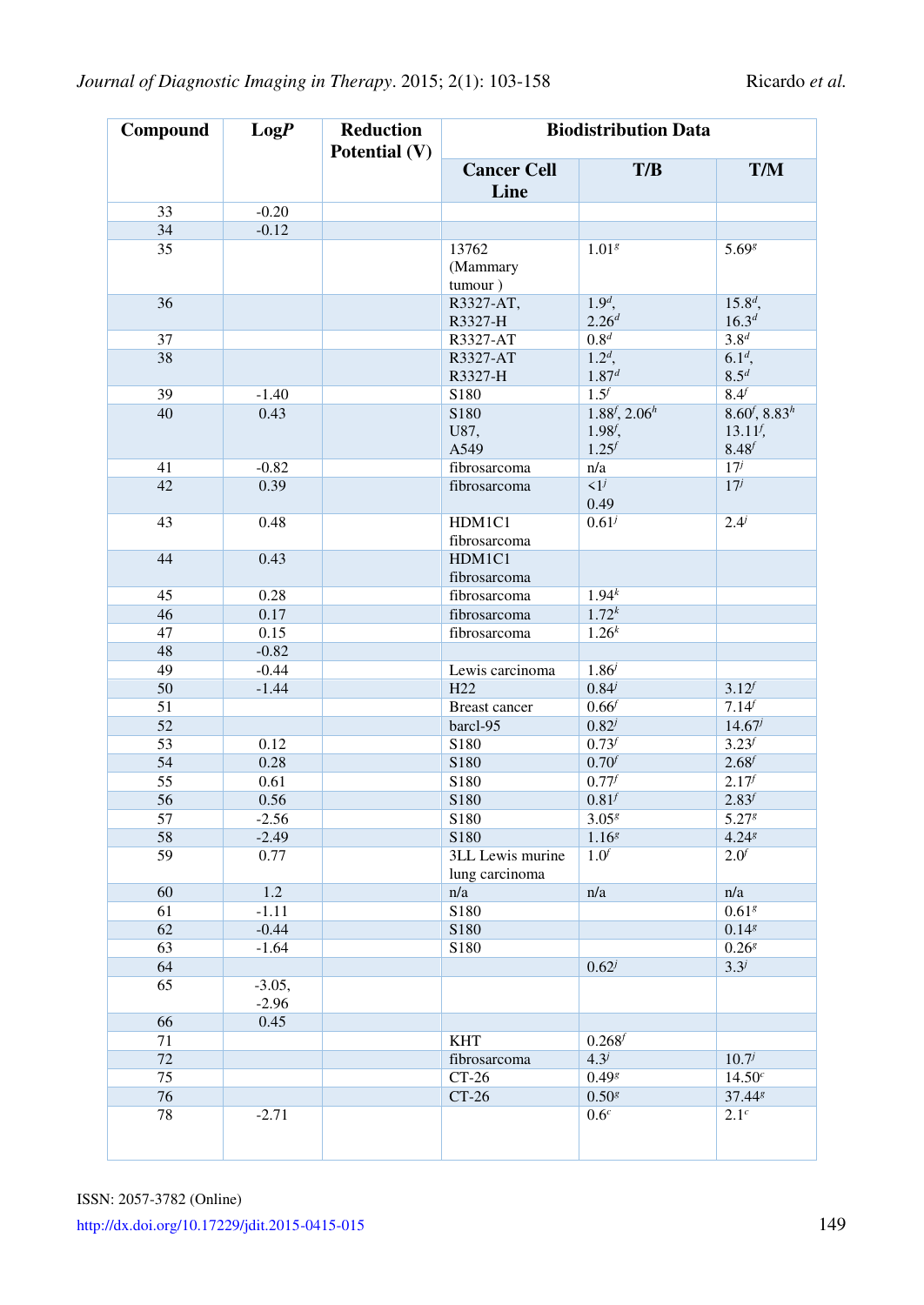| Compound | LogP    | <b>Reduction</b><br>Potential $(V)$ | <b>Biodistribution Data</b> |                  |                   |
|----------|---------|-------------------------------------|-----------------------------|------------------|-------------------|
|          |         |                                     | <b>Cancer Cell</b><br>Line  | T/B              | <b>T/M</b>        |
| 80       | $-4.60$ |                                     |                             | $-0.98$          | 3.96 <sup>8</sup> |
| 81       | $-4.50$ |                                     |                             | $~1.5^{8}$       | 12.5 <sup>8</sup> |
| 83       |         |                                     | <b>NFSa</b>                 | 4.5 <sup>e</sup> | 4.4 <sup>e</sup>  |
|          |         |                                     | FM3A                        | $7.2^{j}$        | 18 <sup>j</sup>   |
| 84       |         |                                     | FM3A                        | $3.27^{j}$       | $\mathbf{Q}^j$    |
| 85       | $-1.65$ |                                     | Lewis carcinoma             | $1.4^{g}$        | 5.1 <sup>8</sup>  |
| 86       | $-3.30$ |                                     | Lewis carcinoma             | 1.2 <sup>8</sup> | 6.6 <sup>g</sup>  |

**Notes:** *a* Redox potential of the radionuclide. *b* Nitroimidazole reduction potential. Highest T/B or T/M ratios were obtained at <sup>*c*</sup>1 h, <sup>*d*</sup> 5-6 h, <sup>*e*</sup> 6 h, <sup>*f*</sup> 4 h, <sup>*g*</sup> 2 h, <sup>*h*</sup> 5 h, <sup>*l*</sup> 8 h, <sup>*j*</sup> 3 h or <sup>*k*</sup> 30 min post-injection time. (See references for further details).

### **Acknowledgements**

The authors sincerely acknowledge Alberta Innovates Health Solutions (AIHS) for Hypoxia CRIO Program (PK, grant #201201164) and CRIO Project Cancer awards (PK, grant #20131053).

### **References**

#### **Key Article References:** [1,](#page-47-0) [5,](#page-47-2) [27,](#page-49-3) [38,](#page-50-0) [47,](#page-50-9) [50,](#page-50-12) [53,](#page-51-2) [85,](#page-53-7) [103,](#page-54-12) [108](#page-55-3)

- <span id="page-47-0"></span>[1] Höckel M, Vaupel P. Tumour hypoxia: definitions and current clinical, biologic, and molecular aspects. *J Natl Cancer Inst.* 2001; 93(4): 266-276. [\[PubMed Abstract\]](http://www.ncbi.nlm.nih.gov/pubmed/?term=J+Natl+Cancer+Inst.+2001%3B+93(4)%3A+266-276) [\[Reference Source\]](http://jnci.oxfordjournals.org/content/93/4/266.long)
- <span id="page-47-1"></span>[2] Vaupel P. Hypoxia and aggressive tumour phenotype: implications for therapy and prognosis. *Oncologist*. 2008; 13(Suppl. 3): 21-26. [\[Cross Ref\]](http://dx.doi.org/10.1634/theoncologist.13-S3-21) [\[PubMed Abstract\]](http://www.ncbi.nlm.nih.gov/pubmed/?term=Oncologist.+2008%3B+13(Suppl.+3)%3A+21-26.)
- [3] Vaupel P. The role of hypoxia-induced factors in tumour progression. *Oncologist*. 2004; 9(Suppl. 5): 10-17. [\[Cross Ref\]](http://dx.doi.org/10.1634/theoncologist.9-90005-10) [\[PubMed Abstract\]](http://www.ncbi.nlm.nih.gov/pubmed/?term=Oncologist.+2004%3B+9(Suppl.+5)%3A+10-17.)
- [4] Lee NY, Le QT. New developments in radiation therapy for head and neck cancer: intensity-modulated radiation therapy and hypoxia targeting. *Semin Oncol.* 2008; 35(3): 236-250. [\[Cross Ref\]](http://dx.doi.org/10.1053/j.seminoncol.2008.03.003) [\[PubMed Abstract\]](http://www.ncbi.nlm.nih.gov/pubmed/?term=Semin+Oncol.+2008%3B+35(3)%3A+236-250.)
- <span id="page-47-2"></span>[5] Seidel S, Garvalov BK, Wirta V, et al. A hypoxic niche regulates glioblastoma stem cells through hypoxia inducible factor 2 alpha. *Brain.* 2010; 133 (Pt 4): 983-995. [\[PubMed Abstract\]](http://www.ncbi.nlm.nih.gov/pubmed/?term=Brain.+2010%3B+133+(Pt+4)%3A+983-95.) [\[Reference Source\]](http://brain.oxfordjournals.org/content/133/4/983.long)
- <span id="page-47-3"></span>[6] Brown JM, Wilson WR. Exploiting tumour hypoxia in cancer treatment. *Nat Rev Cancer*. 2004; 4(6): 437-447. [\[Cross Ref\]](http://dx.doi.org/10.1038/nrc1367) [\[PubMed Abstract\]](http://www.ncbi.nlm.nih.gov/pubmed/?term=Nat+Rev+Cancer.+2004%3B+4(6)%3A+437-447)
- <span id="page-47-4"></span>[7] Minchinton AI, Tannock IF. Drug penetration in solid tumours. *Nat Rev Cancer*. 2006; 6(8): 583-592. [\[Cross Ref\]](http://dx.doi.org/10.1038/nrc1893) [\[PubMed Abstract\]](http://www.ncbi.nlm.nih.gov/pubmed/?term=Nat+Rev+Cancer.+2006%3B+6(8)%3A+583-592)
- <span id="page-47-5"></span>[8] Bristow RG, Hill RP. Hypoxia, DNA repair and genetic instability. *Nat Rev Cancer*. 2008; 8 (3): 180-192. [\[Cross Ref\]](http://dx.doi.org/10.1158/AACR.EDB-08-8388) [\[PubMed Abstract\]](http://www.ncbi.nlm.nih.gov/pubmed/?term=Nat+Rev+Cancer.+2008%3B+8+(3)%3A+180-192.)

ISSN: 2057-3782 (Online)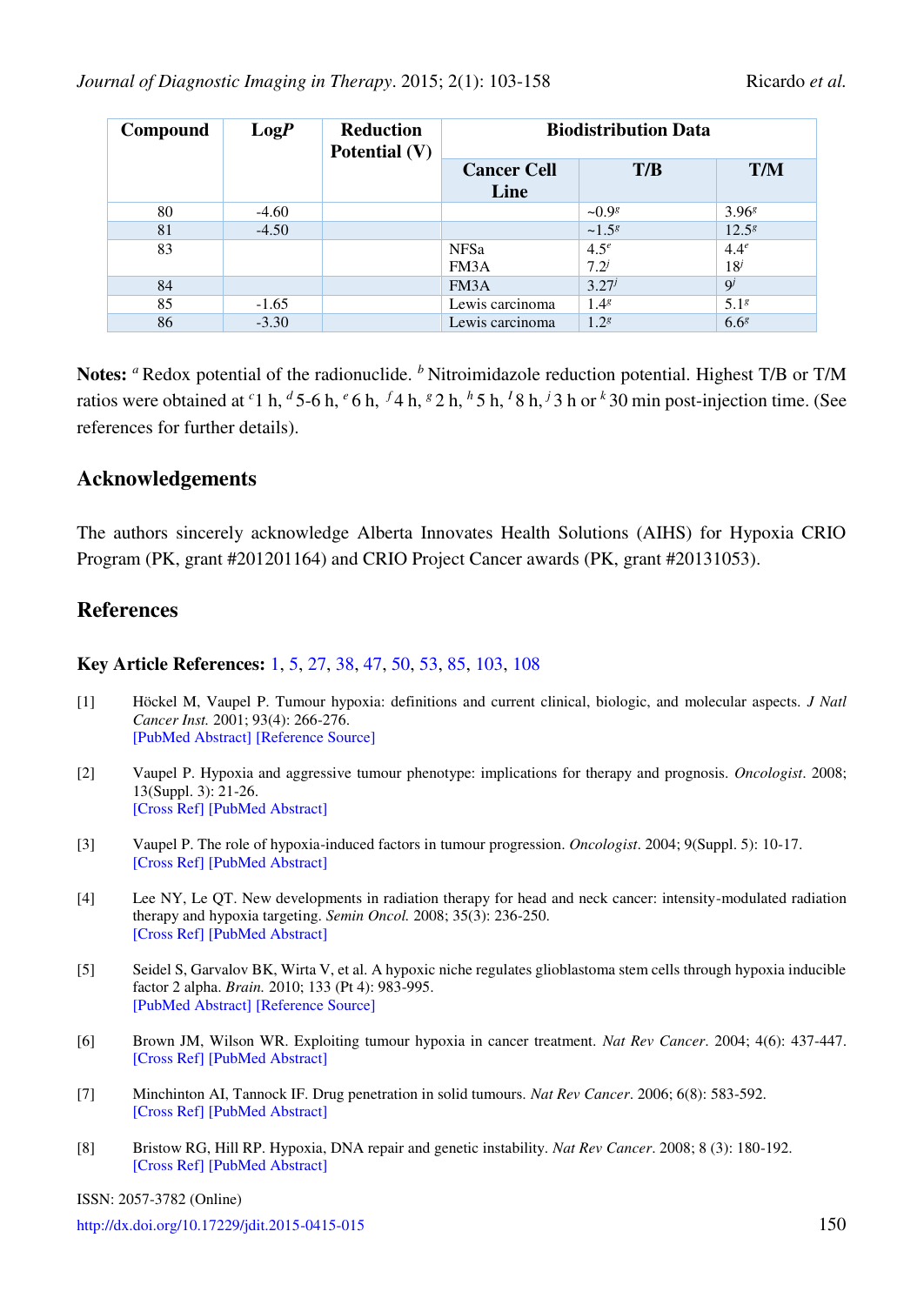- <span id="page-48-0"></span>[9] Nakamura S. Structure of azomycin, a new antibiotic. *Pharm Bull.* 1955; 3: 379-383. [\[Cross Ref\]](http://dx.doi.org/10.1248/cpb1953.3.379) [\[PubMed Abstract\]](http://www.ncbi.nlm.nih.gov/pubmed/?term=Pharm+Bull.+1955%3B+3%3A+379-383.)
- <span id="page-48-1"></span>[10] Thin RN. The nitroimidazole family of drugs. *Br J Vener Dis*. 1978; 54 (2): 69-71. [\[PubMed Abstract\]](http://www.ncbi.nlm.nih.gov/pubmed/?term=Br+J+Vener+Dis.+1978%3B+54+(2)%3A+69-71.)
- <span id="page-48-2"></span>[11] Edwards DI. Nitroimidazole drugs - action and resistance mechanisms. I. Mechanism of action. *J Antimicrob Chemother*. 1993; 31 (1): 9-20. [\[CrossRef\]](http://dx.doi.org/10.1093/jac/31.1.9) [\[PubMed Abstract\]](http://www.ncbi.nlm.nih.gov/pubmed/?term=J+Antimicrob+Chemother.+1993%3B+31+(1)%3A+9-20.)
- <span id="page-48-3"></span>[12] Biaglow JE, Varnes ME, Roizen-Towle L, et al. Biochemistry of reduction of nitro heterocycles. *Biochem Pharmacol.* 1986; 35(1): 77-90. [\[CrossRef\]](http://dx.doi.org/10.1016/0006-2952(86)90561-7) [\[PubMed Abstract\]](http://www.ncbi.nlm.nih.gov/pubmed/?term=Biochem+Pharmacol.+1986%3B+35(1)%3A+77-90.)
- [13] Gray LH, Conger AD, Ebert M, Hornsey S, Scott OC. The concentration of oxygen dissolved in tissues at the time of irradiation as a factor in radiotherapy. *Br J Radiol.* 1953; 26: 638-648. [\[CrossRef\]](http://dx.doi.org/10.1259/0007-1285-26-312-638) [\[PubMed Abstract\]](http://www.ncbi.nlm.nih.gov/pubmed/?term=Br+J+Radiol.+1953%3B+26%3A+638-648.)
- <span id="page-48-4"></span>[14] Adams GE, Dewey DL. Hydrated electrons and radiobilogical sensitisation. *Biochem Biophys Res Commun*. 1963; 12: 473-477. [\[CrossRef\]](http://dx.doi.org/10.1016/0006-291X(63)90318-8) [\[PubMed Abstract\]](http://www.ncbi.nlm.nih.gov/pubmed/?term=Biochem+Biophys+Res+Commun.+1963%3B+12%3A+473-477.)
- <span id="page-48-5"></span>[15] Bacchu V, Kumar P, Wiebe LI. The chemistry and radiochemistry of hypoxia-specific radiohalogenated nitroaromatic imaging probes. *Semin Nuc Med.* 2015; 45: 122-135. [PubMed Abstract]
- <span id="page-48-6"></span>[16] Hendrickson K, Phillips M, Smith W, Peterson L, Krohn K, Rajendran J. Hypoxia imaging with [F-18] FMISO-PET in head and neck cancer: potential for guiding intensity modulated radiation therapy in overcoming hypoxiainduced treatment resistance. *Radiother Oncol.* 2011; 101(3): 369-375. [\[CrossRef\]](http://dx.doi.org/10.1016/j.radonc.2011.07.029) [\[PubMed Abstract\]](http://www.ncbi.nlm.nih.gov/pubmed/?term=Radiother+Oncol.+2011%3B+101(3)%3A+369-75.)
- <span id="page-48-7"></span>[17] Halmos GB, Bruine de Bruin L, Langendijk JA, van der Laan BF, Pruim J, Steenbakkers RJ. Head and neck tumour hypoxia imaging by <sup>18</sup>F-fluoroazomycin-arabinoside (<sup>18</sup>F-FAZA)-PET: a review. *Clin Nucl Med.* 2014; 39(1): 44- 48. [\[CrossRef\]](http://dx.doi.org/10.1097/RLU.0000000000000286) [\[PubMed Abstract\]](http://www.ncbi.nlm.nih.gov/pubmed/?term=Clin+Nucl+Med.+2014%3B+39(1)%3A+44-48.)
- <span id="page-48-8"></span>[18] Wiebe LI, McEwan AJB. Scintigraphic imaging of focal hypoxic tissue: development and clinical applications of <sup>123</sup>I-IAZA. *Braz Arch Biol Technol.* 2002; 45(Spec. Issue): 69-81. [\[CrossRef\]](http://dx.doi.org/10.1590/S1516-89132002000500010)
- <span id="page-48-9"></span>[19] Kumar P, McQuarrie SA, Zhou A, McEwan AJB, Wiebe LI. [<sup>131</sup>I]Iodoazomycin arabinoside for low-dose-rate isotope radiotherapy: radiolabelling, stability, long-term whole-body clearance and radiation dosimetry estimates in mice. *Nucl Med Biol*. 2005; 32(6): 647-653. [\[CrossRef\]](http://dx.doi.org/10.1016/j.nucmedbio.2005.04.019) [\[PubMed Abstract\]](http://www.ncbi.nlm.nih.gov/pubmed/?term=Nucl+Med+Biol.+2005%3B+32(6)%3A+647-653)
- <span id="page-48-10"></span>[20] Ogawa K, Mukai T. Targeted imaging and therapy for bone metastases: control of pharmacokinetics of bonetargeted radiopharmaceuticals. *J Drug Delivery Sci Technol.* 2009; 19(3): 171-176. [\[CrossRef\]](http://dx.doi.org/10.1016/S1773-2247(09)50032-9)
- <span id="page-48-11"></span>[21] Liu S, Edwards DS. Bifunctional chelators for therapeutic lanthanide radiopharmaceuticals. *Bioconjugate Chem.* 2001; 12(1): 7-34. [\[CrossRef\]](http://dx.doi.org/10.1021/bc000070v) [\[PubMed Abstract\]](http://www.ncbi.nlm.nih.gov/pubmed/?term=Bioconjugate+Chem.+2001%3B+12(1)%3A+7-34)
- <span id="page-48-12"></span>[22] Ramogida CF, Orvig C. Tumour targeting with radiometals for diagnosis and therapy. *Chem Commun.* 2013; 49(42): 4720-4739. [\[CrossRef\]](http://dx.doi.org/10.1039/c3cc41554f) [\[PubMed Abstract\]](http://www.ncbi.nlm.nih.gov/pubmed/?term=Chem+Commun.+2013%3B+49(42)%3A+4720-4739.)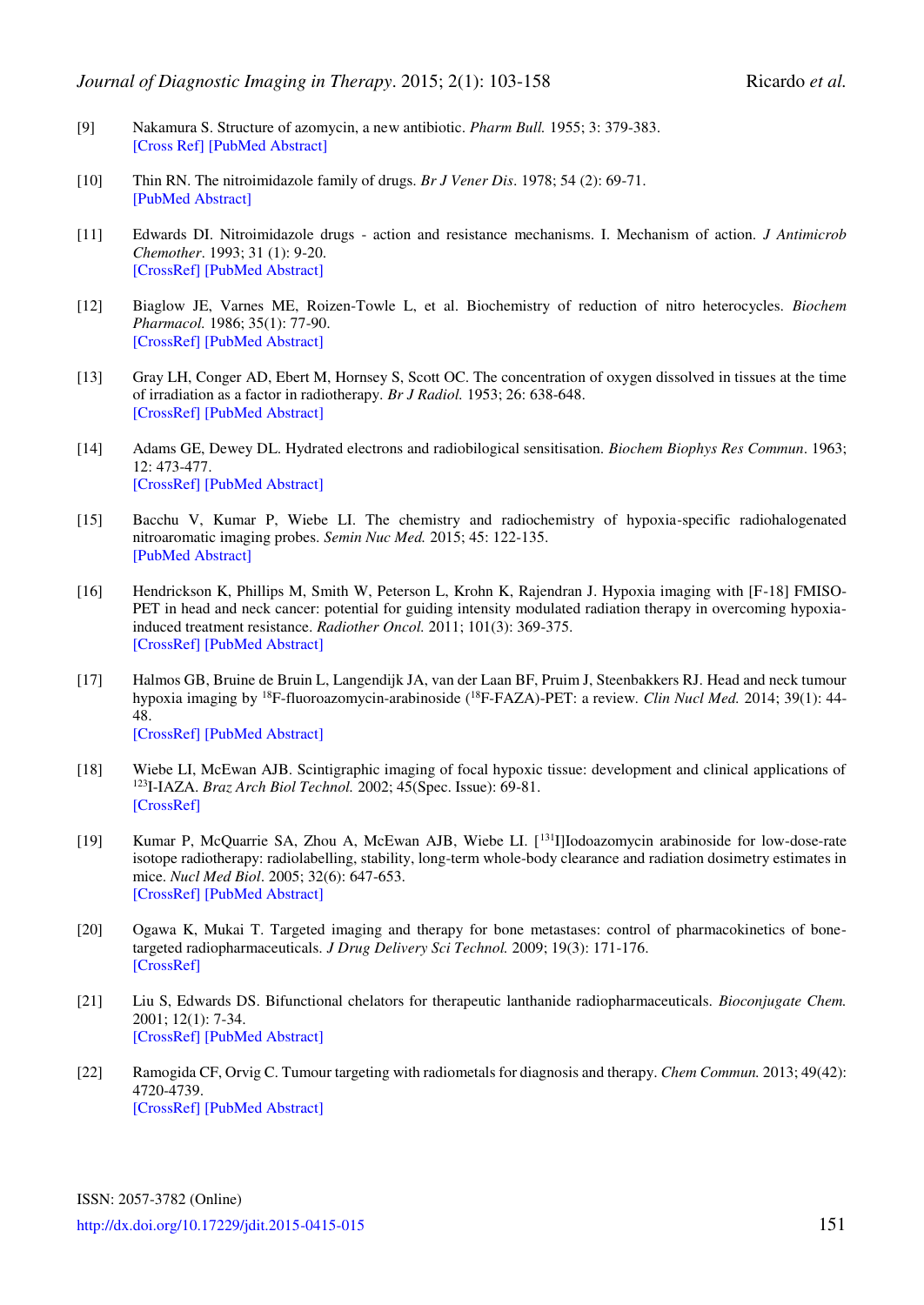- <span id="page-49-0"></span>[23] Tanaka K, Fukase K. PET (positron emission tomography) imaging of biomolecules using metal-DOTA complexes: a new collaborative challenge by chemists, biologists, and physicians for future diagnostics and exploration of in vivo dynamics. *Org Biomol Chem.* 2008; 6(5): 815-828. [\[CrossRef\]](http://dx.doi.org/10.1039/b718157b) [\[PubMed Abstract\]](http://www.ncbi.nlm.nih.gov/pubmed/?term=Org+Biomol+Chem.+2008%3B+6(5)%3A+815-828)
- [24] Schultz MK, Parameswarappa SG, Pigge FC. Synthesis of a DOTA-Biotin Conjugate for Radionuclide Chelation *via* Cu-Free Click Chemistry. *Org Lett.* 2010; 12(10): 2398-2401. [\[CrossRef\]](http://dx.doi.org/10.1021/ol100774p) [\[PubMed Abstract\]](http://www.ncbi.nlm.nih.gov/pubmed/?term=Org+Lett.+2010%3B+12(10)%3A+2398-2401.)
- <span id="page-49-1"></span>[25] De Leon-Rodriguez LM, Kovacs Z. The Synthesis and Chelation Chemistry of DOTA-Peptide Conjugates. *Bioconjugate Chem.* 2008; 19(2): 391-402. [\[PubMed Abstract\]](http://www.ncbi.nlm.nih.gov/pubmed/?term=Bioconjugate+Chem.+2008%3B+19(2)%3A+391-402.)
- <span id="page-49-2"></span>[26] Bartholomä MD. Recent developments in the design of bifunctional chelators for metal-based radiopharmaceuticals used in Positron Emission Tomography. *Inorg Chim Acta*. 2012; 389, 36-51. [\[CrossRef\]](http://dx.doi.org/10.1016/j.ica.2012.01.061)
- <span id="page-49-3"></span>[27] Wadas TJ, Wong EH, Weisman GR, Anderson CJ. Coordinating Radiometals of Copper, Gallium, Indium, Yttrium, and Zirconium for PET and SPECT Imaging of Disease. *Chem Rev*. 2010; 110(5): 2858-2902. [\[CrossRef\]](http://dx.doi.org/10.1021/cr900325h) [\[PubMed Abstract\]](http://www.ncbi.nlm.nih.gov/pubmed/?term=Chem+Rev.+2010%3B+110(5)%3A+2858-2902)
- <span id="page-49-11"></span>[28] Dilworth JR, Parrott SJ. The biomedical chemistry of technetium and rhenium. *Chem Soc Rev*. 1998; 27(1): 43-55. [\[Reference Source\]](http://pubs.rsc.org/en/content/articlelanding/1998/cs/a827043z#!divAbstract)
- [29] Park J-A, Kim JY. Recent advances in radiopharmaceutical application of matched-pair radiometals. *Curr Top Med Chem.* 2013; 13(4): 458-469. [\[CrossRef\]](http://dx.doi.org/10.2174/1568026611313040006) [\[PubMed Abstract\]](http://www.ncbi.nlm.nih.gov/pubmed/?term=Curr+Top+Med+Chem.+2013%3B+13(4)%3A+458-469.)
- [30] Price EW, Orvig C. Matching chelators to radiometals for radiopharmaceuticals. *Chem Soc Rev.* 2014; 43(1): 260- 290. [\[CrossRef\]](http://dx.doi.org/10.1039/C3CS60304K) [\[PubMed Abstract\]](http://www.ncbi.nlm.nih.gov/pubmed/?term=Chem+Soc+Rev.+2014%3B+43(1)%3A+260-290)
- <span id="page-49-4"></span>[31] Blower PJ. A nuclear chocolate box: the periodic table of nuclear medicine. *Dalton Trans*. 2015; 44(11): 4819-4844. [\[CrossRef\]](http://dx.doi.org/10.1039/C4DT02846E) [\[PubMed Abstract\]](http://www.ncbi.nlm.nih.gov/pubmed/?term=A+nuclear+chocolate+box%3A+the+periodic+table+of+nuclear+medicine)
- <span id="page-49-5"></span>[32] Archer C, Edwards B, Kelly J, King A, Burke J, Riley A. Technetium labelled agents for imaging tissue hypoxia in vivo. In Technetium and rhenium in chemistry and nuclear medicine, Nicolini, M.; Bandolini, G.; Mazzi, U., Eds. SGE Ditoriali: Padova, Italy, 1995; pp 535-539. [\[Reference Source\]](http://www.amazon.co.uk/Technetium-Rhenium-Chemistry-Nuclear-Medicine/dp/8877490632)
- <span id="page-49-6"></span>[33] Bonnitcha PD, Bayly SR, Theobald MBM, Betts HM, Lewis JS, Dilworth JR. Nitroimidazole conjugates of bis(thiosemicarbazonato)<sup>64</sup>Cu(II) - Potential combination agents for the PET imaging of hypoxia. *J Inorg Biochem*. 2010; 104(2): 126-135. [\[CrossRef\]](http://dx.doi.org/10.1016/j.jinorgbio.2009.10.009) [\[PubMed Abstract\]](http://www.ncbi.nlm.nih.gov/pubmed/?term=J+Inorg+Biochem.+2010%3B+104(2)%3A+126-135)
- <span id="page-49-7"></span>[34] Frieden E. Perspectives on copper biochemistry. *Clin Physiol Biochem*. 1986; 4(1): 11-19. [\[PubMed Abstract\]](http://www.ncbi.nlm.nih.gov/pubmed/?term=Clin+Physiol+Biochem.+1986%3B+4(1)%3A+11-19.)
- <span id="page-49-8"></span>[35] Donnelly PS. The role of coordination chemistry in the development of copper and rhenium radiopharmaceuticals. *Dalton Trans.* 2011; 40(5): 999-1010. [\[CrossRef\]](http://dx.doi.org/10.1039/c0dt01075h) [\[PubMed Abstract\]](http://www.ncbi.nlm.nih.gov/pubmed/?term=Dalton+Trans.+2011%3B+40(5)%3A+999-1010.)
- <span id="page-49-9"></span>[36] Blower PJ, Lewis JS, Zweit J. Copper radionuclides and radiopharmaceuticals in nuclear medicine. *Nucl Med Biol.* 1996; 23(8): 957-980. [\[CrossRef\]](http://dx.doi.org/10.1016/S0969-8051(96)00130-8) [\[PubMed Abstract\]](http://www.ncbi.nlm.nih.gov/pubmed/?term=Nucl+Med+Biol.+1996%3B+23(8)%3A+957-980)
- <span id="page-49-10"></span>[37] Dearling JLJ, Blower PJ. Redox-active metal complexes for imaging hypoxic tissues: structure-activity relationships in copper(II) bis(thiosemicarbazone) complexes. *Chem Commun.* 1998; (22): 2531-2532. [\[CrossRef\]](http://dx.doi.org/10.1039/a805957h)

ISSN: 2057-3782 (Online)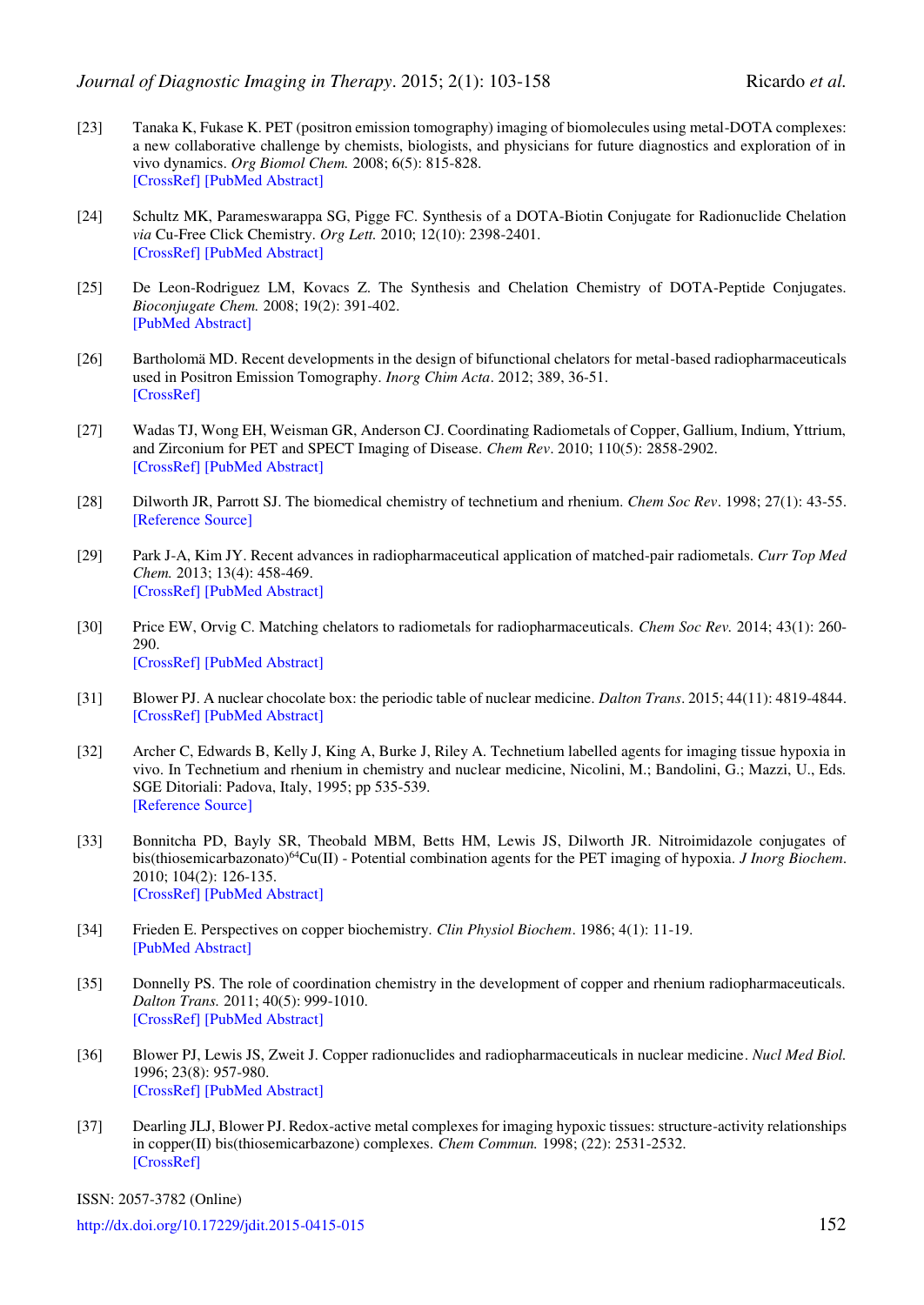- <span id="page-50-0"></span>[38] Paterson BM, Donnelly PS. Copper complexes of bis(thiosemicarbazones): from chemotherapeutics to diagnostic and therapeutic radiopharmaceuticals. *Chem Soc Rev.* 2011; 40(5): 3005-3018. [\[CrossRef\]](http://dx.doi.org/10.1039/c0cs00215a) [\[PubMed Abstract\]](http://www.ncbi.nlm.nih.gov/pubmed/?term=Chem+Soc+Rev.+2011%3B+40(5)%3A+3005-3018.)
- <span id="page-50-1"></span>[39] Bonnitcha PD, Va̅vere AL, Lewis JS, Dilworth JR. In Vitro and In Vivo Evaluation of Bifunctional Bisthiosemicarbazone <sup>64</sup>Cu-Complexes for the Positron Emission Tomography Imaging of Hypoxia. *J Med Chem.* 2008; 51(10): 2985-2991. [\[PubMed Abstract\]](http://www.ncbi.nlm.nih.gov/pubmed/?term=J+Med+Chem.+2008%3B+51(10)%3A+2985-2991)
- <span id="page-50-2"></span>[40] Shokeen M, Anderson CJ. Molecular Imaging of Cancer with Copper-64 Radiopharmaceuticals and Positron Emission Tomography (PET). *Acc Chem Res*. 2009; 42(7): 832-841. [\[CrossRef\]](http://dx.doi.org/10.1021/ar800255q) [\[PubMed Abstract\]](http://www.ncbi.nlm.nih.gov/pubmed/?term=Acc+Chem+Res.+2009%3B+42(7)%3A+832-841.)
- <span id="page-50-3"></span>[41] Engelhardt EL, Schneider RF, Seeholzer SH, Stobbe CC, Chapman JD. The synthesis and radiolabelling of 2 nitroimidazole derivatives of cyclam and their preclinical evaluation as positive markers of tumour hypoxia. *J Nucl Med.* 2002; 43(6): 837-850. [\[PubMed Abstract\]](http://www.ncbi.nlm.nih.gov/pubmed/?term=J+Nucl+Med.+2002%3B+43(6)%3A+837-850.)
- <span id="page-50-4"></span>[42] Deutsch E, Libson K, Vanderheyden JL, Ketring AR, Maxon HR. The chemistry of rhenium and technetium as related to the use of isotopes of these elements in therapeutic and diagnostic nuclear medicine. *Int J Rad Appl Instrum B*. 1986; 13(4): 465-477. [\[CrossRef\]](http://dx.doi.org/10.1016/0883-2897(86)90027-9) [\[PubMed Abstract\]](http://www.ncbi.nlm.nih.gov/pubmed/?term=Int+J+Rad+Appl+Instrum+B.+1986%3B+13(4)%3A+465-477.)
- <span id="page-50-5"></span>[43] Mallia MB, Subramanian S, Mathur A, Sarma HD, Venkatesh M, Banerjee S. On the isolation and evaluation of a novel unsubstituted 5-nitroimidazole derivative as an agent to target tumour hypoxia. *Bioorg Med Chem Lett.* 2008; 18(19): 5233-5237. [\[CrossRef\]](http://dx.doi.org/10.1016/j.bmcl.2008.08.069) [\[PubMed Abstract\]](http://www.ncbi.nlm.nih.gov/pubmed/?term=Bioorg+Med+Chem+Lett.+2008%3B+18(19)%3A+5233-5237.)
- <span id="page-50-6"></span>[44] Fernandez S, Giglio J, Rey AM, Cerecetto H. Influence of ligand denticity on the properties of novel 99mTc(I) carbonyl complexes. Application to the development of radiopharmaceuticals for imaging hypoxic tissue. *Bioorg Med Chem.* 2012; 20(13): 4040-4048. [\[CrossRef\]](http://dx.doi.org/10.1016/j.bmc.2012.05.010) [\[PubMed Abstract\]](http://www.ncbi.nlm.nih.gov/pubmed/?term=Bioorg+Med+Chem.+2012%3B+20(13)%3A+4040-4048.)
- <span id="page-50-7"></span>[45] Mei L, Wang Y, Chu T. <sup>99m</sup>Tc/Re complexes bearing bisnitroimidazole or mononitroimidazole as potential bioreductive markers for tumour: Synthesis, physicochemical characterization and biological evaluation. *Eur J Med Chem.* 2012; 58: 50-63. [\[CrossRef\]](http://dx.doi.org/10.1016/j.ejmech.2012.09.042) [\[PubMed Abstract\]](http://www.ncbi.nlm.nih.gov/pubmed/?term=Eur+J+Med+Chem.+2012%3B+58%3A+50-63.)
- <span id="page-50-8"></span>[46] Giglio J, Fernández S, Pietzsch H-J, et al. Synthesis, in vitro and in vivo characterization of novel 99mTc-'4+1' labeled 5-nitroimidazole derivatives as potential agents for imaging hypoxia. *Nucl Med Biol*. 2012; 39(5): 679-686. [\[PubMed Abstract\]](http://www.ncbi.nlm.nih.gov/pubmed/?term=Nucl+Med+Biol.+2012%3B+39(5)%3A+679-686)
- <span id="page-50-9"></span>[47] Mazzi U. The coordination chemistry of technetium in its intermediate oxidation states. *Polyhedron*. 1989; 8(13- 14): 1683-1688. [\[CrossRef\]](http://dx.doi.org/10.1016/S0277-5387(00)80617-8)
- <span id="page-50-10"></span>[48] Abram U, Alberto R. Technetium and rhenium - coordination chemistry and nuclear medical applications. *J Braz Chem Soc.* 2006; 17(8): 1486-1500. [\[CrossRef\]](http://dx.doi.org/10.1590/S0103-50532006000800004)
- <span id="page-50-11"></span>[49] Nunn A, Linder K, Strauss HW. Nitroimidazoles and imaging hypoxia. *Eur J Nucl Med.* 1995; 22(3): 265-280. [\[CrossRef\]](http://dx.doi.org/10.1007/BF01081524) [\[PubMed Abstract\]](http://www.ncbi.nlm.nih.gov/pubmed/?term=Eur+J+Nucl+Med.+1995%3B+22(3)%3A+265-80.)
- <span id="page-50-12"></span>[50] Linder KE, Chan YW, Cyr JE, Malley MF, Nowotnik DP, Nunn AD. TcO(PnAO-1-(2-nitroimidazole)) [BMS-181321], a new technetium-containing nitroimidazole complex for imaging hypoxia: synthesis, characterization, and xanthine oxidase-catalyzed reduction. *J Med Chem.* 1994; 37(1): 9-17. [\[CrossRef\]](http://dx.doi.org/10.1021/jm00027a002) [\[PubMed Abstract\]](http://www.ncbi.nlm.nih.gov/pubmed/?term=J+Med+Chem.+1994%3B+37(1)%3A+9-17)

ISSN: 2057-3782 (Online) <http://dx.doi.org/10.17229/jdit.2015-0415-015>153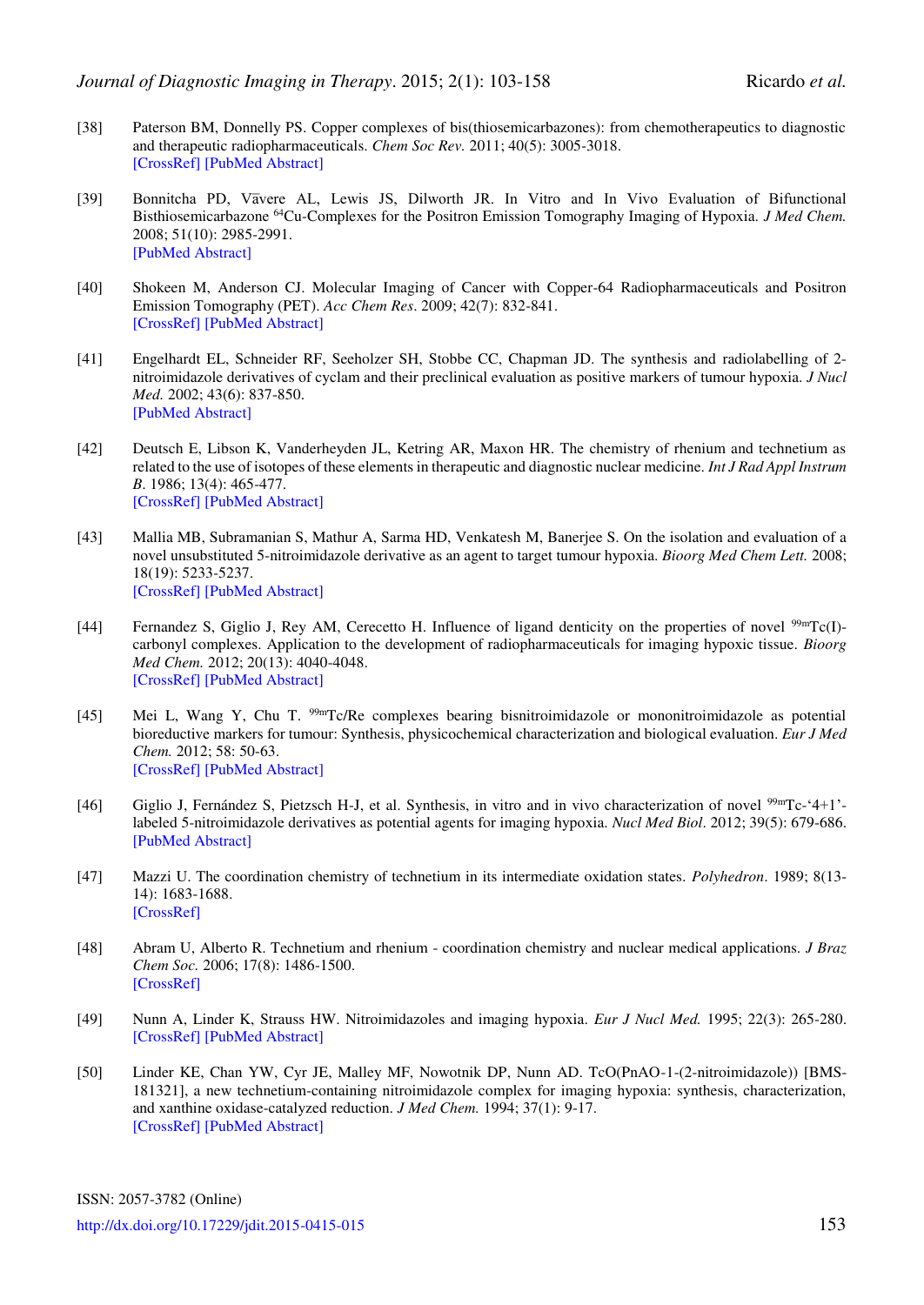- <span id="page-51-0"></span>[51] Ballinger JR, Kee JWM, Rauth AM. In vitro and in vivo evaluation of a technetium-99m-labeled 2-nitroimidazole (BMS 181321) as a marker of tumour hypoxia. *J Nucl Med.* 1996; 37(6): 1023-1031. [\[PubMed Abstract\]](http://www.ncbi.nlm.nih.gov/pubmed/?term=J+Nucl+Med.+1996%3B+37(6)%3A+1023-1031.)
- <span id="page-51-1"></span>[52] Melo T, Duncan J, Ballinger JR, Rauth AM. BRU59-21, a second-generation <sup>99m</sup>Tc-labeled 2-nitroimidazole for imaging hypoxia in tumours. *J Nucl Med*. 2000; 41(1): 169-176. [\[PubMed Abstract\]](http://www.ncbi.nlm.nih.gov/pubmed/?term=J+Nucl+Med.+2000%3B+41(1)%3A+169-176)
- <span id="page-51-2"></span>[53] Kumar P, Wiebe LI, Mannan RH, Zhang Z, Xia H, McEwan AJB. [99mTc]Technetium labelled PnAo-azomycin glucuronides: a novel class of imaging markers of tissue hypoxia. *Appl Radiat Isot.* 2002; 57(5): 719-728. [\[CrossRef\]](http://dx.doi.org/10.1016/S0969-8043(02)00188-4) [\[PubMed Abstract\]](http://www.ncbi.nlm.nih.gov/pubmed/?term=Appl+Radiat+Isot.+2002%3B+57(5)%3A+719-728)
- <span id="page-51-3"></span>[54] Hsia C-C, Huang F-L, Hung G-U, Shen L-H, Chen C-L, Wang H-E. The biological characterization of <sup>99m</sup>Tc-BnAO-NI as a SPECT probe for imaging hypoxia in a sarcoma-bearing mouse model. *Appl Radiat Isot*. 2011; 69(4): 649- 655. [\[CrossRef\]](http://dx.doi.org/10.1016/j.apradiso.2010.12.009) [\[PubMed Abstract\]](http://www.ncbi.nlm.nih.gov/pubmed/?term=Appl+Radiat+Isot.+2011%3B+69(4)%3A+649-655.)
- <span id="page-51-4"></span>[55] Linder KE, Chan YW, Cyr JE, Nowotnik DP, Eckelman WC, Nunn AD. Synthesis, characterization, and in vitro evaluation of nitroimidazole-BATO complexes: New technetium compounds designed for imaging hypoxic tissue. *Bioconjugate Chem*. 1993; 4(5): 326-333. [\[CrossRef\]](http://dx.doi.org/10.1021/bc00023a004) [\[PubMed Abstract\]](http://www.ncbi.nlm.nih.gov/pubmed/?term=Bioconjugate+Chem.+1993%3B+4(5)%3A+326-333)
- <span id="page-51-5"></span>[56] Huilgol NG, Chatterjee N, Mehta AR. An overview of the initial experience with AK-2123 as a hypoxic cell sensitizer with radiation in the treatment of advanced head and neck cancers. *Int J Radiat Oncol Biol Phys.* 1996; 34(5): 1121-1124. [\[CrossRef\]](http://dx.doi.org/10.1016/0360-3016(95)02181-7) [\[PubMed Abstract\]](http://www.ncbi.nlm.nih.gov/pubmed/?term=Int+J+Radiat+Oncol+Biol+Phys.+1996%3B+34(5)%3A+1121-1124.)
- <span id="page-51-6"></span>[57] Murugesan S, Shetty SJ, Noronha OPD, et al. Technetium-99m-cyclam AK 2123: a novel marker for tumour hypoxia. *Appl Radiat Isot.* 2001; 54(1): 81-88. [\[CrossRef\]](http://dx.doi.org/10.1016/S0969-8043(00)00104-4) [\[PubMed Abstract\]](http://www.ncbi.nlm.nih.gov/pubmed/?term=Appl+Radiat+Isot.+2001%3B+54(1)%3A+81-88.)
- <span id="page-51-7"></span>[58] Riché F, du Moulinet d'Hardemare A, Sèpe S, Riou L, Fagret D, Vidal M. Nitroimidazoles and hypoxia imaging: synthesis of three technetium-99m complexes bearing a nitroimidazole group: biological results. *Bioorg Med Chem Lett.* 2001; 11(1): 71-74. [\[PubMed Abstract\]](http://www.ncbi.nlm.nih.gov/pubmed/?term=Bioorg+Med+Chem+Lett.+2001%3B+11(1)%3A+71-74.)
- <span id="page-51-8"></span>[59] Ali MS, Kong F-L, Rollo A, et al. Development of 99mTc-N4-NIM for molecular imaging of tumour hypoxia. *J Biomed Biotechnol*. 2012; 2012: 828139. [\[PubMed Abstract\]](http://www.ncbi.nlm.nih.gov/pubmed/?term=Development+of+99mTc-N4-NIM+for+molecular+imaging+of+tumor+hypoxia.)
- <span id="page-51-9"></span>[60] Nakayama M, Saigo H, Koda A, et al. Hydroxamamide as a chelating moiety for the preparation of technetium-99m radiopharmaceuticals. II. The technetium-99m complexes of hydroxamamide derivatives. *Appl Radiat Isot.* 1994; 45(6): 735-740. [\[Reference Source\]](http://www.sciencedirect.com/science/article/pii/0969804394902542)
- <span id="page-51-10"></span>[61] Nakayama M, Xu LC, Koga Y, et al. Hydroxamamide as a chelating moiety for the preparation of 99mTcradiopharmaceuticals. III. Characterization of various 99mTc-hydroxamamides. *Appl Radiat Isot.* 1997; 48(5): 571- 577. [\[CrossRef\]](http://dx.doi.org/10.1016/S0969-8043(96)00334-X)
- <span id="page-51-11"></span>[62] Chu T, Li R, Hu S, Liu X, Wang X. Preparation and biodistribution of technetium-99m-labeled 1-(2-nitroimidazole-1-yl)-propanhydroxyiminoamide (N2IPA) as a tumour hypoxia marker. *Nucl Med Biol.* 2004; 31(2): 199-203. [\[CrossRef\]](http://dx.doi.org/10.1016/j.nucmedbio.2003.08.007) [\[PubMed Abstract\]](http://www.ncbi.nlm.nih.gov/pubmed/?term=Nucl+Med+Biol.+2004%3B+31(2)%3A+199-203.)
- <span id="page-51-12"></span>[63] Chu T, Hu S, Wei B, Wang Y, Liu X, Wang X. Synthesis and biological results of the technetium-99m-labeled 4 nitroimidazole for imaging tumour hypoxia. *Bioorg Med Chem Lett*. 2004; 14(3): 747-749. [\[CrossRef\]](http://dx.doi.org/10.1016/j.bmcl.2003.11.017) [\[PubMed Abstract\]](http://www.ncbi.nlm.nih.gov/pubmed/?term=Bioorg+Med+Chem+Lett.+2004%3B+14(3)%3A+747-749)

ISSN: 2057-3782 (Online) <http://dx.doi.org/10.17229/jdit.2015-0415-015>154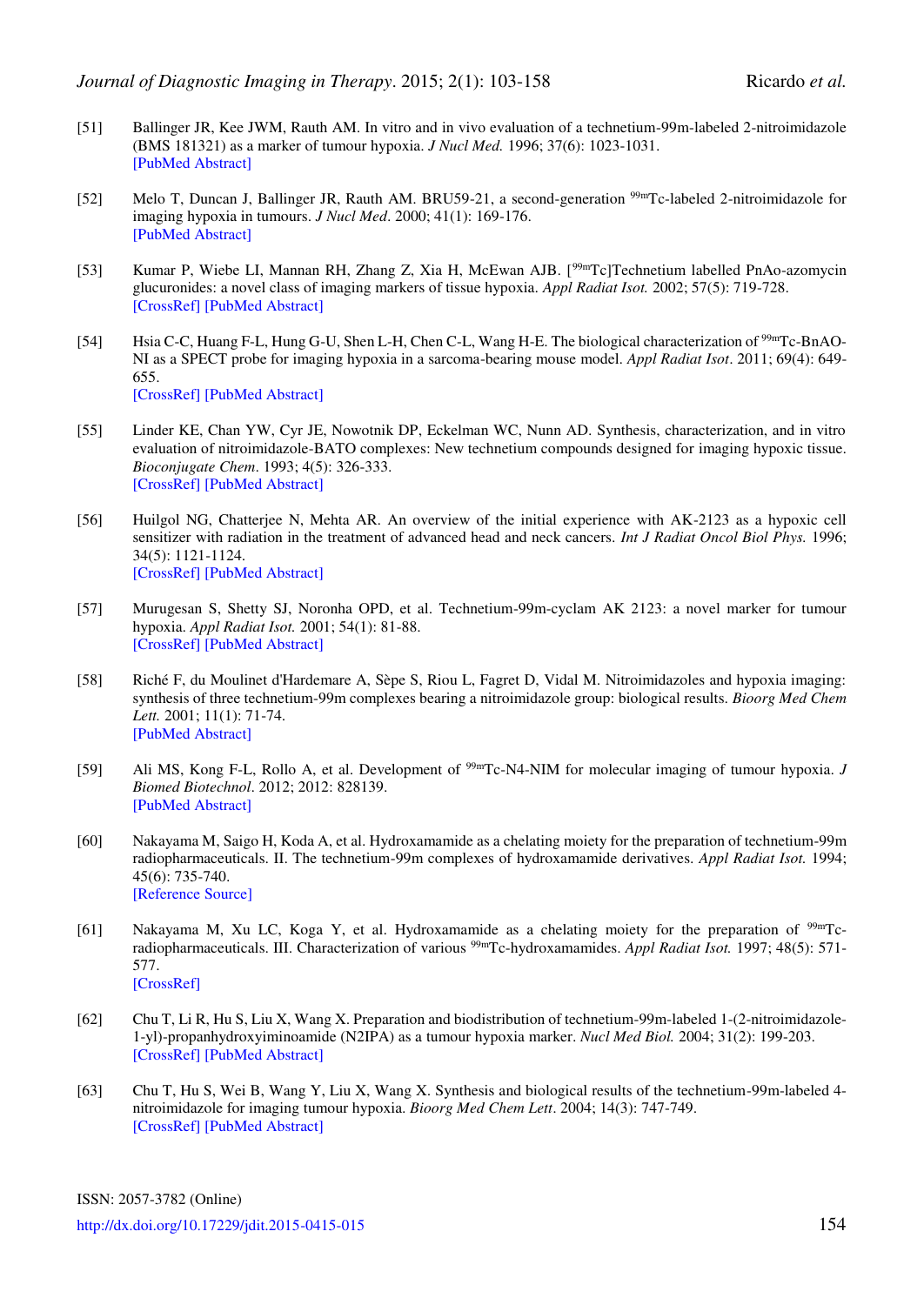- <span id="page-52-0"></span>[64] Li N, Zhu H, Chu T-W, Yang Z. Preparation and biological evaluation of <sup>99m</sup>Tc-N4IPA for single photon emission computerized tomography imaging of hypoxia in mouse tumour. *Eur J Med Chem.* 2013; 69: 223-231. [\[CrossRef\]](http://dx.doi.org/10.1016/j.ejmech.2013.08.005) [\[PubMed Abstract\]](http://www.ncbi.nlm.nih.gov/pubmed/?term=Eur+J+Med+Chem.+2013%3B+69%3A+223-231)
- <span id="page-52-1"></span>[65] Mallia MB, Subramanian S, Banerjee S, Sarma HD, Venkatesh M. Evaluation of  $\frac{99 \text{m}}{\text{C(CO)}}$ <sub>3</sub> complex of 2-methyl-5-nitroimidazole as an agent for targeting tumour hypoxia. *Bioorg Med Chem.* 2006; 14(23): 7666-7670. [\[CrossRef\]](http://dx.doi.org/10.1016/j.bmc.2006.08.011) [\[PubMed Abstract\]](http://www.ncbi.nlm.nih.gov/pubmed/?term=Bioorg+Med+Chem.+2006%3B+14(23)%3A+7666-7670)
- <span id="page-52-2"></span>[66] Mallia MB, Subramanian S, Mathur A, Sarma HD, Venkatesh M, Banerjee, S. Synthesis and evaluation of 2-, 4-, 5 substituted nitroimidazole-iminodiacetic acid-<sup>99m</sup>Tc(CO)<sub>3</sub> complexes to target hypoxic tumours. *J Labelled Compd Radiopharm.* 2010, 53 (8), 535-542. [\[CrossRef\]](http://dx.doi.org/10.1002/jlcr.1754)
- <span id="page-52-3"></span>[67] Mallia MB, Subramanian S, Mathur A, Sarma HD, Banerjee S. A study on nitroimidazole-<sup>99m</sup>Tc(CO)<sub>3</sub> complexes as hypoxia marker: some observations towards possible improvement in in vivo efficacy. *Nucl Med Biol.* 2014; 41(7): 600-610. [\[CrossRef\]](http://dx.doi.org/10.1016/j.nucmedbio.2014.04.103) [\[PubMed Abstract\]](http://www.ncbi.nlm.nih.gov/pubmed/?term=Nucl+Med+Biol.+2014%3B+41(7)%3A+600-610.)
- <span id="page-52-4"></span>[68] Wang J, Tian Y, Duan X, et al. Synthesis, radiolabelling and biodistribution studies of  $[99mTc(CO)_3(MN-TZ-BPA)]^+$ in tumour-bearing mice. *J Radioanal Nucl Chem*. 2012; 292(1): 177-181. [\[CrossRef\]](http://dx.doi.org/10.1007/s10967-011-1396-0)
- <span id="page-52-5"></span>[69] Yang DJ, Ilgan S, Higuchi T, et al. Noninvasive assessment of tumour hypoxia with <sup>99m</sup>Tc labeled metronidazole. *Pharm Res.* 1999; 16(5): 743-750. [\[PubMed Abstract\]](http://www.ncbi.nlm.nih.gov/pubmed/?term=Pharm+Res.+1999%3B+16(5)%3A+743-750.)
- <span id="page-52-6"></span>[70] Das T, Banerjee S, Samuel G, et al. <sup>99m</sup>Tc-labeling studies of a modified metronidazole and its biodistribution in tumour bearing animal models. *Nucl Med Biol*. 2003; 30(2): 127-134. [\[CrossRef\]](http://dx.doi.org/10.1016/S0969-8051(02)00388-8) [\[PubMed Abstract\]](http://www.ncbi.nlm.nih.gov/pubmed/?term=Nucl+Med+Biol.+2003%3B+30(2)%3A+127-134)
- <span id="page-52-7"></span>[71] Mei L, Sun W, Chu T. Synthesis and biological evaluation of novel <sup>99m</sup>TcN-labeled bisnitroimidazole complexes containing monoamine-monoamide dithiol as potential tumour hypoxia markers. *J Radioanal Nucl Chem.* 2014301 (3), 831-838. [\[CrossRef\]](http://dx.doi.org/10.1007/s10967-014-3235-6)
- <span id="page-52-8"></span>[72] Wang J, Zheng X, Wu W, Yang W, Yu L. Synthesis and preliminary biological evaluation of <sup>99m</sup>Tc(CO)<sub>3</sub>-labeled pegylated 2-nitroimidazoles. *J Radioanal Nucl Chem.* 2014; 300(3): 1013-1020. [\[CrossRef\]](http://dx.doi.org/10.1007/s10967-014-3038-9)
- <span id="page-52-9"></span>[73] Mallia MB, Mathur A, Subramanian S, Banerjee S, Sarma HD, Venkatesh M. A novel  $[99mTcN]^2$ + complex of metronidazole xanthate as a potential agent for targeting hypoxia. *Bioorg Med Chem Lett.* 2005; 15(14): 3398-3401. [\[CrossRef\]](http://dx.doi.org/10.1016/j.bmcl.2005.05.030) [\[PubMed Abstract\]](http://www.ncbi.nlm.nih.gov/pubmed/?term=Bioorg+Med+Chem+Lett.+2005%3B+15(14)%3A+3398-3401.)
- <span id="page-52-10"></span>[74] Su Z-F, Zhang X, Ballinger JR, Rauth AM, Pollak A, Thornback JR. Synthesis and Evaluation of Two Technetium-99m-Labeled Peptidic 2-Nitroimidazoles for Imaging Hypoxia. *Bioconjugate Chem*. 1999; 10(5): 897-904. [\[CrossRef\]](http://dx.doi.org/10.1021/bc9900542) [\[PubMed Abstract\]](http://www.ncbi.nlm.nih.gov/pubmed/?term=Bioconjugate+Chem.+1999%3B+10(5)%3A+897-904)
- <span id="page-52-11"></span>[75] Zhang Z, Kumar P, Mannan RH, Wiebe LI. 99mTc-1-[(diphenylphosphino/mercapto)-acetylglycylglycyl-2 aminoethyl]-2-nitroimidazoles as markers of tissue hypoxia. In Technetium, Rhenium and other Metals in Chemistry and Nuclear Medicine, Nicolini, M.; Mazzi, U., Eds. SGE: Padova, 1999; Vol. 5, pp 581-588. [\[Reference Source\]](http://books.google.co.uk/books/about/Technetium_Rhenium_and_Other_Metals_in_C.html?id=XUaEGAAACAAJ&redir_esc=y)
- <span id="page-52-12"></span>[76] Gadolinium: isotope data. Available at: [http://www.webelements.com/gadolinium/isotopes.html.](http://www.webelements.com/gadolinium/isotopes.html) Accessed March 21, 2015.
- <span id="page-52-13"></span>[77] Unterweger MP. Half-life measurements at the National Institute of Standards and Technology. *Appl Radiat Isot*. 2002; 56(1-2): 125-130. [\[CrossRef\]](http://dx.doi.org/10.1016/S0969-8043(01)00177-4) [\[PubMed Abstract\]](http://www.ncbi.nlm.nih.gov/pubmed/?term=Appl+Radiat+Isot.+2002%3B+56(1-2)%3A+125-130)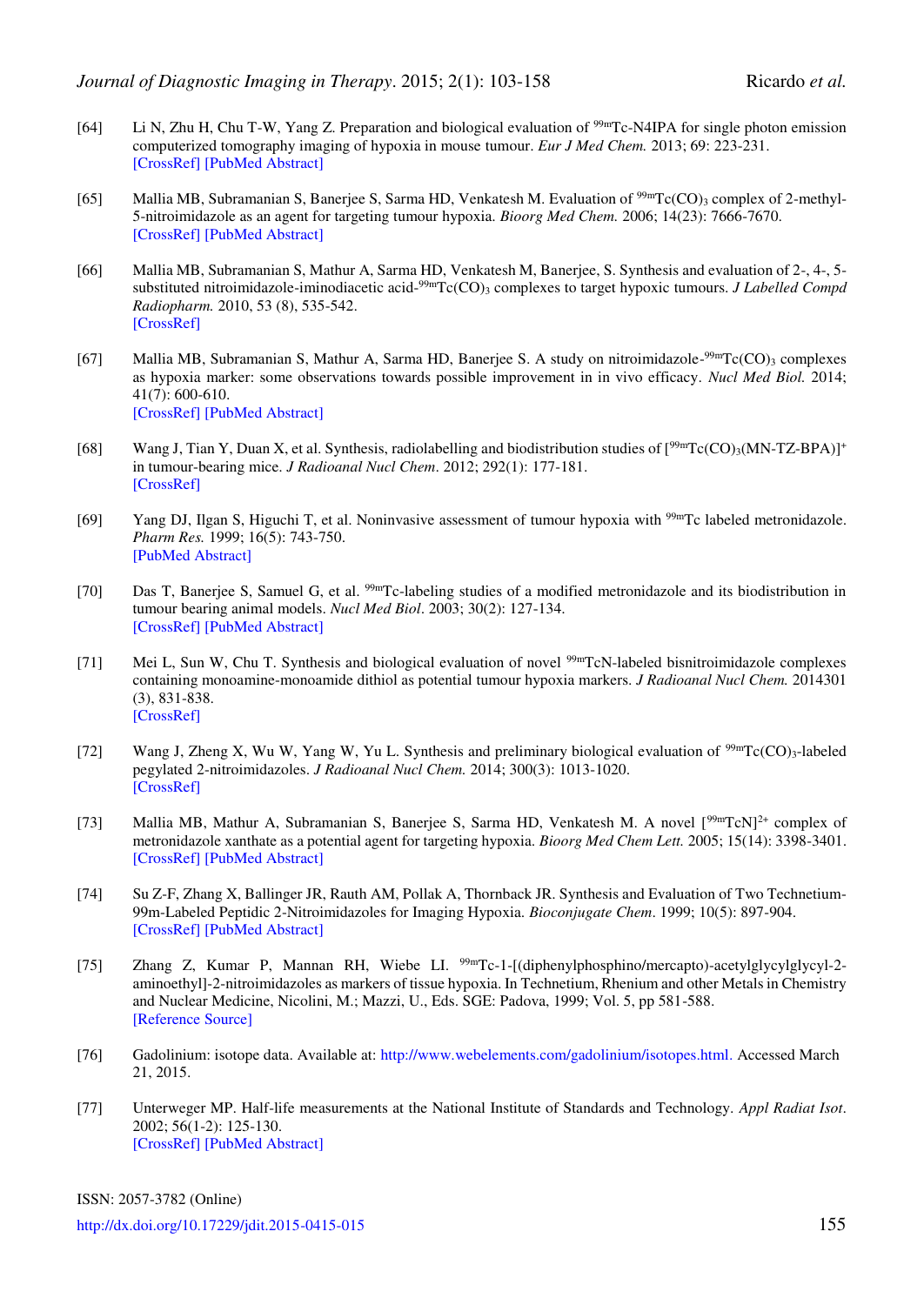- <span id="page-53-0"></span>[78] Huang X. Evaluation the decay data of <sup>153</sup>Gd. *Appl Radiat Isot.* 2009; 68(1): 18-22. [\[Reference Source\]](http://www.sciencedirect.com/science/article/pii/S0969804309005338)
- <span id="page-53-1"></span>[79] Sherry AD, Caravan P, Lenkinski RE. Primer on gadolinium chemistry. *J Magn Reson Imaging.* 2009; 30(6): 1240- 1248. [\[CrossRef\]](http://dx.doi.org/10.1002/jmri.21966) [\[PubMed Abstract\]](http://www.ncbi.nlm.nih.gov/pubmed/?term=J+Magn+Reson+Imaging.+2009%3B+30(6)%3A+1240-1248.)
- <span id="page-53-2"></span>[80] Rojas-Quijano FA, Tircsó G, Tircsóné Benyó E, et al. Synthesis and Characterization of a Hypoxia-Sensitive MRI Probe. *Chem Eur J.* 2012; 18(31): 9669-9676. [\[CrossRef\]](http://dx.doi.org/10.1002/chem.201200266) [\[PubMed Abstract\]](http://www.ncbi.nlm.nih.gov/pubmed/?term=Chem+Eur+J.+2012%3B+18(31)%3A+9669-9676.)
- <span id="page-53-3"></span>[81] Norman TJ, Smith FC, Parker D, Harrison A, Royle L, Walker CA. Synthesis and biodistribution of <sup>111</sup>In, <sup>67</sup>Ga and <sup>153</sup>Gd-radiolabeled conjugates of nitroimidazoles with bifunctional complexing agents: imaging agents for hypoxic tissue? *Supramol Chem.* 1995; 4(4): 305-308. [\[Reference Source\]](http://www.tandfonline.com/doi/abs/10.1080/10610279508028940#.VQ23t46sWx8)
- <span id="page-53-4"></span>[82] Pulukkody KP, Norman TJ, Parker D, Royle L, Broan CJ. Synthesis of charged and uncharged complexes of gadolinium and yttrium with cyclic polyazaphosphinic acid ligands for in vivo applications. *J Chem Soc Perkin Trans 2.* 1993; (4): 605-620. [\[CrossRef\]](http://dx.doi.org/10.1039/p29930000605)
- <span id="page-53-5"></span>[83] Pillai MRA, Chakraborty S, Das T, Venkatesh M, Ramamoorthy N. Production logistics of <sup>177</sup>Lu for radionuclide therapy. *Appl Radiat Isot.* 2003; 59(2-3): 109-118. [\[CrossRef\]](http://dx.doi.org/10.1016/S0969-8043(03)00158-1) [\[PubMed Abstract\]](http://www.ncbi.nlm.nih.gov/pubmed/?term=Appl+Radiat+Isot.+2003%3B+59(2-3)%3A+109-118)
- <span id="page-53-6"></span>[84] Das T, Chakraborty S, Banerjee S et al. Preparation and preliminary biological evaluation of a <sup>177</sup>Lu labeled sanazole derivative for possible use in targeting tumour hypoxia. *Bioorg Med Chem.* 2004; 12(23): 6077-6084. [\[CrossRef\]](http://dx.doi.org/10.1016/j.bmc.2004.09.007) [\[PubMed Abstract\]](http://www.ncbi.nlm.nih.gov/pubmed/?term=Bioorg+Med+Chem.+2004%3B+12(23)%3A+6077-6084.)
- <span id="page-53-7"></span>[85] Das T, Chakraborty S, Banerjee S, Sarma Haladhar D, Samuel G, Venkatesh M. Preparation and preliminary biological evaluation of a <sup>177</sup>Lu labeled nitroimidazole derivative for possible use in targeted tumour therapy. *Radiochim Acta*. 2006; 94: 375-380. [\[CrossRef\]](http://dx.doi.org/10.1524/ract.2006.94.6.375)
- <span id="page-53-8"></span>[86] Pyun M-S, Hong Y-D, Choi K-H, Lee S-Y, Felipe F, Choi S-J. Preparation and Evaluation of <sup>177</sup>Lu Labeled Nitroimidazole Derivative for Targeting Tumour Hypoxia. Transactions of the Korean Nuclear Society Autumn Meeting 2008. [\[Reference Source\]](http://www.kns.org/kns_files/kns/file/484%C6%ED%B9%CC%BC%B1.pdf)
- <span id="page-53-9"></span>[87] Hoigebazar L, Jeong JM, Lee J-Y, et al. Syntheses of 2-Nitroimidazole Derivatives Conjugated with 1,4,7- Triazacyclononane-N,N'-Diacetic Acid Labeled with F-18 Using an Aluminum Complex Method for Hypoxia Imaging. *J Med Chem.* 2012; 55(7): 3155-3162. [\[CrossRef\]](http://dx.doi.org/10.1021/jm201611a) [\[PubMed Abstract\]](http://www.ncbi.nlm.nih.gov/pubmed/?term=J+Med+Chem.+2012%3B+55(7)%3A+3155-3162.)
- <span id="page-53-10"></span>[88] Sorger D, Patt M, Kumar P, et al. [<sup>18</sup>F]Fluoroazomycinarabinofuranoside (<sup>18</sup>FAZA) and [<sup>18</sup>F]Fluoromisonidazole  $(18)$ FMISO): a comparative study of their selective uptake in hypoxic cells and PET imaging in experimental rat tumours. *Nucl Med Biol.* 2003; 30(3): 317-326. [\[CrossRef\]](http://dx.doi.org/10.1016/S0969-8051(02)00442-0) [\[PubMed Abstract\]](http://www.ncbi.nlm.nih.gov/pubmed/?term=Nucl+Med+Biol.+2003%3B+30(3)%3A+317-326.)
- <span id="page-53-11"></span>[89] Ritt P, Kuwert T. Quantitative SPECT/CT. *Recent Results Cancer Res*. 2013; 187: 313-330. [\[CrossRef\]](http://dx.doi.org/10.1007/978-3-642-10853-2_10) [\[PubMed Abstract\]](http://www.ncbi.nlm.nih.gov/pubmed/?term=Recent+Results+Cancer+Res.+2013%3B+187%3A+313-330)
- <span id="page-53-12"></span>[90] Lopci E, Grassi I, Chiti A, et al. PET radiopharmaceuticals for imaging of tumour hypoxia: a review of the evidence. *Am J Nucl Med Mol Imaging*. 2014; 4(4): 365-384. [\[PubMed Abstract\]](http://www.ncbi.nlm.nih.gov/pubmed/?term=Am+J+Nucl+Med+Mol+Imaging.+2014%3B+4(4)%3A+365-384)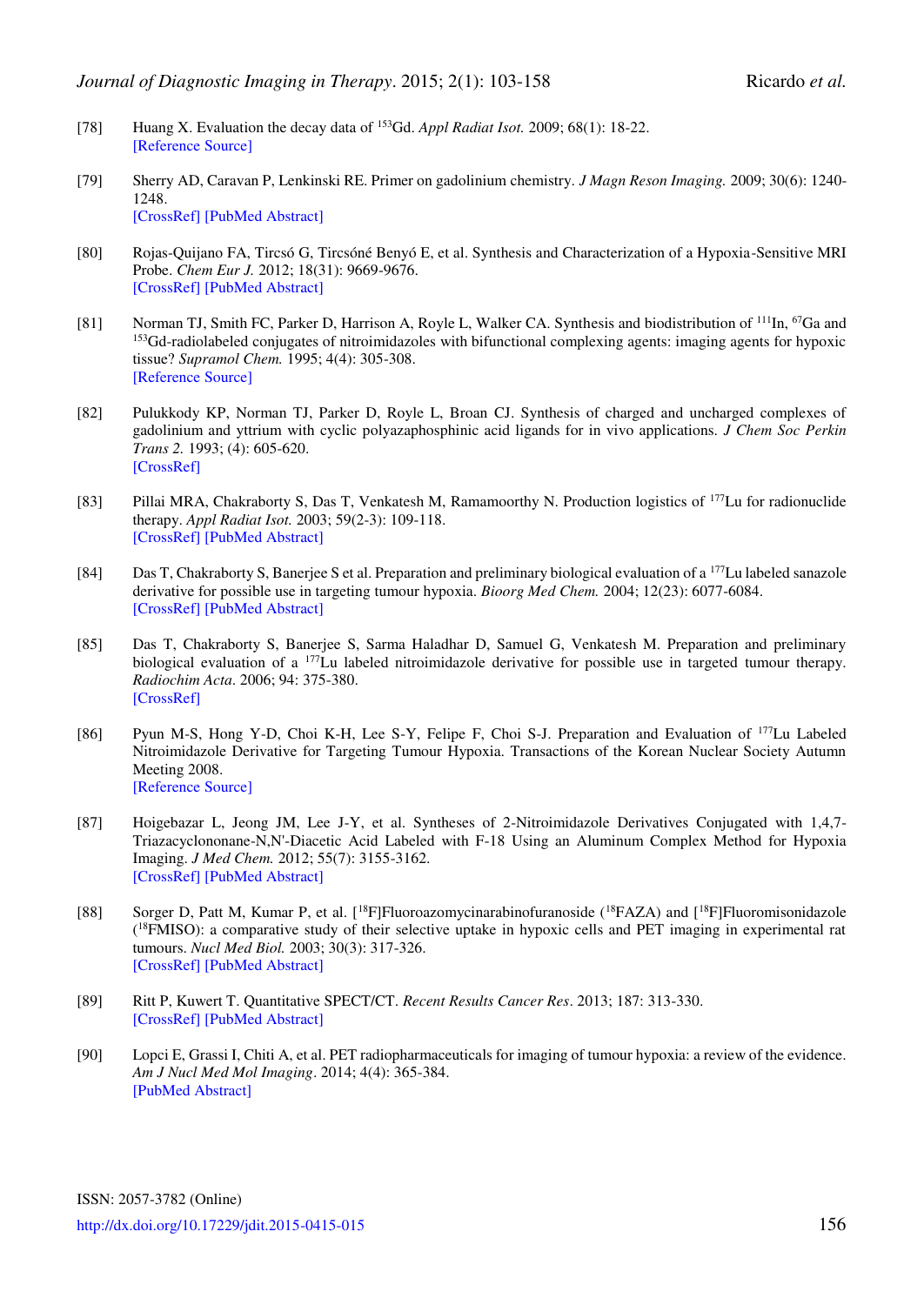- <span id="page-54-0"></span>[91] Bartholomä MD, Louie AS, Valliant JF, Zubieta J. Technetium and Gallium Derived Radiopharmaceuticals: Comparing and Contrasting the Chemistry of Two Important Radiometals for the Molecular Imaging Era. *Chem Rev.* 2010; 110(5): 2903-2920. [\[CrossRef\]](http://dx.doi.org/10.1021/cr1000755) [\[PubMed Abstract\]](http://www.ncbi.nlm.nih.gov/pubmed/?term=Chem+Rev.+2010%3B+110(5)%3A+2903-2920)
- <span id="page-54-1"></span>[92] Craig AS, Helps IM, Jankowski KJ, et al. Towards tumour imaging with indium-111 labeled macrocycle-antibody conjugates. *J Chem Soc Chem Commun.* 1989; (12): 794-796. [Reference Source]
- <span id="page-54-2"></span>[93] Hoigebazar L, Jeong JM, Choi SY, et al. Synthesis and Characterization of Nitroimidazole Derivatives for 68Ga-Labeling and Testing in Tumour Xenografted Mice. *J Med Chem*. 2010; 53(17): 6378-6385. [\[PubMed Abstract\]](http://www.ncbi.nlm.nih.gov/pubmed/?term=J+Med+Chem.+2010%3B+53(17)%3A+6378-6385)
- <span id="page-54-3"></span>[94] Hoigebazar L, Jeong JM, Hong MK, et al. Synthesis of <sup>68</sup>Ga-labeled DOTA-nitroimidazole derivatives and their feasibilities as hypoxia imaging PET tracers. *Bioorg Med Chem.* 2011; 19 (7): 2176-2181. [\[CrossRef\]](http://dx.doi.org/10.1016/j.bmc.2011.02.041) [\[PubMed Abstract\]](http://www.ncbi.nlm.nih.gov/pubmed/?term=Bioorg+Med+Chem.+2011%3B+19+(7)%3A+2176-2181.)
- <span id="page-54-4"></span>[95] Mukai T, Suwada J, Sano K, Okada M, Yamamoto F, Maeda M. Design of Ga–DOTA-based bifunctional radiopharmaceuticals: Two functional moieties can be conjugated to radiogallium–DOTA without reducing the complex stability. *Bioorg Med Chem*. 2009; 17(13): 4285-4289. [\[PubMed Abstract\]](http://www.ncbi.nlm.nih.gov/pubmed/?term=Bioorg+Med+Chem.+2009%3B+17(13)%3A+4285-4289.)
- <span id="page-54-5"></span>[96] Sano K, Okada M, Hisada H, et al. In Vivo Evaluation of a Radiogallium-Labeled Bifunctional Radiopharmaceutical, Ga-DOTA-MN2, for Hypoxic Tumour Imaging. *Biol Pharm Bull.* 2013; 36(4): 602-608. [\[CrossRef\]](http://dx.doi.org/10.1248/bpb.b12-00982) [\[PubMed Abstract\]](http://www.ncbi.nlm.nih.gov/pubmed/?term=Biol+Pharm+Bull.+2013%3B+36(4)%3A+602-608.)
- <span id="page-54-6"></span>[97] Fernández S, Dematteis S, Giglio J, Cerecetto H, Rey A. Synthesis, in vitro and in vivo characterization of two novel <sup>68</sup>Ga-labelled 5-nitroimidazole derivatives as potential agents for imaging hypoxia. *Nucl Med Biol.* 2013; 40(2): 273-279. [\[CrossRef\]](http://dx.doi.org/10.1016/j.nucmedbio.2012.11.003) [\[PubMed Abstract\]](http://www.ncbi.nlm.nih.gov/pubmed/?term=Nucl+Med+Biol.+2013%3B+40(2)%3A+273-279)
- <span id="page-54-7"></span>[98] Moerlein SM, Welch MJ. The chemistry of gallium and indium as related to radiopharmaceutical production. *Int J Nucl Med Biol.* 1981; 8(4): 277-287. [\[CrossRef\]](http://dx.doi.org/10.1016/0047-0740(81)90034-6) [\[PubMed Abstract\]](http://www.ncbi.nlm.nih.gov/pubmed/?term=Int+J+Nucl+Med+Biol.+1981%3B+8(4)%3A+277-87.)
- <span id="page-54-8"></span>[99] Boros E, Marquez BV, Ikotun OF, Lapi SE, Ferreira CL. In Coordination chemistry and ligand design in the development of metal based radiopharmaceuticals, John Wiley & Sons Ltd.: 2014; pp 47-79. [\[Reference Source\]](http://onlinelibrary.wiley.com/doi/10.1002/9781118697191.ch3/summary)
- <span id="page-54-9"></span>[100] Fasih A, Fonge H, Cai Z, et al. <sup>111</sup>In-Bn-DTPA-nimotuzumab with/without modification with nuclear translocation sequence (NLS) peptides: an Auger electron-emitting radioimmunotherapeutic agent for EGFR-positive and trastuzumab (Herceptin)-resistant breast cancer. *Breast Cancer Res Treat.* 2012; 135(1): 189-200. [\[CrossRef\]](http://dx.doi.org/10.1007/s10549-012-2137-y) [\[PubMed Abstract\]](http://www.ncbi.nlm.nih.gov/pubmed/?term=Breast+Cancer+Res+Treat.+2012%3B+135(1)%3A+189-200.)
- <span id="page-54-10"></span>[101] Wagh NK, Zhou Z, Ogbomo SM, Shi W, Brusnahan SK, Garrison JC. Development of Hypoxia Enhanced 111In-Labeled Bombesin Conjugates: Design, Synthesis, and In Vitro Evaluation in PC-3 Human Prostate Cancer. *Bioconjugate Chem.* 2012; 23(3): 527-537. [\[PubMed Abstract\]](http://www.ncbi.nlm.nih.gov/pubmed/?term=Bioconjugate+Chem.+2012%3B+23(3)%3A+527-537.)
- <span id="page-54-11"></span>[102] Zhou Z, Wagh NK, Ogbomo SM, et al. Synthesis and in vitro and in vivo evaluation of hypoxia-enhanced 111Inbombesin conjugates for prostate cancer imaging. *J Nucl Med.* 2013; 54(9): 1605-1612. [\[CrossRef\]](http://dx.doi.org/10.2967/jnumed.112.117986) [\[PubMed Abstract\]](http://www.ncbi.nlm.nih.gov/pubmed/?term=J+Nucl+Med.+2013%3B+54(9)%3A+1605-1612.)
- <span id="page-54-12"></span>[103] Adams GE, Flockhart IR, Smithen CE, Stratford IJ, Wardman P, Watts ME. Electron-affinic sensitization. VII. A correlation between structures, one-electron reduction potentials, and efficiencies of nitroimidazoles as hypoxic cell radiosensitizers. *Radiat Res.* 1976; 67(1): 9-20. [\[CrossRef\]](http://dx.doi.org/10.2307/3574491) [\[PubMed Abstract\]](http://www.ncbi.nlm.nih.gov/pubmed/?term=Radiat+Res.+1976%3B+67(1)%3A+9-20)

ISSN: 2057-3782 (Online)